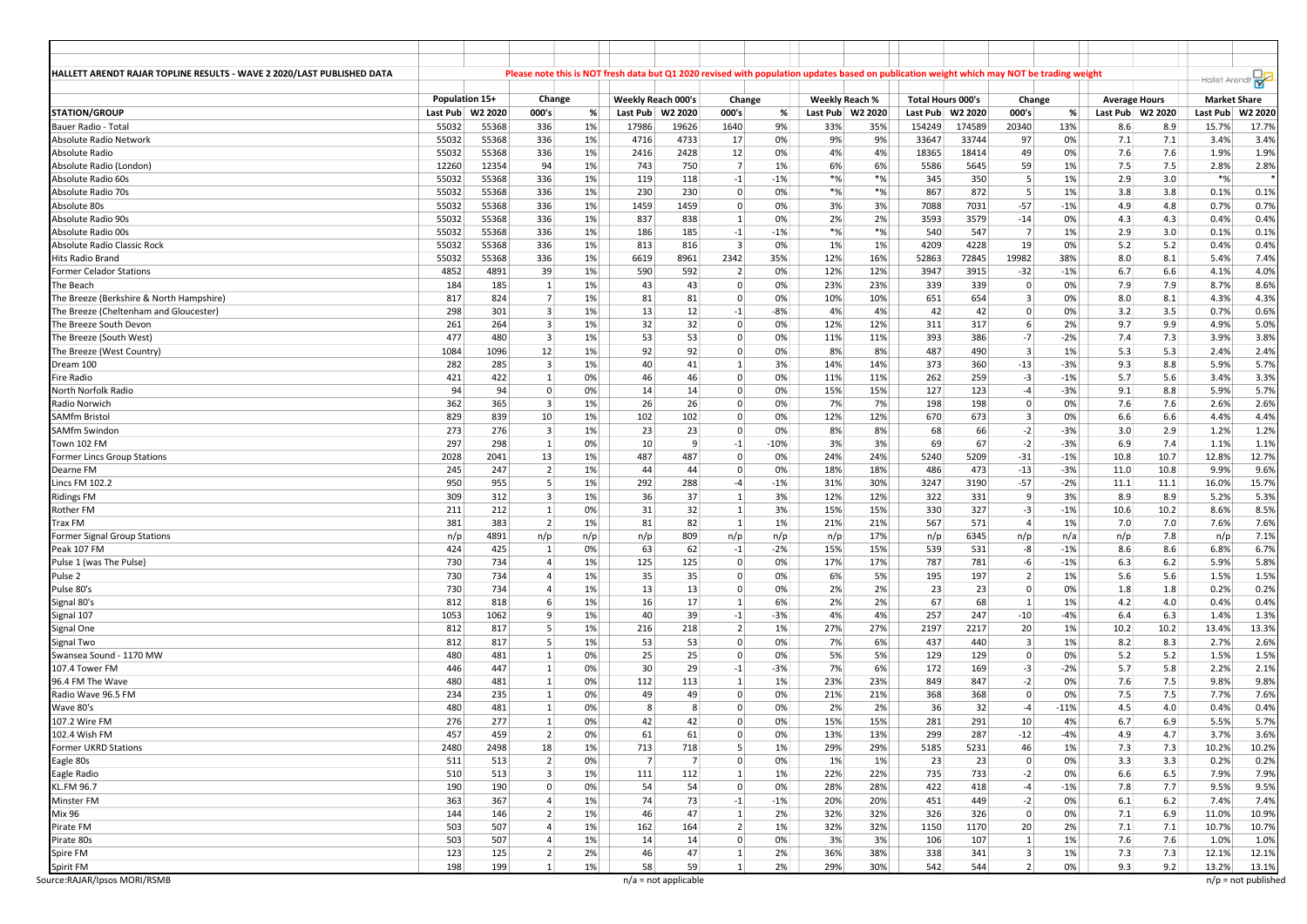| HALLETT ARENDT RAJAR TOPLINE RESULTS - WAVE 2 2020/LAST PUBLISHED DATA |            |                    |                         |       | Please note this is NOT fresh data but Q1 2020 revised with population updates based on publication weight which may NOT be trading weight |                        |                     |       |                |         |                          |         |                         |       |                      |      |                     |                       |
|------------------------------------------------------------------------|------------|--------------------|-------------------------|-------|--------------------------------------------------------------------------------------------------------------------------------------------|------------------------|---------------------|-------|----------------|---------|--------------------------|---------|-------------------------|-------|----------------------|------|---------------------|-----------------------|
|                                                                        |            |                    |                         |       |                                                                                                                                            |                        |                     |       |                |         |                          |         |                         |       |                      |      | Hallet Arendt       |                       |
|                                                                        |            | Population 15+     | Change                  |       | <b>Weekly Reach 000's</b>                                                                                                                  |                        | Change              |       | Weekly Reach % |         | <b>Total Hours 000's</b> |         | Change                  |       | <b>Average Hours</b> |      | <b>Market Share</b> |                       |
| <b>STATION/GROUP</b>                                                   |            | Last Pub   W2 2020 | 000's                   | %     |                                                                                                                                            | Last Pub W2 2020       | 000's               | %     | Last Pub       | W2 2020 | Last Pub                 | W2 2020 | 000's                   | %     | Last Pub W2 2020     |      | Last Pub            | W2 2020               |
| 97.2 Stray FM                                                          | 211        | 212                | 1                       | 0%    | 49                                                                                                                                         | 50                     | 1                   | 2%    | 23%            | 24%     | 320                      | 341     | 21                      | 7%    | 6.5                  | 6.8  | 6.9%                | 7.3%                  |
| <b>Wessex FM</b>                                                       | 126        | 127                | $\mathbf{1}$            | 1%    | 47                                                                                                                                         | 46                     | $-1$                | $-2%$ | 37%            | 36%     | 343                      | 345     | $\vert$ 2               | 1%    | 7.3                  | 7.5  | 12.1%               | 12.0%                 |
| Yorkshire Coast Radio                                                  | 113        | 113                | $\mathbf 0$             | 0%    | 49                                                                                                                                         | 49                     | $\Omega$            | 0%    | 41%            | 43%     | 376                      | 374     | $-2$                    | $-1%$ | 7.7                  | 7.6  | 16.1%               | 15.9%                 |
| <b>Greatest Hits Network</b>                                           | 55032      | 55368              | 336                     | 1%    | 1295                                                                                                                                       | 1296                   | $1\vert$            | 0%    | 2%             | 2%      | 10538                    | 10500   | $-38$                   | 0%    | 8.1                  | 8.1  | 1.1%                | 1.1%                  |
| Greatest Hits Radio                                                    | 55032      | 55368              | 336                     | 1%    | 892                                                                                                                                        | 891                    | $-1$                | 0%    | 2%             | 2%      | 7146                     | 7111    | $-35$                   | 0%    | 8.0                  | 8.0  | 0.7%                | 0.7%                  |
| Greatest Hits Radio (Cov & Warks)                                      | 728        | 738                | 10                      | 1%    | 11                                                                                                                                         | 11                     | $\mathbf{0}$        | 0%    | 2%             | 1%      | 32                       | 31      | $^{\mbox{-}1}$          | $-3%$ | 2.9                  | 2.8  | 0.3%                | 0.3%                  |
| Greatest Hits Radio (E.Yorks & N.Lincs)                                | 914        | 918                | $\overline{4}$          | 0%    | 31                                                                                                                                         | 29                     | $-2$                | -6%   | 3%             | 3%      | 307                      | 298     | -9                      | $-3%$ | 9.9                  | 10.3 | 1.9%                | 1.9%                  |
| Greatest Hits Radio (Heref & Worcs)                                    | 496        | 500                | $\overline{4}$          | 1%    | 17                                                                                                                                         | 17                     | 0                   | 0%    | 3%             | 3%      | 120                      | 119     | $-1$                    | $-1%$ | 7.1                  | 7.0  | 1.2%                | 1.2%                  |
| Greatest Hits Radio (Lancashire)                                       | 1134       | 1139               | 5                       | 0%    | 22                                                                                                                                         | 22                     | $\Omega$            | 0%    | 2%             | 2%      | 198                      | 199     | 1                       | 1%    | 9.0                  | 9.0  | 0.9%                | 0.9%                  |
| Greatest Hits Radio (L'pool N-West & N.Wales)                          | 1888       | 1894               | 6                       | 0%    | 133                                                                                                                                        | 131                    | $-2$                | $-2%$ | 7%             | 7%      | 1487                     | 1456    | $-31$                   | $-2%$ | 11.2                 | 11.1 | 4.0%                | 3.9%                  |
| Greatest Hits Radio (Manchester)                                       | 2562       | 2574               | 12                      | 0%    | 41                                                                                                                                         | 41                     | $\mathbf{0}$        | 0%    | 2%             | 2%      | 240                      | 245     | 5                       | 2%    | 5.9                  | 6.0  | 0.6%                | 0.6%                  |
| Greatest Hits Radio (North East)                                       | 1515       | 1525               | 10                      | 1%    | 35                                                                                                                                         | 36                     | $1\vert$            | 3%    | 2%             | 2%      | 409                      | 415     | 6                       | 1%    | 11.7                 | 11.5 | 1.7%                | 1.7%                  |
| Greatest Hits Radio (S.Yorks)                                          | 1329       | 1338               | 9                       | 1%    | 34                                                                                                                                         | 35                     | 1                   | 3%    | 3%             | 3%      | 255                      | 258     | $\overline{3}$          | 1%    | 7.5                  | 7.4  | 1.1%                | 1.1%                  |
| Greatest Hits Radio (Teesside)                                         | 824        | 826                | $\overline{2}$          | 0%    | 21                                                                                                                                         | 22                     | $1\vert$            | 5%    | 3%             | 3%      | 261                      | 267     | 6                       | 2%    | 12.4                 | 12.1 | 1.7%                | 1.7%                  |
| Greatest Hits Radio (West Midlands)                                    | 3825       | 3854               | 29                      | 1%    | 211                                                                                                                                        | 209                    | $-2$                | $-1%$ | 6%             | 5%      | 1493                     | 1485    | -8                      | $-1%$ | 7.1                  | 7.1  | 2.4%                | 2.4%                  |
| Greatest Hits Radio (W.Yorks)                                          | 1007       | 1013               | 6                       | 1%    | 20                                                                                                                                         | 20 <sup>2</sup>        | $\overline{0}$      | 0%    | 2%             | 2%      | 265                      | 266     | 1                       | 0%    | 13.3                 | 13.3 | 1.6%                | 1.6%                  |
| Clyde 2                                                                | 1934       | 1937               | $\overline{\mathbf{3}}$ | 0%    | 167                                                                                                                                        | 168                    | $1\vert$            | 1%    | 9%             | 9%      | 1644                     | 1632    | $-12$                   | $-1%$ | 9.8                  | 9.7  | 5.3%                | 5.2%                  |
| Downtown Country                                                       | 1516       | 1529               | 13                      | 1%    | 108                                                                                                                                        | 107                    | $-1$                | $-1%$ | 7%             | 7%      | 585                      | 591     | -6                      | 1%    | 5.4                  | 5.5  | 2.2%                | 2.2%                  |
| Forth 2                                                                | 1172       | 1177               | 5                       | 0%    | 68                                                                                                                                         | 69                     | $\mathbf{1}$        | 1%    | 6%             | 6%      | 580                      | 579     | $-1$                    | 0%    | 8.5                  | 8.4  | 3.9%                | 3.9%                  |
| Northsound 2                                                           | 347        | 344                | $-3$                    | $-1%$ | 26                                                                                                                                         | 25                     | $-1$                | $-4%$ | 7%             | 7%      | 215                      | 214     | $^{\rm -1}$             | 0%    | 8.3                  | 8.6  | 3.1%                | 3.1%                  |
| Tay 2                                                                  | 394        | 395                | 1                       | 0%    | 38                                                                                                                                         | 39                     | 1                   | 3%    | 10%            | 10%     | 370                      | 374     | $\overline{4}$          | 1%    | 9.7                  | 9.6  | 5.9%                | 5.9%                  |
| Hits Radio Network                                                     | 55032      | 55368              | 336                     | 1%    | 5779                                                                                                                                       | 5805                   | 26                  | 0%    | 11%            | 10%     | 42325                    | 42300   | $-25$                   | 0%    | 7.3                  | 7.3  | 4.3%                | 4.3%                  |
| Hits Radio                                                             | 55032      | 55368              | 336                     | 1%    | 745                                                                                                                                        | 746                    | $\mathbf{1}$        | 0%    | 1%             | 1%      | 3462                     | 3448    | $-14$                   | 0%    | 4.6                  | 4.6  | 0.4%                | 0.3%                  |
| Hits Radio (Manchester)                                                | 2562       | 2574               | 12                      | 0%    | 231                                                                                                                                        | 234                    | 3 <sup>1</sup>      | 1%    | 9%             | 9%      | 1276                     | 1294    | 18                      | 1%    | 5.5                  | 5.5  | 3.1%                | 3.1%                  |
| Radio Aire                                                             |            | 655                | $\overline{4}$          | 1%    | 57                                                                                                                                         | 57                     | $\mathbf{0}$        | 0%    | 9%             | 9%      | 352                      | 355     | $\overline{\mathbf{3}}$ | 1%    | $6.2$                | 6.2  |                     | 3.1%                  |
| Radio Borders                                                          | 651<br>109 | 110                | $\mathbf{1}$            | 1%    | 46                                                                                                                                         | 46                     | $\mathbf{0}$        | 0%    | 42%            | 42%     | 622                      | 620     | $-2$                    | 0%    | 13.5                 | 13.5 | 3.1%<br>31.3%       | 31.3%                 |
|                                                                        | 251        | 252                | $\mathbf{1}$            | 0%    |                                                                                                                                            | 84                     | 0                   |       | 33%            | 33%     | 844                      |         |                         |       | 10.0                 | 10.0 |                     |                       |
| C.F.M.                                                                 |            |                    |                         |       | 84                                                                                                                                         |                        |                     | 0%    |                |         |                          | 838     | $-6$                    | $-1%$ |                      |      | 16.6%               | 16.6%                 |
| Radio City                                                             | 1888       | 1894               | 6                       | 0%    | 310                                                                                                                                        | 314                    | 4<br>$\overline{0}$ | 1%    | 16%            | 17%     | 2119                     | 2137    | 18                      | 1%    | 6.8                  | 6.8  | 5.7%                | 5.7%                  |
| Radio City Talk                                                        | 1888       | 1894               | 6                       | 0%    | 32                                                                                                                                         | 32                     |                     | 0%    | 2%             | 2%      | 96                       | 94      | $-2$                    | $-2%$ | 3.0                  | 2.9  | 0.3%                | 0.3%                  |
| Clyde 1                                                                | 1934       | 1937               | $\overline{\mathbf{3}}$ | 0%    | 585                                                                                                                                        | 585                    | $\mathbf{0}$        | 0%    | 30%            | 30%     | 4657                     | 4646    | $-11$                   | 0%    | 8.0                  | 7.9  | 15.0%               | 14.9%                 |
| Cool FM                                                                | 1516       | 1529               | 13                      | 1%    | 527                                                                                                                                        | 530                    | 3 <sup>1</sup>      | 1%    | 35%            | 35%     | 3689                     | 3717    | 28                      | 1%    | 7.0                  | 7.0  | 13.9%               | 13.9%                 |
| Country Hits Radio                                                     | 55032      | 55368              | 336                     | 1%    | 257                                                                                                                                        | 258                    | $1\vert$            | 0%    | $*$ %          | $*$ %   | 1275                     | 1277    | $\overline{2}$          | 0%    | 5.0                  | 4.9  | 0.1%                | 0.1%                  |
| Downtown Radio                                                         | 1516       | 1529               | 13                      | 1%    | 278                                                                                                                                        | 281                    | 3                   | 1%    | 18%            | 18%     | 1906                     | 1927    | 21                      | 1%    | 6.9                  | 6.9  | 7.2%                | 7.2%                  |
| Forth 1                                                                | 1172       | 1177               | 5                       | 0%    | 296                                                                                                                                        | 296                    | $\overline{0}$      | 0%    | 25%            | 25%     | 2573                     | 2581    | 8                       | 0%    | 8.7                  | 8.7  | 17.2%               | 17.2%                 |
| Free Radio Birmingham                                                  | 2264       | 2276               | 12                      | 1%    | 166                                                                                                                                        | 165                    | $-1$                | $-1%$ | 7%             | 7%      | 911                      | 897     | $-14$                   | $-2%$ | 5.5                  | 5.4  | 2.6%                | 2.6%                  |
| Free Radio FM (Cov & Warks)                                            | 728        | 738                | 10                      | 1%    | 124                                                                                                                                        | 126                    | 2                   | 2%    | 17%            | 17%     | 821                      | 816     | $-5$                    | $-1%$ | 6.6                  | 6.5  | 6.8%                | 6.7%                  |
| Free Radio FM (Herefordshire & Worcestershire)                         | 496        | 500                | $\overline{4}$          | 1%    | 78                                                                                                                                         | 76                     | $-2$                | -3%   | 16%            | 15%     | 525                      | 520     | $-5$                    | $-1%$ | 6.7                  | 6.8  | 5.3%                | 5.2%                  |
| Free Radio Wolverhampton Black Country & Shropshire                    | 1540       | 1551               | 11                      | 1%    | 141                                                                                                                                        | 141                    | $\overline{0}$      | 0%    | 9%             | 9%      | 880                      | 856     | $-24$                   | $-3%$ | $6.2$                | 6.1  | 3.3%                | 3.2%                  |
| Gem                                                                    | 2490       | 2508               | 18                      | 1%    | 426                                                                                                                                        | 421                    | $-5$                | $-1%$ | 17%            | 17%     | 2997                     | 2917    | $-80$                   | $-3%$ | 7.0                  | 6.9  | 6.5%                | 6.3%                  |
| Hallam FM                                                              | 1329       | 1338               | 9                       | $1\%$ | 379                                                                                                                                        | 384                    | 5 <sup>1</sup>      | 1%    | 29%            | 29%     | 2527                     | 2548    | 21                      | 1%    | 6.7                  | 6.6  | 11.1%               | 11.1%                 |
| <b>Metro Radio</b>                                                     | 1515       | 1525               | 10                      | 1%    | 267                                                                                                                                        | 270                    | 3 <sup>1</sup>      | 1%    | 18%            | 18%     | 1959                     | 1927    | $-32$                   | $-2%$ | 7.3                  | 7.1  | 8.3%                | 8.0%                  |
| <b>MFR</b>                                                             | 253        | 255                | $\overline{2}$          | 1%    | 122                                                                                                                                        | 122                    | $\overline{0}$      | 0%    | 48%            | 48%     | 1288                     | 1287    | $^{\rm -1}$             | 0%    | 10.6                 | 10.5 | 27.7%               | 27.5%                 |
| Northsound 1                                                           | 347        | 344                | $-3$                    | $-1%$ | 132                                                                                                                                        | 129                    | $-3$                | $-2%$ | 38%            | 38%     | 1350                     | 1312    | $-38$                   | $-3%$ | 10.2                 | 10.2 | 19.3%               | 19.0%                 |
| Rock FM                                                                | 1274       | 1280               | 6                       | 0%    | 201                                                                                                                                        | 201                    | $\overline{0}$      | 0%    | 16%            | 16%     | 1408                     | 1396    | $-12$                   | $-1%$ | 7.0                  | 6.9  | 5.9%                | 5.8%                  |
| Tay FM                                                                 | 394        | 395                | 1                       | 0%    | 129                                                                                                                                        | 129                    | $\mathbf{0}$        | 0%    | 33%            | 33%     | 1056                     | 1048    | -8                      | $-1%$ | 8.2                  | 8.1  | 16.8%               | 16.6%                 |
| <b>TFM</b>                                                             | 824        | 826                | $\overline{2}$          | 0%    | 122                                                                                                                                        | 120                    | $-2$                | $-2%$ | 15%            | 15%     | 719                      | 704     | $-15$                   | $-2%$ | 5.9                  | 5.9  | 4.6%                | 4.5%                  |
| <b>Viking FM</b>                                                       | 914        | 918                | $\overline{\mathbf{A}}$ | 0%    | 164                                                                                                                                        | 163                    | $-1$                | $-1%$ | 18%            | 18%     | 767                      | 759     | -8                      | $-1%$ | 4.7                  | 4.7  | 4.8%                | 4.8%                  |
| <b>Wave 105</b>                                                        | 1858       | 1864               | 6                       | 0%    | 326                                                                                                                                        | 328                    | 2                   | 1%    | 18%            | 18%     | 2757                     | 2759    | $\overline{2}$          | 0%    | 8.5                  | 8.4  | 7.6%                | 7.6%                  |
| West Sound (inc West FM)                                               | 398        | 397                | $-1$                    | 0%    | 189                                                                                                                                        | 189                    | $\overline{0}$      | 0%    | 47%            | 48%     | 1468                     | 1445    | $-23$                   | $-2%$ | 7.8                  | 7.6  | 24.2%               | 23.8%                 |
| Heat                                                                   | 55032      | 55368              | 336                     | 1%    | 498                                                                                                                                        | 498                    | $\overline{0}$      | 0%    | 1%             | 1%      | 1613                     | 1637    | 24                      | $1\%$ | 3.2                  | 3.3  | 0.2%                | 0.2%                  |
| Jazz FM                                                                | 55032      | 55368              | 336                     | 1%    | 566                                                                                                                                        | 575                    | 9 <sup>°</sup>      | 2%    | 1%             | 1%      | 2059                     | 2082    | 23                      | 1%    | 3.6                  | 3.6  | 0.2%                | 0.2%                  |
| Kerrang!                                                               | 55032      | 55368              | 336                     | 1%    | 438                                                                                                                                        | 433                    | $-5$                | $-1%$ | 1%             | 1%      | 1661                     | 1634    | $-27$                   | $-2%$ | 3.8                  | 3.8  | 0.2%                | 0.2%                  |
| Kiss Network                                                           | 55032      | 55368              | 336                     | 1%    | 5135                                                                                                                                       | 5151                   | 16                  | 0%    | 9%             | 9%      | 26520                    | 26489   | $-31$                   | 0%    | 5.2                  | 5.1  | 2.7%                | 2.7%                  |
| <b>Kiss</b>                                                            | 55032      | 55368              | 336                     | 1%    | 3593                                                                                                                                       | 3609                   | 16                  | $0\%$ | 7%             | 7%      | 14732                    | 14735   | $\vert$ 3               | 0%    | 4.1                  | 4.1  | 1.5%                | 1.5%                  |
| Kiss (East)                                                            | 2201       | 2215               | 14                      | 1%    | 285                                                                                                                                        | 278                    | $-7$                | $-2%$ | 13%            | 13%     | 1852                     | 1769    | $-83$                   | -4%   | 6.5                  | 6.4  | 3.9%                | 3.7%                  |
| Kiss (London)                                                          | 12260      | 12354              | 94                      | 1%    | 1265                                                                                                                                       | 1273                   | 8 <sup>1</sup>      | 1%    | 10%            | 10%     | 5270                     | 5293    | 23                      | 0%    | 4.2                  | 4.2  | 2.7%                | 2.6%                  |
|                                                                        | 2513       | 2534               |                         | 1%    | 342                                                                                                                                        | 348                    | $6 \mid$            | 2%    | 14%            | 14%     | 1539                     | 1558    | 19                      | 1%    | 4.5                  | 4.5  | 3.2%                | 3.2%                  |
| Kiss (West)<br>Source: RAJAR/Ipsos MORI/RSMB                           |            |                    | 21                      |       |                                                                                                                                            | $n/a$ = not applicable |                     |       |                |         |                          |         |                         |       |                      |      |                     | $n/p$ = not published |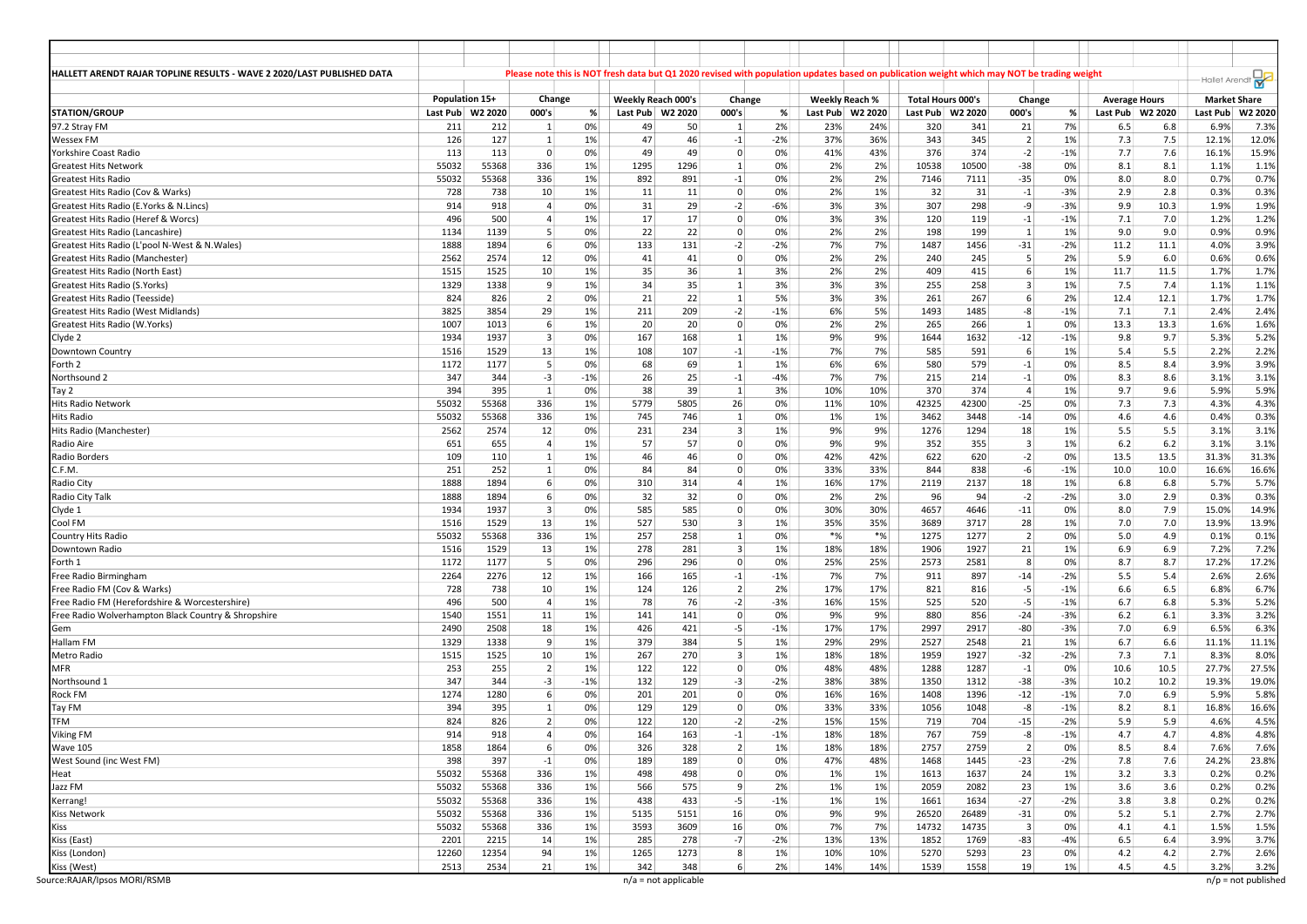| HALLETT ARENDT RAJAR TOPLINE RESULTS - WAVE 2 2020/LAST PUBLISHED DATA |                |                    |                         |          |                    |                               |                        |             | Please note this is NOT fresh data but Q1 2020 revised with population updates based on publication weight which may NOT be trading weight |                  |                          |               |                         |          |                      |            |                     |                               |
|------------------------------------------------------------------------|----------------|--------------------|-------------------------|----------|--------------------|-------------------------------|------------------------|-------------|--------------------------------------------------------------------------------------------------------------------------------------------|------------------|--------------------------|---------------|-------------------------|----------|----------------------|------------|---------------------|-------------------------------|
|                                                                        |                |                    |                         |          |                    |                               |                        |             |                                                                                                                                            |                  |                          |               |                         |          |                      |            | Hallet Arendt       |                               |
|                                                                        | Population 15+ |                    | Change                  |          | Weekly Reach 000's |                               | Change                 |             |                                                                                                                                            | Weekly Reach %   | <b>Total Hours 000's</b> |               | Change                  |          | <b>Average Hours</b> |            | <b>Market Share</b> |                               |
| <b>STATION/GROUP</b>                                                   |                | Last Pub   W2 2020 | 000's                   | %        |                    | Last Pub W2 2020              | 000's                  | %           |                                                                                                                                            | Last Pub W2 2020 | Last Pub                 | W2 2020       | 000's                   | %        | Last Pub   W2 2020   |            | Last Pub            | W2 2020                       |
| <b>Kiss Fresh</b>                                                      | 55032<br>55032 | 55368<br>55368     | 336<br>336              | 1%<br>1% | 519<br>2066        | 523<br>2063                   | $\overline{4}$<br>$-3$ | 1%<br>0%    | 1%<br>4%                                                                                                                                   | 1%<br>4%         | 1563<br>8238             | 1570<br>8212  | 7<br>$-26$              | 0%<br>0% | 3.0<br>4.0           | 3.0<br>4.0 | 0.2%                | 0.2%<br>0.8%                  |
| Kisstory<br><b>Magic Network</b>                                       | 55032          | 55368              | 336                     | 1%       | 4088               | 4115                          | 27                     | 1%          | 7%                                                                                                                                         | 7%               | 24622                    | 24844         | 222                     | 1%       | 6.0                  | 6.0        | 0.8%<br>2.5%        | 2.5%                          |
| Magic                                                                  | 55032          | 55368              | 336                     | 1%       | 3329               | 3349                          | 20                     | 1%          | 6%                                                                                                                                         | 6%               | 19495                    | 19609         | 114                     | 1%       | 5.9                  | 5.9        | 2.0%                | 2.0%                          |
| Magic (London)                                                         | 12260          | 12354              | 94                      | 1%       | 1351               | 1361                          | 10                     | 1%          | 11%                                                                                                                                        | 11%              | 8864                     | 8981          | 117                     | 1%       | 6.6                  | 6.6        | 4.5%                | 4.5%                          |
| Magic Chilled                                                          | 55032          | 55368              | 336                     | 1%       | 242                | 243                           | $\mathbf{1}$           | 0%          | $*$ %                                                                                                                                      | $*$ %            | 995                      | 999           | $\overline{4}$          | 0%       | 4.1                  | 4.1        | 0.1%                | 0.1%                          |
| Magic Soul                                                             | 55032          | 55368              | 336                     | 1%       | 393                | 398                           | 5                      | 1%          | 1%                                                                                                                                         | 1%               | 2533                     | 2558          | 25                      | 1%       | 6.4                  | 6.4        | 0.3%                | 0.3%                          |
| <b>Mellow Magio</b>                                                    | 55032          | 55368              | 336                     | 1%       | 590                | 596                           | 6 <sup>1</sup>         | 1%          | 1%                                                                                                                                         | 1%               | 3124                     | 3149          | 25                      | 1%       | 5.3                  | 5.3        | 0.3%                | 0.3%                          |
| Planet Rock                                                            | 55032          | 55368              | 336                     | 1%       | 1209               | 1204                          | $-5$                   | 0%          | 2%                                                                                                                                         | 2%               | 9680                     | 9680          | $\overline{0}$          | 0%       | 8.0                  | 8.0        | 1.0%                | 1.0%                          |
| Scala Radio                                                            | 55032          | 55368              | 336                     | 1%       | 310                | 313                           | 3                      | 1%          | $*$ %                                                                                                                                      | $*%$             | 2034                     | 2052          | 18                      | 1%       | 6.6                  | 6.6        | 0.2%                | 0.2%                          |
| Total Global Radio (UK)                                                | 55032          | 55368              | 336                     | 1%       | 23397              | 23561                         | 164                    | 1%          | 43%                                                                                                                                        | 43%              | 201999                   | 203389        | 1390                    | 1%       | 8.6                  | 8.6        | 20.6%               | 20.6%                         |
| Capital Brand (UK)                                                     | 55032          | 55368              | 336                     | 1%       | 7502               | 7535                          | 33                     | 0%          | 14%                                                                                                                                        | 14%              | 36551                    | 36642         | 91                      | 0%       | 4.9                  | 4.9        | 3.7%                | 3.7%                          |
| Capital Network (UK)                                                   | 55032          | 55368              | 336                     | 1%       | 6386               | 6410                          | 24                     | 0%          | 12%                                                                                                                                        | 12%              | 29847                    | 29873         | 26                      | 0%       | 4.7                  | 4.7        | 3.0%                | 3.0%                          |
| Capital Liverpool                                                      | 1087           | 1091               | 4                       | 0%       | 184                | 182                           | $-2$                   | $-1%$       | 18%                                                                                                                                        | 17%              | 968                      | 933           | $-35$                   | $-4%$    | 5.3                  | 5.1        | 4.6%                | 4.5%                          |
| Capital London                                                         | 12260          | 12354              | 94                      | 1%       | 1617               | 1625                          | 8                      | 0%          | 13%                                                                                                                                        | 13%              | 6986                     | 7015          | 29                      | 0%       | 4.3                  | 4.3        | 3.5%                | 3.5%                          |
| <b>Total Capital Mid Counties</b>                                      | 1076           | 1090               | 14                      | 1%       | 96                 | 99                            | 3 <sup>1</sup>         | 3%          | 9%                                                                                                                                         | 9%               | 385                      | 387           | $\overline{2}$          | 1%       | 4.0                  | 3.9        | 2.0%                | 2.0%                          |
| Capital Mid Counties - Coventry (96.2FM Touchradio - Coventry)         | 335            | 340                | 5                       | 1%       | 26                 | 26                            | $\overline{0}$         | 0%          | 6%                                                                                                                                         | 8%               | 62                       | 63            | 1                       | 2%       | 2.4                  | 2.4        | 1.2%                | 1.2%                          |
| Capital Mid Counties - North Oxfordshire (107.6 Banbury Sound)         | 87             | 88                 | $\mathbf{1}$            | 1%       | 9                  | 9                             | $\overline{0}$         | 0%          | 10%                                                                                                                                        | 10%              | 37                       | 37            | $\overline{0}$          | 0%       | 4.1                  | 4.1        | 2.0%                | 2.0%                          |
| Capital Mid Counties - Rugby (Rugby FM)                                | 81             | 82                 | $\mathbf{1}$            | 1%       | 16                 | 16                            | $\overline{0}$         | 0%          | 20%                                                                                                                                        | 20%              | 94                       | 93            | $^{\rm -1}$             | $-1%$    | 5.9                  | 5.8        | 6.7%                | 6.6%                          |
| Capital Mid Counties - South East Staffs (Touch FM Staffs)             | 262            | 264                | $\overline{2}$          | 1%       | 21                 | 21                            | 0                      | 0%          | 8%                                                                                                                                         | 8%               | 85                       | 84            | $-1$                    | $-1%$    | 4.0                  | 4.0        | 1.8%                | 1.8%                          |
| Capital Mid Counties - Warwickshire (Warks, Worcs, Cotswolds)          | 311            | 315                | $\overline{4}$          | 1%       | 24                 | 26                            | $\overline{2}$         | 8%          | 8%                                                                                                                                         | 8%               | 106                      | 110           | $\overline{4}$          | 4%       | 4.4                  | 4.2        | 1.8%                | 1.9%                          |
| Capital Midlands                                                       | 4636           | 4665               | 29                      | 1%       | 840                | 846                           | 6 <sup>1</sup>         | 1%          | 18%                                                                                                                                        | 18%              | 4217                     | 4240          | 23                      | 1%       | 5.0                  | 5.0        | 5.4%                | 5.4%                          |
| Capital Birmingham                                                     | 2288           | 2300               | 12                      | 1%       | 386                | 390                           | $\overline{4}$         | 1%          | 17%                                                                                                                                        | 17%              | 1729                     | 1743          | 14                      | 1%       | 4.5                  | 4.5        | 4.9%                | 5.0%                          |
| <b>Capital East Midlands</b>                                           | 2348           | 2365               | 17                      | 1%       | 453                | 456                           | 3 <sup>1</sup>         | 1%          | 19%                                                                                                                                        | 19%              | 2488                     | 2497          | 9                       | 0%       | 5.5                  | 5.5        | 5.8%                | 5.8%                          |
| Capital East Midlands - Derbyshire                                     | 549            | 554                | 5                       | 1%       | 80                 | 81                            | $1\vert$               | 1%          | 15%                                                                                                                                        | 15%              | 346                      | 349           | $\overline{3}$          | 1%       | 4.3                  | 4.3        | 3.7%                | 3.7%                          |
| Capital East Midlands - Leicestershire                                 | 807            | 815                | 8                       | 1%       | 157                | 158                           | 1                      | 1%          | 19%                                                                                                                                        | 19%              | 740                      | 744           | $\overline{4}$          | 1%       | 4.7                  | 4.7        | 5.2%                | 5.3%                          |
| Capital East Midlands - Nottinghamshire                                | 1040           | 1045               | 5                       | 0%       | 218                | 218                           | $\mathbf 0$            | 0%          | 21%                                                                                                                                        | 21%              | 1405                     | 1407          | $\overline{2}$          | 0%       | 6.4                  | 6.5        | 6.9%                | 6.9%                          |
| <b>Capital North East</b>                                              | 2252           | 2263               | 11                      | 0%       | 381                | 380                           | $-1$                   | 0%          | 17%                                                                                                                                        | 17%              | 2083                     | 2093          | 10                      | 0%       | 5.5                  | 5.5        | 5.6%                | 5.6%                          |
| Capital North West                                                     | 3588           | 3606               | 18                      | 1%       | 513                | 519                           | 6                      | 1%          | 14%                                                                                                                                        | 14%              | 2523                     | 2559          | 36                      | 1%       | 4.9                  | 4.9        | 4.2%                | 4.3%                          |
| Capital Lancashire                                                     | 593            | 596                | $\overline{\mathbf{3}}$ | 1%       | 81                 | 85                            | 4                      | 5%          | 13%                                                                                                                                        | 14%              | 448                      | 474           | 26                      | 6%       | 5.5                  | 5.6        | 4.5%                | 4.8%                          |
| Capital Manchester                                                     | 2995           | 3010               | 15                      | 1%       | 431                | 434                           | 3 <sup>1</sup>         | 1%          | 14%                                                                                                                                        | 14%              | 2075                     | 2084          | 9                       | 0%       | 4.8                  | 4.8        | 4.2%                | 4.2%                          |
| Capital North West and Wales                                           | 1038           | 1040               | $\overline{2}$          | 0%       | 106                | 108                           | 2                      | 2%          | 10%                                                                                                                                        | 10%              | 791                      | 812           | 21                      | 3%       | 7.5                  | 7.5        | 3.6%                | 3.7%                          |
| Capital Scotland                                                       | 2879           | 2887               | 8                       | 0%       | 379                | 380                           | 1                      | 0%          | 14%                                                                                                                                        | 13%              | 1732                     | 1730          | $-2$                    | 0%       | 4.6                  | 4.6        | 4.1%                | 4.1%                          |
| Capital South                                                          | 1595           | 1601               | 6                       | 0%       | 193                | 192                           | $-1$                   | $-1%$       | 12%                                                                                                                                        | 12%              | 981                      | 973           | -8                      | $-1%$    | 5.1                  | 5.1        | 3.1%                | 3.1%                          |
| Capital Brighton                                                       | 386            | 388                | $\overline{2}$          | 1%       | 16                 | 15                            | $-1$                   | -6%         | 4%                                                                                                                                         | 4%               | 75                       | 74            | $^{\rm -1}$             | $-1%$    | 4.7                  | 4.9        | 1.0%                | 1.0%                          |
| <b>Capital South Coast</b>                                             | 1208           | 1213               | 5                       | 0%       | 180                | 179                           | $-1$                   | $-1%$       | 15%                                                                                                                                        | 15%              | 939                      | 932           | $-7$                    | $-1%$    | 5.2                  | 5.2        | 4.0%                | 4.0%                          |
| Capital South Wales                                                    | 1058           | 1057               | $-1$                    | 0%       | 181                | 181                           | $\mathbf{0}$           | 0%          | 17%                                                                                                                                        | 17%              | 1204                     | 1198          | -6                      | 0%       | 6.7                  | 6.6        | 6.5%                | 6.4%                          |
| Capital Yorkshire                                                      | 4655           | 4682               | 27                      | 1%       | 835                | 835                           | 0                      | 0%          | 18%                                                                                                                                        | 18%              | 4091                     | 4083          | -8                      | 0%       | 4.9                  | 4.9        | 5.0%                | 4.9%                          |
| Capital XTRA Brand UK                                                  | 55032          | 55368              | 336                     | 1%       | 1873               | 1887                          | 14                     | 1%          | 3%                                                                                                                                         | 3%               | 6704                     | 6770          | 66                      | 1%       | 3.6                  | 3.6        | 0.7%                | 0.7%                          |
| Capital XTRA (UK)                                                      | 55032          | 55368              | 336                     | 1%       | 1690               | 1701                          | 11                     | 1%          | 3%                                                                                                                                         | 3%               | 5642                     | 5695          | 53                      | 1%       | 3.3                  | 3.3        | 0.6%                | 0.6%                          |
| Capital XTRA (London)                                                  | 12260          | 12354              | 94                      | 1%       | 712                | 713                           | 1                      | 0%          | 6%                                                                                                                                         | 6%               | 2681                     | 2689          | 8                       | 0%       | 3.8                  | 3.8        | 1.4%                | 1.3%                          |
| Capital XTRA Reloaded                                                  | 55032          | 55368              | 336                     | 1%       | 305                | 306                           | $1\vert$               | 0%          | 1%                                                                                                                                         | 1%               | 1092                     | 1103          | 11                      | 1%       | 3.6                  | 3.6        | 0.1%                | 0.1%                          |
| <b>Classic FM</b>                                                      | 55032          | 55368              | 336                     | 1%       | 5484               | 5564                          | 80                     | 1%          | 10%                                                                                                                                        | 10%              | 41245                    | 41949         | 704                     | 2%       | 7.5                  | 7.5        | 4.2%                | 4.2%                          |
| Gold Network (UK)                                                      | 55032          | 55368              | 336                     | 1%       | 1314               | 1329                          | 15                     | 1%          | 2%                                                                                                                                         | 2%               | 9623                     | 9717          | 94                      | 1%       | 7.3                  | 7.3        | 1.0%                | 1.0%                          |
| <b>Gold Cambridgeshire</b>                                             | 898            | 903                | 5                       | 1%       | 52                 | 52                            | $\Omega$               | 0%          | 6%                                                                                                                                         | 6%               | 355                      | 358           | $\overline{\mathbf{3}}$ | 1%       | 6.8                  | 6.9        | 1.8%                | 1.8%                          |
| <b>Gold East Midlands</b>                                              | 2923           | 2943               | 20                      | 1%       | 112                | 110                           | $-2$                   | $-2%$       | 4%                                                                                                                                         | 4%               | 1365                     | 1330          | $-35$                   | $-3%$    | 12.2                 | 12.1       | 2.4%                | 2.4%                          |
| Gold London                                                            | 12260          | 12354              | 94                      | 1%       | 267                | 271                           | 4                      | 1%          | 2%                                                                                                                                         | 2%               | 1891                     | 1930          | 39                      | 2%       | 7.1                  | 7.1        | 1.0%                | 1.0%                          |
| <b>Gold Manchester</b>                                                 | 2995           | 3010               | 15                      | 1%       | 71                 | 72                            | 1                      | 1%          | 2%                                                                                                                                         | 2%               | 612                      | 614           | $\vert$ 2               | 0%       | 8.6                  | 8.5        | 1.2%                | 1.2%                          |
| Heart Brand (UK)                                                       | 55032          | 55368              | 336                     | 1%       | 9365               | 9389                          | 24                     | 0%          | 17%                                                                                                                                        | 17%              | 58322                    | 58425         | 103                     | 0%       | $6.2$                | 6.2        | 6.0%                | 5.9%                          |
| Heart 70's                                                             | 55032          | 55368              | 336                     | 1%       | 294                | 291                           | $-3$                   | $-1%$       | $*%$                                                                                                                                       | 1%               | 1196                     | 1191          | -5                      | 0%       | 4.1                  | 4.1        | 0.1%                | 0.1%                          |
| Heart 80's                                                             | 55032          | 55368              | 336                     | 1%       | 1249               | 1248                          | $-1$                   | 0%          | 2%                                                                                                                                         | 2%               | 4375                     | 4371          | $-4$<br>$\overline{4}$  | 0%       | 3.5                  | 3.5        | 0.4%                | 0.4%                          |
| Heart 90's                                                             | 55032          | 55368              | 336                     | 1%       | 456                | 458                           | 2                      | 0%          | 1%                                                                                                                                         | 1%               | 1563                     | 1567          |                         | 0%       | 3.4                  | 3.4        | 0.2%                | 0.2%                          |
| <b>Heart Dance</b>                                                     | 55032          | 55368              | 336                     | 1%       | 380                | 378                           | $-2$                   | $-1%$       | 1%                                                                                                                                         | 1%               | 1706                     | 1666          | $-40$                   | $-2%$    | 4.5                  | 4.4        | 0.2%                | 0.2%                          |
| Heart Extra                                                            | 55032          | 55368<br>55368     | 336<br>336              | 1%<br>1% | 472                | 469                           | $-3$<br>18             | $-1%$<br>0% | 1%<br>14%                                                                                                                                  | 1%<br>14%        | 1802<br>47229            | 1793<br>47299 | -9<br>70                | 0%       | 3.8<br>6.1           | 3.8<br>6.1 | 0.2%                | 0.2%<br>4.8%                  |
| Heart Network (UK)<br><b>Heart East</b>                                | 55032<br>5587  |                    | 32                      |          | 7737               | 7755                          | 5 <sup>1</sup>         |             |                                                                                                                                            | 21%              | 7413                     |               | 80                      | 0%<br>1% | 6.4                  | 6.5        | 4.8%                |                               |
|                                                                        | 898            | 5619<br>903        | 5 <sub>5</sub>          | 1%<br>1% | 1153<br>191        | 1158                          | $\overline{0}$         | 0%          | 21%<br>21%                                                                                                                                 | 21%              | 1128                     | 7493<br>1109  | $-19$                   | $-2%$    | 5.9                  | 5.8        | 6.5%                | 6.6%                          |
| <b>Heart Cambridgeshire</b><br>Source:RAJAR/Ipsos MORI/RSMB            |                |                    |                         |          |                    | 191<br>$n/a = not applicable$ |                        | 0%          |                                                                                                                                            |                  |                          |               |                         |          |                      |            | 5.6%                | 5.5%<br>$n/p = not published$ |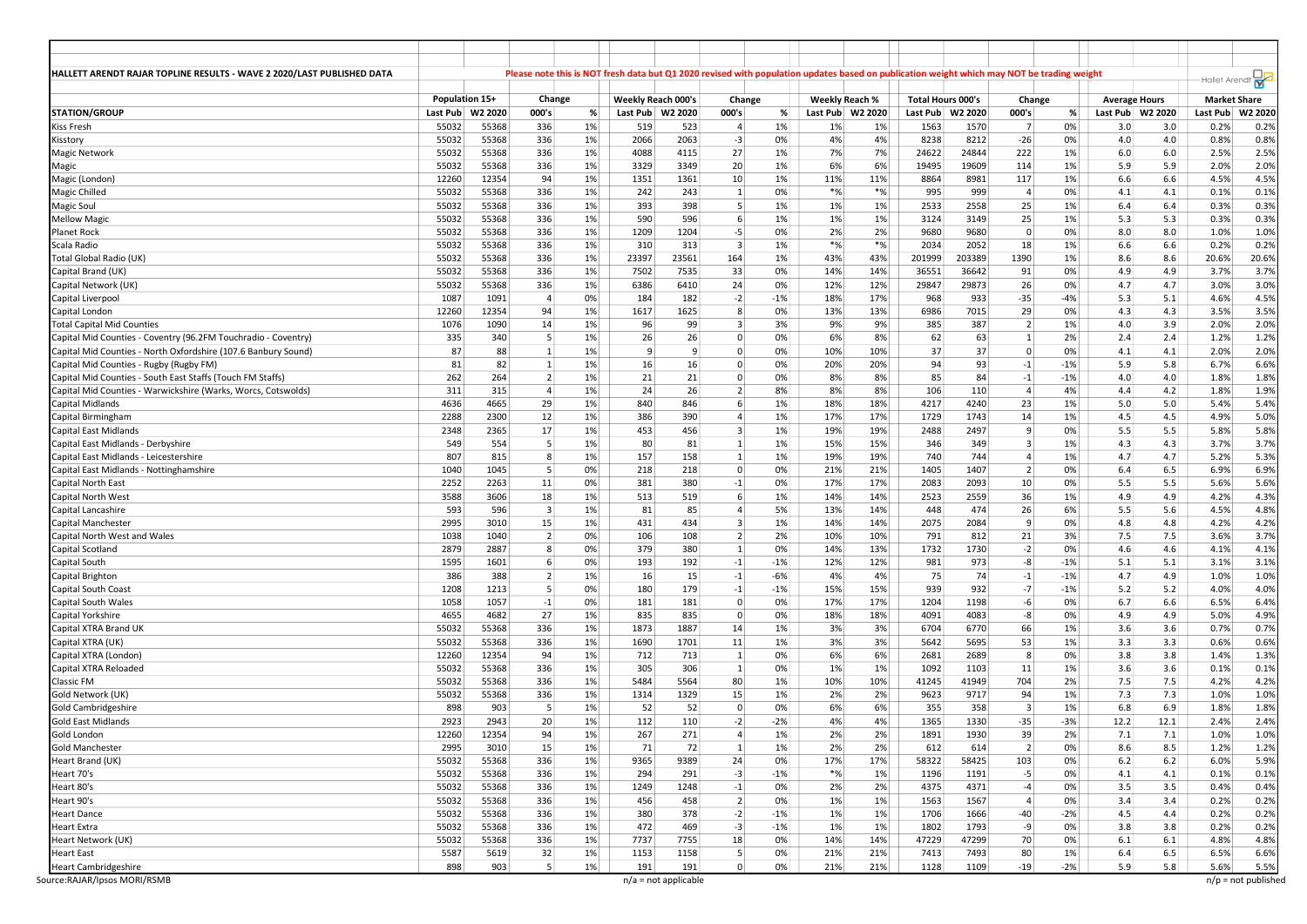| HALLETT ARENDT RAJAR TOPLINE RESULTS - WAVE 2 2020/LAST PUBLISHED DATA<br>Please note this is NOT fresh data but Q1 2020 revised with population updates based on publication weight which may NOT be trading weight<br>- Hallet Arendt<br>Population 15+<br>Change<br>Weekly Reach 000's<br>Weekly Reach %<br><b>Market Share</b><br>Change<br>Total Hours 000's<br>Change<br><b>Average Hours</b><br><b>STATION/GROUP</b><br>000's<br>000's<br>Last Pub   W2 2020<br>000's<br>%<br>Last Pub  W2 2020<br>%<br>Last Pub   W2 2020<br>Last Pub W2 2020<br>%<br>Last Pub W2 2020<br>Last Pub<br>1%<br>0%<br>Heart East Anglia<br>1265<br>1273<br>8<br>207<br>206<br>$-1$<br>0%<br>16%<br>16%<br>1302<br>1298<br>$-4$<br>6.3<br>6.3<br>4.8%<br>687<br>691<br>$\overline{4}$<br>1%<br>125<br>125<br>18%<br>18%<br>833<br>825<br>$-8$<br>$-1%$<br>6.7<br>6.6<br>5.6%<br>$\overline{0}$<br>0%<br>Heart East Anglia - Norfolk<br>578<br>581<br>$\overline{3}$<br>1%<br>82<br>82<br>14%<br>14%<br>469<br>473<br>1%<br>5.7<br>5.8<br>3.8%<br>Heart East Anglia - Suffolk<br>0<br>0%<br>$\overline{4}$<br>1%<br>Heart Essex<br>1411<br>1420<br>9<br>309<br>310<br>0%<br>22%<br>22%<br>1789<br>1815<br>26<br>1%<br>5.8<br>5.9<br>6.5%<br>$1\vert$<br>7<br>1%<br>256<br>3 <sup>1</sup><br>27<br>2%<br>5.7<br>6.8%<br>Heart Essex - Chelmsford & Southend<br>1111<br>1118<br>259<br>1%<br>23%<br>23%<br>1448<br>1475<br>5.7<br>198<br>200<br>$\overline{2}$<br>1%<br>39<br>38<br>$-3%$<br>20%<br>19%<br>229<br>0%<br>6.0<br>Heart Essex - Colchester<br>$-1$<br>230<br>$-1$<br>5.9<br>5.2%<br>0%<br>102<br>102<br>$\overline{0}$<br>20<br>20 <sup>1</sup><br>20%<br>3%<br>7.0<br>7.2<br>6.3%<br>Heart Essex - Harlow<br>$\overline{0}$<br>0%<br>20%<br>140<br>144<br>$\overline{4}$<br>7.3<br>2151<br>2162<br>11<br>1%<br>447<br>451<br>21%<br>3194<br>3272<br>78<br>2%<br>7.1<br>7.7%<br>$\overline{4}$<br>1%<br>21%<br>Heart Four Counties<br>334<br>337<br>3<br>1%<br>87<br>87<br>26%<br>26%<br>633<br>7.3<br>10.0%<br>Heart Four Counties - Bedfordshire<br>$\overline{0}$<br>0%<br>619<br>$-14$<br>$-2%$<br>7.1<br>763<br>$\overline{3}$<br>0%<br>3<br>3%<br>681<br>36<br>5.4%<br>Heart Four Counties - Beds/Bucks/Herts<br>766<br>112<br>115<br>15%<br>15%<br>717<br>5%<br>6.1<br>$6.2$<br>368<br>0%<br>21<br>$\overline{0}$<br>6%<br>6%<br>3<br>5.5<br>5.6<br>1.8%<br>Heart Four Counties - 96.6 FM Hertfordshire<br>369<br>1<br>21<br>0%<br>115<br>118<br>3%<br>260<br>$\vert$ 1<br>0%<br>58<br>57<br>$-2%$<br>22%<br>22%<br>334<br>332<br>$-2$<br>$-1%$<br>5.8<br>5.8<br>6.3%<br>261<br>$-1$<br>Heart Four Counties - Milton Keynes<br>588<br>592<br>$\overline{4}$<br>1%<br>174<br>175<br>30%<br>1442<br>1458<br>8.3<br>$1\vert$<br>1%<br>30%<br>16<br>1%<br>8.3<br>11.0%<br>Heart Four Counties - Northamptonshire<br>1%<br>12354<br>94<br>1385<br>1397<br>12<br>11%<br>120<br>1%<br>6.3<br>4.4%<br>Heart London<br>12260<br>1%<br>11%<br>8788<br>8908<br>6.4<br>2310<br>2322<br>12<br>1%<br>259<br>259<br>$\overline{0}$<br>11%<br>1708<br>0%<br>6.6<br>6.6<br>4.4%<br>Heart North East<br>0%<br>11%<br>1714<br>6<br>0%<br>4.5%<br>Heart North Wales<br>728<br>729<br>$\vert$ 1<br>95<br>96<br>1%<br>13%<br>13%<br>666<br>678<br>12<br>7.0<br>7.1<br>1<br>2%<br>29<br>0%<br>$-7$<br>$-25$<br>6.4<br>6001<br>6030<br>632<br>625<br>$-1%$<br>11%<br>10%<br>4007<br>3982<br>$-1%$<br>6.3<br>3.7%<br>Heart North West Group<br>282<br>$\overline{2}$<br>1%<br>65<br>2%<br>23%<br>475<br>7.3<br>7.3<br>9.7%<br>280<br>66<br>$1\vert$<br>23%<br>485<br>10 <sup>1</sup><br>2%<br>Heart North Lancs & Cumbria<br>5720<br>28<br>552<br>34<br>Heart North West<br>5748<br>0%<br>552<br>$\mathbf{0}$<br>0%<br>10%<br>10%<br>3349<br>3383<br>1%<br>6.1<br>6.1<br>3.2%<br>8<br>2845<br>2853<br>0%<br>340<br>2 <sup>1</sup><br>1%<br>12%<br>20<br>1%<br>5.9<br>6.0<br>4.8%<br>Heart Scotland<br>342<br>12%<br>2017<br>2037<br>2 <sup>1</sup><br>1200<br>1205<br>5<br>0%<br>2%<br>12%<br>558<br>11<br>4.7<br>3.6%<br>118<br>120<br>10%<br>569<br>2%<br>4.7<br>Heart Scotland East<br>1646<br>1648<br>$\overline{2}$<br>0%<br>221<br>222<br>0%<br>13%<br>13%<br>1459<br>1468<br>-9<br>1%<br>6.6<br>6.6<br>5.5%<br>Heart Scotland West<br>$1\vert$<br>40<br>1%<br>3 <sup>1</sup><br>Heart South<br>6112<br>6152<br>1216<br>1219<br>0%<br>20%<br>20%<br>7314<br>7282<br>$-32$<br>0%<br>6.0<br>6.0<br>6.2%<br>1294<br>10 <sup>1</sup><br>1%<br>3 <sup>1</sup><br>$\overline{3}$<br>1304<br>292<br>295<br>1%<br>23%<br>23%<br>1736<br>1739<br>0%<br>5.9<br>5.9<br>6.7%<br>Heart Kent<br>1887<br>1893<br>6<br>0%<br>$\overline{0}$<br>16%<br>16%<br>1851<br>1837<br>311<br>311<br>0%<br>$-14$<br>$-1%$<br>6.0<br>5.9<br>5.1%<br>Heart Solent<br>629<br>$\overline{2}$<br>0%<br>772<br>$-8$<br>$-1%$<br>631<br>119<br>119<br>$\overline{0}$<br>0%<br>19%<br>19%<br>780<br>6.6<br>6.5<br>6.4%<br>Heart Solent - Dorset<br>5<br>1258<br>1263<br>0%<br>192<br>192<br>15%<br>15%<br>1071<br>1065<br>$-6$<br>$-1%$<br>5.6<br>5.5<br>4.4%<br>$\mathbf{0}$<br>0%<br>Heart Solent - Hampshire<br>1429<br>1439<br>10 <sup>1</sup><br>1%<br>291<br>292<br>20%<br>20%<br>1830<br>1830<br>6.3<br>6.3%<br>Heart Sussex<br>0%<br>$\Omega$<br>0%<br>6.3<br>$1\vert$<br>287<br>Heart Sussex - North<br>290<br>$\overline{\mathbf{3}}$<br>1%<br>50<br>50<br>0<br>0%<br>17%<br>17%<br>305<br>320<br>5%<br>6.1<br>6.4<br>6.1%<br>15<br>8 <sup>°</sup><br>1%<br>247<br>22%<br>21%<br>1540<br>$\overline{3}$<br>6.3<br>6.5%<br>1141<br>1149<br>246<br>$\mathbf{1}$<br>0%<br>1543<br>0%<br>6.2<br>Heart Sussex - South<br>1503<br>13<br>1%<br>321<br>320<br>21%<br>1898<br>1877<br>$-21$<br>5.9<br>5.9<br>7.0%<br>1516<br>$-1$<br>0%<br>21%<br>$-1%$<br>Heart Thames Valley<br>792<br>6<br>1%<br>179<br>23%<br>23%<br>933<br>0%<br>5.2<br>6.7%<br>Heart Thames Valley - Berks & N.Hants<br>798<br>180<br>$1\vert$<br>1%<br>936<br>$\vert$ 3<br>5.2<br>7<br>1%<br>142<br>$-1$<br>20%<br>965<br>$-25$<br>6.8<br>6.7<br>711<br>718<br>141<br>$-1%$<br>20%<br>940<br>$-3%$<br>7.2%<br>Heart Thames Valley - Oxfordshire<br>1923<br>1924<br>$\vert$ 1<br>0%<br>368<br>367<br>19%<br>19%<br>2719<br>2665<br>$-54$<br>$-2%$<br>7.4<br>7.3<br>8.1%<br>Heart South Wales<br>$-1$<br>0%<br>3824<br>35<br>5.8<br>6.5%<br>Heart West<br>3859<br>1%<br>858<br>862<br>$\overline{4}$<br>0%<br>22%<br>22%<br>5011<br>5020<br>9<br>0%<br>5.8<br>13<br>1%<br>Heart South West<br>1483<br>1496<br>323<br>324<br>$\mathbf{1}$<br>0%<br>22%<br>22%<br>1917<br>1916<br>0%<br>5.9<br>5.9<br>6.4%<br>$-1$<br>$\overline{4}$<br>1%<br>93<br>21%<br>21%<br>579<br>583<br>1%<br>6.2<br>6.0%<br>446<br>450<br>94<br>$1\vert$<br>1%<br>$\overline{4}$<br>$6.2$<br>Heart South West - Cornwall<br>327<br>$\overline{4}$<br>1%<br>66<br>66<br>20%<br>358<br>359<br>5.4<br>5.9%<br>Heart South West - Exeter<br>331<br>$\mathbf{0}$<br>0%<br>20%<br>1<br>0%<br>5.4<br>$\overline{2}$<br>1%<br>34<br>34<br>22%<br>213<br>6.1<br>6.3<br>Heart South West - North Devon<br>156<br>158<br>$\mathbf{0}$<br>0%<br>22%<br>208<br>-5<br>2%<br>6.6%<br>344<br>344<br>$\mathbf 0$<br>0%<br>86<br>85<br>25%<br>25%<br>551<br>548<br>$-3$<br>6.4<br>6.4<br>7.3%<br>$-1$<br>$-1%$<br>$-1%$<br>Heart South West - Plymouth & South Hams<br>405<br>7.8%<br><b>Heart South West - Torbay</b><br>211<br>213<br>$\overline{2}$<br>1%<br>51<br>51<br>0<br>0%<br>24%<br>24%<br>405<br>0<br>0%<br>7.9<br>7.9<br>2341<br>22<br>1%<br>535<br>2363<br>538<br>3<br>1%<br>23%<br>23%<br>3094<br>3104<br>10 <sup>1</sup><br>0%<br>5.8<br>5.8<br>6.6%<br><b>Heart West Country</b><br>962<br>11<br>1%<br>2<br>973<br>212<br>214<br>1%<br>24%<br>22%<br>1005<br>999<br>$-6$<br>$-1%$<br>4.7<br>4.7<br>5.6%<br>Heart West Country - Bristol/Weston & Bath<br>435<br>439<br>$\overline{4}$<br>1%<br>115<br>116<br>$1\vert$<br>1%<br>26%<br>26%<br>667<br>667<br>$\Omega$<br>0%<br>5.8<br>5.8<br>7.0%<br>Heart West Country - Gloucestershire<br>425<br>1%<br>107<br>106<br>832<br>7.8<br>429<br>$\overline{4}$<br>$-1$<br>$-1%$<br>26%<br>25%<br>830<br>$\overline{2}$<br>0%<br>7.8<br>9.1%<br>Heart West Country - Somerset<br>517<br>523<br>6<br>1%<br>127<br>128<br>1<br>945<br>948<br>3<br>7.4<br>7.4<br>8.7%<br>Heart West Country - Wiltshire<br>1%<br>25%<br>24%<br>0%<br><b>Heart West Midlands</b><br>3861<br>3891<br>1%<br>581<br>579<br>$-2$<br>15%<br>3597<br>3598<br>5.7%<br>30 <sup>2</sup><br>0%<br>15%<br>0%<br>$6.2$<br>6.2<br>Heart Yorkshire<br>3200<br>3218<br>18<br>1%<br>414<br>413<br>0%<br>13%<br>13%<br>2521<br>2484<br>$-37$<br>$-1%$<br>$6.1$<br>6.0<br>4.6%<br>$-1$<br>1%<br>LBC Brand (UK)<br>55032<br>55368<br>336<br>1%<br>2780<br>2803<br>23<br>5%<br>5%<br>27048<br>27284<br>236<br>9.7<br>9.7<br>2.8%<br>1%<br>20<br>1%<br>2.5%<br>LBC (UK)<br>55032<br>55368<br>336<br>1%<br>2444<br>2464<br>1%<br>4%<br>24602<br>24812<br>210<br>10.1<br>10.1<br>n/p<br>LBC London<br>12260<br>12354<br>94<br>1%<br>1292<br>1302<br>10<br>1%<br>11%<br>11%<br>16655<br>16807<br>152<br>1%<br>12.9<br>12.9<br>8.4%<br>LBC News (UK)<br>55032<br>55368<br>336<br>1%<br>657<br>657<br>1%<br>1%<br>2648<br>2654<br>6<br>0%<br>4.0<br>4.0<br>0.3%<br>0<br>0%<br>12260<br>LBC News (London)<br>12354<br>94<br>1%<br>473<br>473<br>$\mathbf{0}$<br>0%<br>4%<br>4%<br>2287<br>2286<br>$-1$<br>0%<br>4.8<br>4.8<br>1.2%<br>55032<br>55368<br>38554<br>299<br>3.9%<br>Smooth Brand (UK)<br>336<br>1%<br>5687<br>5735<br>48<br>1%<br>10%<br>10%<br>38853<br>1%<br>6.8<br>6.8<br>Smooth Radio Chill<br>55032<br>55368<br>1%<br>$-1$<br>1%<br>1304<br>0%<br>4.2<br>0.1%<br>336<br>312<br>311<br>0%<br>1%<br>1304<br>$\overline{0}$<br>4.2<br>$*%$<br>$*$ %<br>Smooth Radio Country<br>55032<br>55368<br>336<br>1%<br>286<br>292<br>6<br>2%<br>924<br>932<br>8<br>1%<br>3.2<br>3.2<br>0.1%<br>55032<br>55368<br>336<br>1%<br>819<br>824<br>5 <sup>1</sup><br>4073<br>4085<br>12<br>5.0<br>0.4%<br>Smooth Extra<br>1%<br>1%<br>1%<br>0%<br>5.0 |  |  |  |  |  |  |  |  |  |         |
|------------------------------------------------------------------------------------------------------------------------------------------------------------------------------------------------------------------------------------------------------------------------------------------------------------------------------------------------------------------------------------------------------------------------------------------------------------------------------------------------------------------------------------------------------------------------------------------------------------------------------------------------------------------------------------------------------------------------------------------------------------------------------------------------------------------------------------------------------------------------------------------------------------------------------------------------------------------------------------------------------------------------------------------------------------------------------------------------------------------------------------------------------------------------------------------------------------------------------------------------------------------------------------------------------------------------------------------------------------------------------------------------------------------------------------------------------------------------------------------------------------------------------------------------------------------------------------------------------------------------------------------------------------------------------------------------------------------------------------------------------------------------------------------------------------------------------------------------------------------------------------------------------------------------------------------------------------------------------------------------------------------------------------------------------------------------------------------------------------------------------------------------------------------------------------------------------------------------------------------------------------------------------------------------------------------------------------------------------------------------------------------------------------------------------------------------------------------------------------------------------------------------------------------------------------------------------------------------------------------------------------------------------------------------------------------------------------------------------------------------------------------------------------------------------------------------------------------------------------------------------------------------------------------------------------------------------------------------------------------------------------------------------------------------------------------------------------------------------------------------------------------------------------------------------------------------------------------------------------------------------------------------------------------------------------------------------------------------------------------------------------------------------------------------------------------------------------------------------------------------------------------------------------------------------------------------------------------------------------------------------------------------------------------------------------------------------------------------------------------------------------------------------------------------------------------------------------------------------------------------------------------------------------------------------------------------------------------------------------------------------------------------------------------------------------------------------------------------------------------------------------------------------------------------------------------------------------------------------------------------------------------------------------------------------------------------------------------------------------------------------------------------------------------------------------------------------------------------------------------------------------------------------------------------------------------------------------------------------------------------------------------------------------------------------------------------------------------------------------------------------------------------------------------------------------------------------------------------------------------------------------------------------------------------------------------------------------------------------------------------------------------------------------------------------------------------------------------------------------------------------------------------------------------------------------------------------------------------------------------------------------------------------------------------------------------------------------------------------------------------------------------------------------------------------------------------------------------------------------------------------------------------------------------------------------------------------------------------------------------------------------------------------------------------------------------------------------------------------------------------------------------------------------------------------------------------------------------------------------------------------------------------------------------------------------------------------------------------------------------------------------------------------------------------------------------------------------------------------------------------------------------------------------------------------------------------------------------------------------------------------------------------------------------------------------------------------------------------------------------------------------------------------------------------------------------------------------------------------------------------------------------------------------------------------------------------------------------------------------------------------------------------------------------------------------------------------------------------------------------------------------------------------------------------------------------------------------------------------------------------------------------------------------------------------------------------------------------------------------------------------------------------------------------------------------------------------------------------------------------------------------------------------------------------------------------------------------------------------------------------------------------------------------------------------------------------------------------------------------------------------------------------------------------------------------------------------------------------------------------------------------------------------------------------------------------------------------------------------------------------------------------------------------------------------------------------------------------------------------------------------------------------------------------------------------------------------------------------------------------------------------------------------------------------------------------------------------------------------------------------------------------------------------------------------------------------------------------------------------------------------------------------------------------------------------------------------------------------------------------------------------------------------------------------------------------------------------------------------------------------------------------------------------------------------------------------------------------------------------------------------------------------------------------------------------------------------------------------------------------------------------------------------------------------------------------------------------------------------------------------------------------------------------------------------------------------------------------------------------------------------------------------------------------------------------------------------------------------------------------------------------------------------------------------------------------------------------------------------------------------------------------------------------------------------------------------------------------------------------------------------------------------------------------------------------------------------------------------------------------------------------------------------------------------------------------------------------------------------------------------------------------------------------------------------------------------------------------------------------------------------------------------------------------------------------------------------------------------------------------------------------------------------------------------------------------------------------------------------------------------------------------------------------------------------------------|--|--|--|--|--|--|--|--|--|---------|
|                                                                                                                                                                                                                                                                                                                                                                                                                                                                                                                                                                                                                                                                                                                                                                                                                                                                                                                                                                                                                                                                                                                                                                                                                                                                                                                                                                                                                                                                                                                                                                                                                                                                                                                                                                                                                                                                                                                                                                                                                                                                                                                                                                                                                                                                                                                                                                                                                                                                                                                                                                                                                                                                                                                                                                                                                                                                                                                                                                                                                                                                                                                                                                                                                                                                                                                                                                                                                                                                                                                                                                                                                                                                                                                                                                                                                                                                                                                                                                                                                                                                                                                                                                                                                                                                                                                                                                                                                                                                                                                                                                                                                                                                                                                                                                                                                                                                                                                                                                                                                                                                                                                                                                                                                                                                                                                                                                                                                                                                                                                                                                                                                                                                                                                                                                                                                                                                                                                                                                                                                                                                                                                                                                                                                                                                                                                                                                                                                                                                                                                                                                                                                                                                                                                                                                                                                                                                                                                                                                                                                                                                                                                                                                                                                                                                                                                                                                                                                                                                                                                                                                                                                                                                                                                                                                                                                                                                                                                                                                                                                                                                                                                                                                                                                                                                                                                                                                                                                                                                                                                                                                                                                                                                                                                                                                                                                                                                                                                                                                                                                                                                                                                                                                                                                                                                                                                                                                                                                                                                                                                                                                                                                                                                                                                                                                                                                                                                                                                                          |  |  |  |  |  |  |  |  |  |         |
|                                                                                                                                                                                                                                                                                                                                                                                                                                                                                                                                                                                                                                                                                                                                                                                                                                                                                                                                                                                                                                                                                                                                                                                                                                                                                                                                                                                                                                                                                                                                                                                                                                                                                                                                                                                                                                                                                                                                                                                                                                                                                                                                                                                                                                                                                                                                                                                                                                                                                                                                                                                                                                                                                                                                                                                                                                                                                                                                                                                                                                                                                                                                                                                                                                                                                                                                                                                                                                                                                                                                                                                                                                                                                                                                                                                                                                                                                                                                                                                                                                                                                                                                                                                                                                                                                                                                                                                                                                                                                                                                                                                                                                                                                                                                                                                                                                                                                                                                                                                                                                                                                                                                                                                                                                                                                                                                                                                                                                                                                                                                                                                                                                                                                                                                                                                                                                                                                                                                                                                                                                                                                                                                                                                                                                                                                                                                                                                                                                                                                                                                                                                                                                                                                                                                                                                                                                                                                                                                                                                                                                                                                                                                                                                                                                                                                                                                                                                                                                                                                                                                                                                                                                                                                                                                                                                                                                                                                                                                                                                                                                                                                                                                                                                                                                                                                                                                                                                                                                                                                                                                                                                                                                                                                                                                                                                                                                                                                                                                                                                                                                                                                                                                                                                                                                                                                                                                                                                                                                                                                                                                                                                                                                                                                                                                                                                                                                                                                                                                          |  |  |  |  |  |  |  |  |  |         |
|                                                                                                                                                                                                                                                                                                                                                                                                                                                                                                                                                                                                                                                                                                                                                                                                                                                                                                                                                                                                                                                                                                                                                                                                                                                                                                                                                                                                                                                                                                                                                                                                                                                                                                                                                                                                                                                                                                                                                                                                                                                                                                                                                                                                                                                                                                                                                                                                                                                                                                                                                                                                                                                                                                                                                                                                                                                                                                                                                                                                                                                                                                                                                                                                                                                                                                                                                                                                                                                                                                                                                                                                                                                                                                                                                                                                                                                                                                                                                                                                                                                                                                                                                                                                                                                                                                                                                                                                                                                                                                                                                                                                                                                                                                                                                                                                                                                                                                                                                                                                                                                                                                                                                                                                                                                                                                                                                                                                                                                                                                                                                                                                                                                                                                                                                                                                                                                                                                                                                                                                                                                                                                                                                                                                                                                                                                                                                                                                                                                                                                                                                                                                                                                                                                                                                                                                                                                                                                                                                                                                                                                                                                                                                                                                                                                                                                                                                                                                                                                                                                                                                                                                                                                                                                                                                                                                                                                                                                                                                                                                                                                                                                                                                                                                                                                                                                                                                                                                                                                                                                                                                                                                                                                                                                                                                                                                                                                                                                                                                                                                                                                                                                                                                                                                                                                                                                                                                                                                                                                                                                                                                                                                                                                                                                                                                                                                                                                                                                                                          |  |  |  |  |  |  |  |  |  |         |
|                                                                                                                                                                                                                                                                                                                                                                                                                                                                                                                                                                                                                                                                                                                                                                                                                                                                                                                                                                                                                                                                                                                                                                                                                                                                                                                                                                                                                                                                                                                                                                                                                                                                                                                                                                                                                                                                                                                                                                                                                                                                                                                                                                                                                                                                                                                                                                                                                                                                                                                                                                                                                                                                                                                                                                                                                                                                                                                                                                                                                                                                                                                                                                                                                                                                                                                                                                                                                                                                                                                                                                                                                                                                                                                                                                                                                                                                                                                                                                                                                                                                                                                                                                                                                                                                                                                                                                                                                                                                                                                                                                                                                                                                                                                                                                                                                                                                                                                                                                                                                                                                                                                                                                                                                                                                                                                                                                                                                                                                                                                                                                                                                                                                                                                                                                                                                                                                                                                                                                                                                                                                                                                                                                                                                                                                                                                                                                                                                                                                                                                                                                                                                                                                                                                                                                                                                                                                                                                                                                                                                                                                                                                                                                                                                                                                                                                                                                                                                                                                                                                                                                                                                                                                                                                                                                                                                                                                                                                                                                                                                                                                                                                                                                                                                                                                                                                                                                                                                                                                                                                                                                                                                                                                                                                                                                                                                                                                                                                                                                                                                                                                                                                                                                                                                                                                                                                                                                                                                                                                                                                                                                                                                                                                                                                                                                                                                                                                                                                                          |  |  |  |  |  |  |  |  |  | W2 2020 |
|                                                                                                                                                                                                                                                                                                                                                                                                                                                                                                                                                                                                                                                                                                                                                                                                                                                                                                                                                                                                                                                                                                                                                                                                                                                                                                                                                                                                                                                                                                                                                                                                                                                                                                                                                                                                                                                                                                                                                                                                                                                                                                                                                                                                                                                                                                                                                                                                                                                                                                                                                                                                                                                                                                                                                                                                                                                                                                                                                                                                                                                                                                                                                                                                                                                                                                                                                                                                                                                                                                                                                                                                                                                                                                                                                                                                                                                                                                                                                                                                                                                                                                                                                                                                                                                                                                                                                                                                                                                                                                                                                                                                                                                                                                                                                                                                                                                                                                                                                                                                                                                                                                                                                                                                                                                                                                                                                                                                                                                                                                                                                                                                                                                                                                                                                                                                                                                                                                                                                                                                                                                                                                                                                                                                                                                                                                                                                                                                                                                                                                                                                                                                                                                                                                                                                                                                                                                                                                                                                                                                                                                                                                                                                                                                                                                                                                                                                                                                                                                                                                                                                                                                                                                                                                                                                                                                                                                                                                                                                                                                                                                                                                                                                                                                                                                                                                                                                                                                                                                                                                                                                                                                                                                                                                                                                                                                                                                                                                                                                                                                                                                                                                                                                                                                                                                                                                                                                                                                                                                                                                                                                                                                                                                                                                                                                                                                                                                                                                                                          |  |  |  |  |  |  |  |  |  | 4.7%    |
|                                                                                                                                                                                                                                                                                                                                                                                                                                                                                                                                                                                                                                                                                                                                                                                                                                                                                                                                                                                                                                                                                                                                                                                                                                                                                                                                                                                                                                                                                                                                                                                                                                                                                                                                                                                                                                                                                                                                                                                                                                                                                                                                                                                                                                                                                                                                                                                                                                                                                                                                                                                                                                                                                                                                                                                                                                                                                                                                                                                                                                                                                                                                                                                                                                                                                                                                                                                                                                                                                                                                                                                                                                                                                                                                                                                                                                                                                                                                                                                                                                                                                                                                                                                                                                                                                                                                                                                                                                                                                                                                                                                                                                                                                                                                                                                                                                                                                                                                                                                                                                                                                                                                                                                                                                                                                                                                                                                                                                                                                                                                                                                                                                                                                                                                                                                                                                                                                                                                                                                                                                                                                                                                                                                                                                                                                                                                                                                                                                                                                                                                                                                                                                                                                                                                                                                                                                                                                                                                                                                                                                                                                                                                                                                                                                                                                                                                                                                                                                                                                                                                                                                                                                                                                                                                                                                                                                                                                                                                                                                                                                                                                                                                                                                                                                                                                                                                                                                                                                                                                                                                                                                                                                                                                                                                                                                                                                                                                                                                                                                                                                                                                                                                                                                                                                                                                                                                                                                                                                                                                                                                                                                                                                                                                                                                                                                                                                                                                                                                          |  |  |  |  |  |  |  |  |  | 5.5%    |
|                                                                                                                                                                                                                                                                                                                                                                                                                                                                                                                                                                                                                                                                                                                                                                                                                                                                                                                                                                                                                                                                                                                                                                                                                                                                                                                                                                                                                                                                                                                                                                                                                                                                                                                                                                                                                                                                                                                                                                                                                                                                                                                                                                                                                                                                                                                                                                                                                                                                                                                                                                                                                                                                                                                                                                                                                                                                                                                                                                                                                                                                                                                                                                                                                                                                                                                                                                                                                                                                                                                                                                                                                                                                                                                                                                                                                                                                                                                                                                                                                                                                                                                                                                                                                                                                                                                                                                                                                                                                                                                                                                                                                                                                                                                                                                                                                                                                                                                                                                                                                                                                                                                                                                                                                                                                                                                                                                                                                                                                                                                                                                                                                                                                                                                                                                                                                                                                                                                                                                                                                                                                                                                                                                                                                                                                                                                                                                                                                                                                                                                                                                                                                                                                                                                                                                                                                                                                                                                                                                                                                                                                                                                                                                                                                                                                                                                                                                                                                                                                                                                                                                                                                                                                                                                                                                                                                                                                                                                                                                                                                                                                                                                                                                                                                                                                                                                                                                                                                                                                                                                                                                                                                                                                                                                                                                                                                                                                                                                                                                                                                                                                                                                                                                                                                                                                                                                                                                                                                                                                                                                                                                                                                                                                                                                                                                                                                                                                                                                                          |  |  |  |  |  |  |  |  |  | 3.8%    |
|                                                                                                                                                                                                                                                                                                                                                                                                                                                                                                                                                                                                                                                                                                                                                                                                                                                                                                                                                                                                                                                                                                                                                                                                                                                                                                                                                                                                                                                                                                                                                                                                                                                                                                                                                                                                                                                                                                                                                                                                                                                                                                                                                                                                                                                                                                                                                                                                                                                                                                                                                                                                                                                                                                                                                                                                                                                                                                                                                                                                                                                                                                                                                                                                                                                                                                                                                                                                                                                                                                                                                                                                                                                                                                                                                                                                                                                                                                                                                                                                                                                                                                                                                                                                                                                                                                                                                                                                                                                                                                                                                                                                                                                                                                                                                                                                                                                                                                                                                                                                                                                                                                                                                                                                                                                                                                                                                                                                                                                                                                                                                                                                                                                                                                                                                                                                                                                                                                                                                                                                                                                                                                                                                                                                                                                                                                                                                                                                                                                                                                                                                                                                                                                                                                                                                                                                                                                                                                                                                                                                                                                                                                                                                                                                                                                                                                                                                                                                                                                                                                                                                                                                                                                                                                                                                                                                                                                                                                                                                                                                                                                                                                                                                                                                                                                                                                                                                                                                                                                                                                                                                                                                                                                                                                                                                                                                                                                                                                                                                                                                                                                                                                                                                                                                                                                                                                                                                                                                                                                                                                                                                                                                                                                                                                                                                                                                                                                                                                                                          |  |  |  |  |  |  |  |  |  | 6.5%    |
|                                                                                                                                                                                                                                                                                                                                                                                                                                                                                                                                                                                                                                                                                                                                                                                                                                                                                                                                                                                                                                                                                                                                                                                                                                                                                                                                                                                                                                                                                                                                                                                                                                                                                                                                                                                                                                                                                                                                                                                                                                                                                                                                                                                                                                                                                                                                                                                                                                                                                                                                                                                                                                                                                                                                                                                                                                                                                                                                                                                                                                                                                                                                                                                                                                                                                                                                                                                                                                                                                                                                                                                                                                                                                                                                                                                                                                                                                                                                                                                                                                                                                                                                                                                                                                                                                                                                                                                                                                                                                                                                                                                                                                                                                                                                                                                                                                                                                                                                                                                                                                                                                                                                                                                                                                                                                                                                                                                                                                                                                                                                                                                                                                                                                                                                                                                                                                                                                                                                                                                                                                                                                                                                                                                                                                                                                                                                                                                                                                                                                                                                                                                                                                                                                                                                                                                                                                                                                                                                                                                                                                                                                                                                                                                                                                                                                                                                                                                                                                                                                                                                                                                                                                                                                                                                                                                                                                                                                                                                                                                                                                                                                                                                                                                                                                                                                                                                                                                                                                                                                                                                                                                                                                                                                                                                                                                                                                                                                                                                                                                                                                                                                                                                                                                                                                                                                                                                                                                                                                                                                                                                                                                                                                                                                                                                                                                                                                                                                                                                          |  |  |  |  |  |  |  |  |  | 6.8%    |
|                                                                                                                                                                                                                                                                                                                                                                                                                                                                                                                                                                                                                                                                                                                                                                                                                                                                                                                                                                                                                                                                                                                                                                                                                                                                                                                                                                                                                                                                                                                                                                                                                                                                                                                                                                                                                                                                                                                                                                                                                                                                                                                                                                                                                                                                                                                                                                                                                                                                                                                                                                                                                                                                                                                                                                                                                                                                                                                                                                                                                                                                                                                                                                                                                                                                                                                                                                                                                                                                                                                                                                                                                                                                                                                                                                                                                                                                                                                                                                                                                                                                                                                                                                                                                                                                                                                                                                                                                                                                                                                                                                                                                                                                                                                                                                                                                                                                                                                                                                                                                                                                                                                                                                                                                                                                                                                                                                                                                                                                                                                                                                                                                                                                                                                                                                                                                                                                                                                                                                                                                                                                                                                                                                                                                                                                                                                                                                                                                                                                                                                                                                                                                                                                                                                                                                                                                                                                                                                                                                                                                                                                                                                                                                                                                                                                                                                                                                                                                                                                                                                                                                                                                                                                                                                                                                                                                                                                                                                                                                                                                                                                                                                                                                                                                                                                                                                                                                                                                                                                                                                                                                                                                                                                                                                                                                                                                                                                                                                                                                                                                                                                                                                                                                                                                                                                                                                                                                                                                                                                                                                                                                                                                                                                                                                                                                                                                                                                                                                                          |  |  |  |  |  |  |  |  |  | 5.2%    |
|                                                                                                                                                                                                                                                                                                                                                                                                                                                                                                                                                                                                                                                                                                                                                                                                                                                                                                                                                                                                                                                                                                                                                                                                                                                                                                                                                                                                                                                                                                                                                                                                                                                                                                                                                                                                                                                                                                                                                                                                                                                                                                                                                                                                                                                                                                                                                                                                                                                                                                                                                                                                                                                                                                                                                                                                                                                                                                                                                                                                                                                                                                                                                                                                                                                                                                                                                                                                                                                                                                                                                                                                                                                                                                                                                                                                                                                                                                                                                                                                                                                                                                                                                                                                                                                                                                                                                                                                                                                                                                                                                                                                                                                                                                                                                                                                                                                                                                                                                                                                                                                                                                                                                                                                                                                                                                                                                                                                                                                                                                                                                                                                                                                                                                                                                                                                                                                                                                                                                                                                                                                                                                                                                                                                                                                                                                                                                                                                                                                                                                                                                                                                                                                                                                                                                                                                                                                                                                                                                                                                                                                                                                                                                                                                                                                                                                                                                                                                                                                                                                                                                                                                                                                                                                                                                                                                                                                                                                                                                                                                                                                                                                                                                                                                                                                                                                                                                                                                                                                                                                                                                                                                                                                                                                                                                                                                                                                                                                                                                                                                                                                                                                                                                                                                                                                                                                                                                                                                                                                                                                                                                                                                                                                                                                                                                                                                                                                                                                                                          |  |  |  |  |  |  |  |  |  | 6.4%    |
|                                                                                                                                                                                                                                                                                                                                                                                                                                                                                                                                                                                                                                                                                                                                                                                                                                                                                                                                                                                                                                                                                                                                                                                                                                                                                                                                                                                                                                                                                                                                                                                                                                                                                                                                                                                                                                                                                                                                                                                                                                                                                                                                                                                                                                                                                                                                                                                                                                                                                                                                                                                                                                                                                                                                                                                                                                                                                                                                                                                                                                                                                                                                                                                                                                                                                                                                                                                                                                                                                                                                                                                                                                                                                                                                                                                                                                                                                                                                                                                                                                                                                                                                                                                                                                                                                                                                                                                                                                                                                                                                                                                                                                                                                                                                                                                                                                                                                                                                                                                                                                                                                                                                                                                                                                                                                                                                                                                                                                                                                                                                                                                                                                                                                                                                                                                                                                                                                                                                                                                                                                                                                                                                                                                                                                                                                                                                                                                                                                                                                                                                                                                                                                                                                                                                                                                                                                                                                                                                                                                                                                                                                                                                                                                                                                                                                                                                                                                                                                                                                                                                                                                                                                                                                                                                                                                                                                                                                                                                                                                                                                                                                                                                                                                                                                                                                                                                                                                                                                                                                                                                                                                                                                                                                                                                                                                                                                                                                                                                                                                                                                                                                                                                                                                                                                                                                                                                                                                                                                                                                                                                                                                                                                                                                                                                                                                                                                                                                                                                          |  |  |  |  |  |  |  |  |  | 7.8%    |
|                                                                                                                                                                                                                                                                                                                                                                                                                                                                                                                                                                                                                                                                                                                                                                                                                                                                                                                                                                                                                                                                                                                                                                                                                                                                                                                                                                                                                                                                                                                                                                                                                                                                                                                                                                                                                                                                                                                                                                                                                                                                                                                                                                                                                                                                                                                                                                                                                                                                                                                                                                                                                                                                                                                                                                                                                                                                                                                                                                                                                                                                                                                                                                                                                                                                                                                                                                                                                                                                                                                                                                                                                                                                                                                                                                                                                                                                                                                                                                                                                                                                                                                                                                                                                                                                                                                                                                                                                                                                                                                                                                                                                                                                                                                                                                                                                                                                                                                                                                                                                                                                                                                                                                                                                                                                                                                                                                                                                                                                                                                                                                                                                                                                                                                                                                                                                                                                                                                                                                                                                                                                                                                                                                                                                                                                                                                                                                                                                                                                                                                                                                                                                                                                                                                                                                                                                                                                                                                                                                                                                                                                                                                                                                                                                                                                                                                                                                                                                                                                                                                                                                                                                                                                                                                                                                                                                                                                                                                                                                                                                                                                                                                                                                                                                                                                                                                                                                                                                                                                                                                                                                                                                                                                                                                                                                                                                                                                                                                                                                                                                                                                                                                                                                                                                                                                                                                                                                                                                                                                                                                                                                                                                                                                                                                                                                                                                                                                                                                                          |  |  |  |  |  |  |  |  |  | 9.8%    |
|                                                                                                                                                                                                                                                                                                                                                                                                                                                                                                                                                                                                                                                                                                                                                                                                                                                                                                                                                                                                                                                                                                                                                                                                                                                                                                                                                                                                                                                                                                                                                                                                                                                                                                                                                                                                                                                                                                                                                                                                                                                                                                                                                                                                                                                                                                                                                                                                                                                                                                                                                                                                                                                                                                                                                                                                                                                                                                                                                                                                                                                                                                                                                                                                                                                                                                                                                                                                                                                                                                                                                                                                                                                                                                                                                                                                                                                                                                                                                                                                                                                                                                                                                                                                                                                                                                                                                                                                                                                                                                                                                                                                                                                                                                                                                                                                                                                                                                                                                                                                                                                                                                                                                                                                                                                                                                                                                                                                                                                                                                                                                                                                                                                                                                                                                                                                                                                                                                                                                                                                                                                                                                                                                                                                                                                                                                                                                                                                                                                                                                                                                                                                                                                                                                                                                                                                                                                                                                                                                                                                                                                                                                                                                                                                                                                                                                                                                                                                                                                                                                                                                                                                                                                                                                                                                                                                                                                                                                                                                                                                                                                                                                                                                                                                                                                                                                                                                                                                                                                                                                                                                                                                                                                                                                                                                                                                                                                                                                                                                                                                                                                                                                                                                                                                                                                                                                                                                                                                                                                                                                                                                                                                                                                                                                                                                                                                                                                                                                                                          |  |  |  |  |  |  |  |  |  | 5.6%    |
|                                                                                                                                                                                                                                                                                                                                                                                                                                                                                                                                                                                                                                                                                                                                                                                                                                                                                                                                                                                                                                                                                                                                                                                                                                                                                                                                                                                                                                                                                                                                                                                                                                                                                                                                                                                                                                                                                                                                                                                                                                                                                                                                                                                                                                                                                                                                                                                                                                                                                                                                                                                                                                                                                                                                                                                                                                                                                                                                                                                                                                                                                                                                                                                                                                                                                                                                                                                                                                                                                                                                                                                                                                                                                                                                                                                                                                                                                                                                                                                                                                                                                                                                                                                                                                                                                                                                                                                                                                                                                                                                                                                                                                                                                                                                                                                                                                                                                                                                                                                                                                                                                                                                                                                                                                                                                                                                                                                                                                                                                                                                                                                                                                                                                                                                                                                                                                                                                                                                                                                                                                                                                                                                                                                                                                                                                                                                                                                                                                                                                                                                                                                                                                                                                                                                                                                                                                                                                                                                                                                                                                                                                                                                                                                                                                                                                                                                                                                                                                                                                                                                                                                                                                                                                                                                                                                                                                                                                                                                                                                                                                                                                                                                                                                                                                                                                                                                                                                                                                                                                                                                                                                                                                                                                                                                                                                                                                                                                                                                                                                                                                                                                                                                                                                                                                                                                                                                                                                                                                                                                                                                                                                                                                                                                                                                                                                                                                                                                                                                          |  |  |  |  |  |  |  |  |  | 1.8%    |
|                                                                                                                                                                                                                                                                                                                                                                                                                                                                                                                                                                                                                                                                                                                                                                                                                                                                                                                                                                                                                                                                                                                                                                                                                                                                                                                                                                                                                                                                                                                                                                                                                                                                                                                                                                                                                                                                                                                                                                                                                                                                                                                                                                                                                                                                                                                                                                                                                                                                                                                                                                                                                                                                                                                                                                                                                                                                                                                                                                                                                                                                                                                                                                                                                                                                                                                                                                                                                                                                                                                                                                                                                                                                                                                                                                                                                                                                                                                                                                                                                                                                                                                                                                                                                                                                                                                                                                                                                                                                                                                                                                                                                                                                                                                                                                                                                                                                                                                                                                                                                                                                                                                                                                                                                                                                                                                                                                                                                                                                                                                                                                                                                                                                                                                                                                                                                                                                                                                                                                                                                                                                                                                                                                                                                                                                                                                                                                                                                                                                                                                                                                                                                                                                                                                                                                                                                                                                                                                                                                                                                                                                                                                                                                                                                                                                                                                                                                                                                                                                                                                                                                                                                                                                                                                                                                                                                                                                                                                                                                                                                                                                                                                                                                                                                                                                                                                                                                                                                                                                                                                                                                                                                                                                                                                                                                                                                                                                                                                                                                                                                                                                                                                                                                                                                                                                                                                                                                                                                                                                                                                                                                                                                                                                                                                                                                                                                                                                                                                                          |  |  |  |  |  |  |  |  |  | 6.3%    |
|                                                                                                                                                                                                                                                                                                                                                                                                                                                                                                                                                                                                                                                                                                                                                                                                                                                                                                                                                                                                                                                                                                                                                                                                                                                                                                                                                                                                                                                                                                                                                                                                                                                                                                                                                                                                                                                                                                                                                                                                                                                                                                                                                                                                                                                                                                                                                                                                                                                                                                                                                                                                                                                                                                                                                                                                                                                                                                                                                                                                                                                                                                                                                                                                                                                                                                                                                                                                                                                                                                                                                                                                                                                                                                                                                                                                                                                                                                                                                                                                                                                                                                                                                                                                                                                                                                                                                                                                                                                                                                                                                                                                                                                                                                                                                                                                                                                                                                                                                                                                                                                                                                                                                                                                                                                                                                                                                                                                                                                                                                                                                                                                                                                                                                                                                                                                                                                                                                                                                                                                                                                                                                                                                                                                                                                                                                                                                                                                                                                                                                                                                                                                                                                                                                                                                                                                                                                                                                                                                                                                                                                                                                                                                                                                                                                                                                                                                                                                                                                                                                                                                                                                                                                                                                                                                                                                                                                                                                                                                                                                                                                                                                                                                                                                                                                                                                                                                                                                                                                                                                                                                                                                                                                                                                                                                                                                                                                                                                                                                                                                                                                                                                                                                                                                                                                                                                                                                                                                                                                                                                                                                                                                                                                                                                                                                                                                                                                                                                                                          |  |  |  |  |  |  |  |  |  | 11.1%   |
|                                                                                                                                                                                                                                                                                                                                                                                                                                                                                                                                                                                                                                                                                                                                                                                                                                                                                                                                                                                                                                                                                                                                                                                                                                                                                                                                                                                                                                                                                                                                                                                                                                                                                                                                                                                                                                                                                                                                                                                                                                                                                                                                                                                                                                                                                                                                                                                                                                                                                                                                                                                                                                                                                                                                                                                                                                                                                                                                                                                                                                                                                                                                                                                                                                                                                                                                                                                                                                                                                                                                                                                                                                                                                                                                                                                                                                                                                                                                                                                                                                                                                                                                                                                                                                                                                                                                                                                                                                                                                                                                                                                                                                                                                                                                                                                                                                                                                                                                                                                                                                                                                                                                                                                                                                                                                                                                                                                                                                                                                                                                                                                                                                                                                                                                                                                                                                                                                                                                                                                                                                                                                                                                                                                                                                                                                                                                                                                                                                                                                                                                                                                                                                                                                                                                                                                                                                                                                                                                                                                                                                                                                                                                                                                                                                                                                                                                                                                                                                                                                                                                                                                                                                                                                                                                                                                                                                                                                                                                                                                                                                                                                                                                                                                                                                                                                                                                                                                                                                                                                                                                                                                                                                                                                                                                                                                                                                                                                                                                                                                                                                                                                                                                                                                                                                                                                                                                                                                                                                                                                                                                                                                                                                                                                                                                                                                                                                                                                                                                          |  |  |  |  |  |  |  |  |  | 4.5%    |
|                                                                                                                                                                                                                                                                                                                                                                                                                                                                                                                                                                                                                                                                                                                                                                                                                                                                                                                                                                                                                                                                                                                                                                                                                                                                                                                                                                                                                                                                                                                                                                                                                                                                                                                                                                                                                                                                                                                                                                                                                                                                                                                                                                                                                                                                                                                                                                                                                                                                                                                                                                                                                                                                                                                                                                                                                                                                                                                                                                                                                                                                                                                                                                                                                                                                                                                                                                                                                                                                                                                                                                                                                                                                                                                                                                                                                                                                                                                                                                                                                                                                                                                                                                                                                                                                                                                                                                                                                                                                                                                                                                                                                                                                                                                                                                                                                                                                                                                                                                                                                                                                                                                                                                                                                                                                                                                                                                                                                                                                                                                                                                                                                                                                                                                                                                                                                                                                                                                                                                                                                                                                                                                                                                                                                                                                                                                                                                                                                                                                                                                                                                                                                                                                                                                                                                                                                                                                                                                                                                                                                                                                                                                                                                                                                                                                                                                                                                                                                                                                                                                                                                                                                                                                                                                                                                                                                                                                                                                                                                                                                                                                                                                                                                                                                                                                                                                                                                                                                                                                                                                                                                                                                                                                                                                                                                                                                                                                                                                                                                                                                                                                                                                                                                                                                                                                                                                                                                                                                                                                                                                                                                                                                                                                                                                                                                                                                                                                                                                                          |  |  |  |  |  |  |  |  |  | 4.4%    |
|                                                                                                                                                                                                                                                                                                                                                                                                                                                                                                                                                                                                                                                                                                                                                                                                                                                                                                                                                                                                                                                                                                                                                                                                                                                                                                                                                                                                                                                                                                                                                                                                                                                                                                                                                                                                                                                                                                                                                                                                                                                                                                                                                                                                                                                                                                                                                                                                                                                                                                                                                                                                                                                                                                                                                                                                                                                                                                                                                                                                                                                                                                                                                                                                                                                                                                                                                                                                                                                                                                                                                                                                                                                                                                                                                                                                                                                                                                                                                                                                                                                                                                                                                                                                                                                                                                                                                                                                                                                                                                                                                                                                                                                                                                                                                                                                                                                                                                                                                                                                                                                                                                                                                                                                                                                                                                                                                                                                                                                                                                                                                                                                                                                                                                                                                                                                                                                                                                                                                                                                                                                                                                                                                                                                                                                                                                                                                                                                                                                                                                                                                                                                                                                                                                                                                                                                                                                                                                                                                                                                                                                                                                                                                                                                                                                                                                                                                                                                                                                                                                                                                                                                                                                                                                                                                                                                                                                                                                                                                                                                                                                                                                                                                                                                                                                                                                                                                                                                                                                                                                                                                                                                                                                                                                                                                                                                                                                                                                                                                                                                                                                                                                                                                                                                                                                                                                                                                                                                                                                                                                                                                                                                                                                                                                                                                                                                                                                                                                                                          |  |  |  |  |  |  |  |  |  | 4.6%    |
|                                                                                                                                                                                                                                                                                                                                                                                                                                                                                                                                                                                                                                                                                                                                                                                                                                                                                                                                                                                                                                                                                                                                                                                                                                                                                                                                                                                                                                                                                                                                                                                                                                                                                                                                                                                                                                                                                                                                                                                                                                                                                                                                                                                                                                                                                                                                                                                                                                                                                                                                                                                                                                                                                                                                                                                                                                                                                                                                                                                                                                                                                                                                                                                                                                                                                                                                                                                                                                                                                                                                                                                                                                                                                                                                                                                                                                                                                                                                                                                                                                                                                                                                                                                                                                                                                                                                                                                                                                                                                                                                                                                                                                                                                                                                                                                                                                                                                                                                                                                                                                                                                                                                                                                                                                                                                                                                                                                                                                                                                                                                                                                                                                                                                                                                                                                                                                                                                                                                                                                                                                                                                                                                                                                                                                                                                                                                                                                                                                                                                                                                                                                                                                                                                                                                                                                                                                                                                                                                                                                                                                                                                                                                                                                                                                                                                                                                                                                                                                                                                                                                                                                                                                                                                                                                                                                                                                                                                                                                                                                                                                                                                                                                                                                                                                                                                                                                                                                                                                                                                                                                                                                                                                                                                                                                                                                                                                                                                                                                                                                                                                                                                                                                                                                                                                                                                                                                                                                                                                                                                                                                                                                                                                                                                                                                                                                                                                                                                                                                          |  |  |  |  |  |  |  |  |  | 3.7%    |
|                                                                                                                                                                                                                                                                                                                                                                                                                                                                                                                                                                                                                                                                                                                                                                                                                                                                                                                                                                                                                                                                                                                                                                                                                                                                                                                                                                                                                                                                                                                                                                                                                                                                                                                                                                                                                                                                                                                                                                                                                                                                                                                                                                                                                                                                                                                                                                                                                                                                                                                                                                                                                                                                                                                                                                                                                                                                                                                                                                                                                                                                                                                                                                                                                                                                                                                                                                                                                                                                                                                                                                                                                                                                                                                                                                                                                                                                                                                                                                                                                                                                                                                                                                                                                                                                                                                                                                                                                                                                                                                                                                                                                                                                                                                                                                                                                                                                                                                                                                                                                                                                                                                                                                                                                                                                                                                                                                                                                                                                                                                                                                                                                                                                                                                                                                                                                                                                                                                                                                                                                                                                                                                                                                                                                                                                                                                                                                                                                                                                                                                                                                                                                                                                                                                                                                                                                                                                                                                                                                                                                                                                                                                                                                                                                                                                                                                                                                                                                                                                                                                                                                                                                                                                                                                                                                                                                                                                                                                                                                                                                                                                                                                                                                                                                                                                                                                                                                                                                                                                                                                                                                                                                                                                                                                                                                                                                                                                                                                                                                                                                                                                                                                                                                                                                                                                                                                                                                                                                                                                                                                                                                                                                                                                                                                                                                                                                                                                                                                                          |  |  |  |  |  |  |  |  |  | 9.8%    |
|                                                                                                                                                                                                                                                                                                                                                                                                                                                                                                                                                                                                                                                                                                                                                                                                                                                                                                                                                                                                                                                                                                                                                                                                                                                                                                                                                                                                                                                                                                                                                                                                                                                                                                                                                                                                                                                                                                                                                                                                                                                                                                                                                                                                                                                                                                                                                                                                                                                                                                                                                                                                                                                                                                                                                                                                                                                                                                                                                                                                                                                                                                                                                                                                                                                                                                                                                                                                                                                                                                                                                                                                                                                                                                                                                                                                                                                                                                                                                                                                                                                                                                                                                                                                                                                                                                                                                                                                                                                                                                                                                                                                                                                                                                                                                                                                                                                                                                                                                                                                                                                                                                                                                                                                                                                                                                                                                                                                                                                                                                                                                                                                                                                                                                                                                                                                                                                                                                                                                                                                                                                                                                                                                                                                                                                                                                                                                                                                                                                                                                                                                                                                                                                                                                                                                                                                                                                                                                                                                                                                                                                                                                                                                                                                                                                                                                                                                                                                                                                                                                                                                                                                                                                                                                                                                                                                                                                                                                                                                                                                                                                                                                                                                                                                                                                                                                                                                                                                                                                                                                                                                                                                                                                                                                                                                                                                                                                                                                                                                                                                                                                                                                                                                                                                                                                                                                                                                                                                                                                                                                                                                                                                                                                                                                                                                                                                                                                                                                                                          |  |  |  |  |  |  |  |  |  | 3.3%    |
|                                                                                                                                                                                                                                                                                                                                                                                                                                                                                                                                                                                                                                                                                                                                                                                                                                                                                                                                                                                                                                                                                                                                                                                                                                                                                                                                                                                                                                                                                                                                                                                                                                                                                                                                                                                                                                                                                                                                                                                                                                                                                                                                                                                                                                                                                                                                                                                                                                                                                                                                                                                                                                                                                                                                                                                                                                                                                                                                                                                                                                                                                                                                                                                                                                                                                                                                                                                                                                                                                                                                                                                                                                                                                                                                                                                                                                                                                                                                                                                                                                                                                                                                                                                                                                                                                                                                                                                                                                                                                                                                                                                                                                                                                                                                                                                                                                                                                                                                                                                                                                                                                                                                                                                                                                                                                                                                                                                                                                                                                                                                                                                                                                                                                                                                                                                                                                                                                                                                                                                                                                                                                                                                                                                                                                                                                                                                                                                                                                                                                                                                                                                                                                                                                                                                                                                                                                                                                                                                                                                                                                                                                                                                                                                                                                                                                                                                                                                                                                                                                                                                                                                                                                                                                                                                                                                                                                                                                                                                                                                                                                                                                                                                                                                                                                                                                                                                                                                                                                                                                                                                                                                                                                                                                                                                                                                                                                                                                                                                                                                                                                                                                                                                                                                                                                                                                                                                                                                                                                                                                                                                                                                                                                                                                                                                                                                                                                                                                                                                          |  |  |  |  |  |  |  |  |  | 4.9%    |
|                                                                                                                                                                                                                                                                                                                                                                                                                                                                                                                                                                                                                                                                                                                                                                                                                                                                                                                                                                                                                                                                                                                                                                                                                                                                                                                                                                                                                                                                                                                                                                                                                                                                                                                                                                                                                                                                                                                                                                                                                                                                                                                                                                                                                                                                                                                                                                                                                                                                                                                                                                                                                                                                                                                                                                                                                                                                                                                                                                                                                                                                                                                                                                                                                                                                                                                                                                                                                                                                                                                                                                                                                                                                                                                                                                                                                                                                                                                                                                                                                                                                                                                                                                                                                                                                                                                                                                                                                                                                                                                                                                                                                                                                                                                                                                                                                                                                                                                                                                                                                                                                                                                                                                                                                                                                                                                                                                                                                                                                                                                                                                                                                                                                                                                                                                                                                                                                                                                                                                                                                                                                                                                                                                                                                                                                                                                                                                                                                                                                                                                                                                                                                                                                                                                                                                                                                                                                                                                                                                                                                                                                                                                                                                                                                                                                                                                                                                                                                                                                                                                                                                                                                                                                                                                                                                                                                                                                                                                                                                                                                                                                                                                                                                                                                                                                                                                                                                                                                                                                                                                                                                                                                                                                                                                                                                                                                                                                                                                                                                                                                                                                                                                                                                                                                                                                                                                                                                                                                                                                                                                                                                                                                                                                                                                                                                                                                                                                                                                                          |  |  |  |  |  |  |  |  |  | 3.7%    |
|                                                                                                                                                                                                                                                                                                                                                                                                                                                                                                                                                                                                                                                                                                                                                                                                                                                                                                                                                                                                                                                                                                                                                                                                                                                                                                                                                                                                                                                                                                                                                                                                                                                                                                                                                                                                                                                                                                                                                                                                                                                                                                                                                                                                                                                                                                                                                                                                                                                                                                                                                                                                                                                                                                                                                                                                                                                                                                                                                                                                                                                                                                                                                                                                                                                                                                                                                                                                                                                                                                                                                                                                                                                                                                                                                                                                                                                                                                                                                                                                                                                                                                                                                                                                                                                                                                                                                                                                                                                                                                                                                                                                                                                                                                                                                                                                                                                                                                                                                                                                                                                                                                                                                                                                                                                                                                                                                                                                                                                                                                                                                                                                                                                                                                                                                                                                                                                                                                                                                                                                                                                                                                                                                                                                                                                                                                                                                                                                                                                                                                                                                                                                                                                                                                                                                                                                                                                                                                                                                                                                                                                                                                                                                                                                                                                                                                                                                                                                                                                                                                                                                                                                                                                                                                                                                                                                                                                                                                                                                                                                                                                                                                                                                                                                                                                                                                                                                                                                                                                                                                                                                                                                                                                                                                                                                                                                                                                                                                                                                                                                                                                                                                                                                                                                                                                                                                                                                                                                                                                                                                                                                                                                                                                                                                                                                                                                                                                                                                                                          |  |  |  |  |  |  |  |  |  | 5.6%    |
|                                                                                                                                                                                                                                                                                                                                                                                                                                                                                                                                                                                                                                                                                                                                                                                                                                                                                                                                                                                                                                                                                                                                                                                                                                                                                                                                                                                                                                                                                                                                                                                                                                                                                                                                                                                                                                                                                                                                                                                                                                                                                                                                                                                                                                                                                                                                                                                                                                                                                                                                                                                                                                                                                                                                                                                                                                                                                                                                                                                                                                                                                                                                                                                                                                                                                                                                                                                                                                                                                                                                                                                                                                                                                                                                                                                                                                                                                                                                                                                                                                                                                                                                                                                                                                                                                                                                                                                                                                                                                                                                                                                                                                                                                                                                                                                                                                                                                                                                                                                                                                                                                                                                                                                                                                                                                                                                                                                                                                                                                                                                                                                                                                                                                                                                                                                                                                                                                                                                                                                                                                                                                                                                                                                                                                                                                                                                                                                                                                                                                                                                                                                                                                                                                                                                                                                                                                                                                                                                                                                                                                                                                                                                                                                                                                                                                                                                                                                                                                                                                                                                                                                                                                                                                                                                                                                                                                                                                                                                                                                                                                                                                                                                                                                                                                                                                                                                                                                                                                                                                                                                                                                                                                                                                                                                                                                                                                                                                                                                                                                                                                                                                                                                                                                                                                                                                                                                                                                                                                                                                                                                                                                                                                                                                                                                                                                                                                                                                                                                          |  |  |  |  |  |  |  |  |  | 6.1%    |
|                                                                                                                                                                                                                                                                                                                                                                                                                                                                                                                                                                                                                                                                                                                                                                                                                                                                                                                                                                                                                                                                                                                                                                                                                                                                                                                                                                                                                                                                                                                                                                                                                                                                                                                                                                                                                                                                                                                                                                                                                                                                                                                                                                                                                                                                                                                                                                                                                                                                                                                                                                                                                                                                                                                                                                                                                                                                                                                                                                                                                                                                                                                                                                                                                                                                                                                                                                                                                                                                                                                                                                                                                                                                                                                                                                                                                                                                                                                                                                                                                                                                                                                                                                                                                                                                                                                                                                                                                                                                                                                                                                                                                                                                                                                                                                                                                                                                                                                                                                                                                                                                                                                                                                                                                                                                                                                                                                                                                                                                                                                                                                                                                                                                                                                                                                                                                                                                                                                                                                                                                                                                                                                                                                                                                                                                                                                                                                                                                                                                                                                                                                                                                                                                                                                                                                                                                                                                                                                                                                                                                                                                                                                                                                                                                                                                                                                                                                                                                                                                                                                                                                                                                                                                                                                                                                                                                                                                                                                                                                                                                                                                                                                                                                                                                                                                                                                                                                                                                                                                                                                                                                                                                                                                                                                                                                                                                                                                                                                                                                                                                                                                                                                                                                                                                                                                                                                                                                                                                                                                                                                                                                                                                                                                                                                                                                                                                                                                                                                                          |  |  |  |  |  |  |  |  |  | 6.7%    |
|                                                                                                                                                                                                                                                                                                                                                                                                                                                                                                                                                                                                                                                                                                                                                                                                                                                                                                                                                                                                                                                                                                                                                                                                                                                                                                                                                                                                                                                                                                                                                                                                                                                                                                                                                                                                                                                                                                                                                                                                                                                                                                                                                                                                                                                                                                                                                                                                                                                                                                                                                                                                                                                                                                                                                                                                                                                                                                                                                                                                                                                                                                                                                                                                                                                                                                                                                                                                                                                                                                                                                                                                                                                                                                                                                                                                                                                                                                                                                                                                                                                                                                                                                                                                                                                                                                                                                                                                                                                                                                                                                                                                                                                                                                                                                                                                                                                                                                                                                                                                                                                                                                                                                                                                                                                                                                                                                                                                                                                                                                                                                                                                                                                                                                                                                                                                                                                                                                                                                                                                                                                                                                                                                                                                                                                                                                                                                                                                                                                                                                                                                                                                                                                                                                                                                                                                                                                                                                                                                                                                                                                                                                                                                                                                                                                                                                                                                                                                                                                                                                                                                                                                                                                                                                                                                                                                                                                                                                                                                                                                                                                                                                                                                                                                                                                                                                                                                                                                                                                                                                                                                                                                                                                                                                                                                                                                                                                                                                                                                                                                                                                                                                                                                                                                                                                                                                                                                                                                                                                                                                                                                                                                                                                                                                                                                                                                                                                                                                                                          |  |  |  |  |  |  |  |  |  | 5.0%    |
|                                                                                                                                                                                                                                                                                                                                                                                                                                                                                                                                                                                                                                                                                                                                                                                                                                                                                                                                                                                                                                                                                                                                                                                                                                                                                                                                                                                                                                                                                                                                                                                                                                                                                                                                                                                                                                                                                                                                                                                                                                                                                                                                                                                                                                                                                                                                                                                                                                                                                                                                                                                                                                                                                                                                                                                                                                                                                                                                                                                                                                                                                                                                                                                                                                                                                                                                                                                                                                                                                                                                                                                                                                                                                                                                                                                                                                                                                                                                                                                                                                                                                                                                                                                                                                                                                                                                                                                                                                                                                                                                                                                                                                                                                                                                                                                                                                                                                                                                                                                                                                                                                                                                                                                                                                                                                                                                                                                                                                                                                                                                                                                                                                                                                                                                                                                                                                                                                                                                                                                                                                                                                                                                                                                                                                                                                                                                                                                                                                                                                                                                                                                                                                                                                                                                                                                                                                                                                                                                                                                                                                                                                                                                                                                                                                                                                                                                                                                                                                                                                                                                                                                                                                                                                                                                                                                                                                                                                                                                                                                                                                                                                                                                                                                                                                                                                                                                                                                                                                                                                                                                                                                                                                                                                                                                                                                                                                                                                                                                                                                                                                                                                                                                                                                                                                                                                                                                                                                                                                                                                                                                                                                                                                                                                                                                                                                                                                                                                                                                          |  |  |  |  |  |  |  |  |  | 6.3%    |
|                                                                                                                                                                                                                                                                                                                                                                                                                                                                                                                                                                                                                                                                                                                                                                                                                                                                                                                                                                                                                                                                                                                                                                                                                                                                                                                                                                                                                                                                                                                                                                                                                                                                                                                                                                                                                                                                                                                                                                                                                                                                                                                                                                                                                                                                                                                                                                                                                                                                                                                                                                                                                                                                                                                                                                                                                                                                                                                                                                                                                                                                                                                                                                                                                                                                                                                                                                                                                                                                                                                                                                                                                                                                                                                                                                                                                                                                                                                                                                                                                                                                                                                                                                                                                                                                                                                                                                                                                                                                                                                                                                                                                                                                                                                                                                                                                                                                                                                                                                                                                                                                                                                                                                                                                                                                                                                                                                                                                                                                                                                                                                                                                                                                                                                                                                                                                                                                                                                                                                                                                                                                                                                                                                                                                                                                                                                                                                                                                                                                                                                                                                                                                                                                                                                                                                                                                                                                                                                                                                                                                                                                                                                                                                                                                                                                                                                                                                                                                                                                                                                                                                                                                                                                                                                                                                                                                                                                                                                                                                                                                                                                                                                                                                                                                                                                                                                                                                                                                                                                                                                                                                                                                                                                                                                                                                                                                                                                                                                                                                                                                                                                                                                                                                                                                                                                                                                                                                                                                                                                                                                                                                                                                                                                                                                                                                                                                                                                                                                                          |  |  |  |  |  |  |  |  |  | 4.3%    |
|                                                                                                                                                                                                                                                                                                                                                                                                                                                                                                                                                                                                                                                                                                                                                                                                                                                                                                                                                                                                                                                                                                                                                                                                                                                                                                                                                                                                                                                                                                                                                                                                                                                                                                                                                                                                                                                                                                                                                                                                                                                                                                                                                                                                                                                                                                                                                                                                                                                                                                                                                                                                                                                                                                                                                                                                                                                                                                                                                                                                                                                                                                                                                                                                                                                                                                                                                                                                                                                                                                                                                                                                                                                                                                                                                                                                                                                                                                                                                                                                                                                                                                                                                                                                                                                                                                                                                                                                                                                                                                                                                                                                                                                                                                                                                                                                                                                                                                                                                                                                                                                                                                                                                                                                                                                                                                                                                                                                                                                                                                                                                                                                                                                                                                                                                                                                                                                                                                                                                                                                                                                                                                                                                                                                                                                                                                                                                                                                                                                                                                                                                                                                                                                                                                                                                                                                                                                                                                                                                                                                                                                                                                                                                                                                                                                                                                                                                                                                                                                                                                                                                                                                                                                                                                                                                                                                                                                                                                                                                                                                                                                                                                                                                                                                                                                                                                                                                                                                                                                                                                                                                                                                                                                                                                                                                                                                                                                                                                                                                                                                                                                                                                                                                                                                                                                                                                                                                                                                                                                                                                                                                                                                                                                                                                                                                                                                                                                                                                                                          |  |  |  |  |  |  |  |  |  | 6.2%    |
|                                                                                                                                                                                                                                                                                                                                                                                                                                                                                                                                                                                                                                                                                                                                                                                                                                                                                                                                                                                                                                                                                                                                                                                                                                                                                                                                                                                                                                                                                                                                                                                                                                                                                                                                                                                                                                                                                                                                                                                                                                                                                                                                                                                                                                                                                                                                                                                                                                                                                                                                                                                                                                                                                                                                                                                                                                                                                                                                                                                                                                                                                                                                                                                                                                                                                                                                                                                                                                                                                                                                                                                                                                                                                                                                                                                                                                                                                                                                                                                                                                                                                                                                                                                                                                                                                                                                                                                                                                                                                                                                                                                                                                                                                                                                                                                                                                                                                                                                                                                                                                                                                                                                                                                                                                                                                                                                                                                                                                                                                                                                                                                                                                                                                                                                                                                                                                                                                                                                                                                                                                                                                                                                                                                                                                                                                                                                                                                                                                                                                                                                                                                                                                                                                                                                                                                                                                                                                                                                                                                                                                                                                                                                                                                                                                                                                                                                                                                                                                                                                                                                                                                                                                                                                                                                                                                                                                                                                                                                                                                                                                                                                                                                                                                                                                                                                                                                                                                                                                                                                                                                                                                                                                                                                                                                                                                                                                                                                                                                                                                                                                                                                                                                                                                                                                                                                                                                                                                                                                                                                                                                                                                                                                                                                                                                                                                                                                                                                                                                          |  |  |  |  |  |  |  |  |  | 6.3%    |
|                                                                                                                                                                                                                                                                                                                                                                                                                                                                                                                                                                                                                                                                                                                                                                                                                                                                                                                                                                                                                                                                                                                                                                                                                                                                                                                                                                                                                                                                                                                                                                                                                                                                                                                                                                                                                                                                                                                                                                                                                                                                                                                                                                                                                                                                                                                                                                                                                                                                                                                                                                                                                                                                                                                                                                                                                                                                                                                                                                                                                                                                                                                                                                                                                                                                                                                                                                                                                                                                                                                                                                                                                                                                                                                                                                                                                                                                                                                                                                                                                                                                                                                                                                                                                                                                                                                                                                                                                                                                                                                                                                                                                                                                                                                                                                                                                                                                                                                                                                                                                                                                                                                                                                                                                                                                                                                                                                                                                                                                                                                                                                                                                                                                                                                                                                                                                                                                                                                                                                                                                                                                                                                                                                                                                                                                                                                                                                                                                                                                                                                                                                                                                                                                                                                                                                                                                                                                                                                                                                                                                                                                                                                                                                                                                                                                                                                                                                                                                                                                                                                                                                                                                                                                                                                                                                                                                                                                                                                                                                                                                                                                                                                                                                                                                                                                                                                                                                                                                                                                                                                                                                                                                                                                                                                                                                                                                                                                                                                                                                                                                                                                                                                                                                                                                                                                                                                                                                                                                                                                                                                                                                                                                                                                                                                                                                                                                                                                                                                                          |  |  |  |  |  |  |  |  |  | 6.5%    |
|                                                                                                                                                                                                                                                                                                                                                                                                                                                                                                                                                                                                                                                                                                                                                                                                                                                                                                                                                                                                                                                                                                                                                                                                                                                                                                                                                                                                                                                                                                                                                                                                                                                                                                                                                                                                                                                                                                                                                                                                                                                                                                                                                                                                                                                                                                                                                                                                                                                                                                                                                                                                                                                                                                                                                                                                                                                                                                                                                                                                                                                                                                                                                                                                                                                                                                                                                                                                                                                                                                                                                                                                                                                                                                                                                                                                                                                                                                                                                                                                                                                                                                                                                                                                                                                                                                                                                                                                                                                                                                                                                                                                                                                                                                                                                                                                                                                                                                                                                                                                                                                                                                                                                                                                                                                                                                                                                                                                                                                                                                                                                                                                                                                                                                                                                                                                                                                                                                                                                                                                                                                                                                                                                                                                                                                                                                                                                                                                                                                                                                                                                                                                                                                                                                                                                                                                                                                                                                                                                                                                                                                                                                                                                                                                                                                                                                                                                                                                                                                                                                                                                                                                                                                                                                                                                                                                                                                                                                                                                                                                                                                                                                                                                                                                                                                                                                                                                                                                                                                                                                                                                                                                                                                                                                                                                                                                                                                                                                                                                                                                                                                                                                                                                                                                                                                                                                                                                                                                                                                                                                                                                                                                                                                                                                                                                                                                                                                                                                                                          |  |  |  |  |  |  |  |  |  | 6.8%    |
|                                                                                                                                                                                                                                                                                                                                                                                                                                                                                                                                                                                                                                                                                                                                                                                                                                                                                                                                                                                                                                                                                                                                                                                                                                                                                                                                                                                                                                                                                                                                                                                                                                                                                                                                                                                                                                                                                                                                                                                                                                                                                                                                                                                                                                                                                                                                                                                                                                                                                                                                                                                                                                                                                                                                                                                                                                                                                                                                                                                                                                                                                                                                                                                                                                                                                                                                                                                                                                                                                                                                                                                                                                                                                                                                                                                                                                                                                                                                                                                                                                                                                                                                                                                                                                                                                                                                                                                                                                                                                                                                                                                                                                                                                                                                                                                                                                                                                                                                                                                                                                                                                                                                                                                                                                                                                                                                                                                                                                                                                                                                                                                                                                                                                                                                                                                                                                                                                                                                                                                                                                                                                                                                                                                                                                                                                                                                                                                                                                                                                                                                                                                                                                                                                                                                                                                                                                                                                                                                                                                                                                                                                                                                                                                                                                                                                                                                                                                                                                                                                                                                                                                                                                                                                                                                                                                                                                                                                                                                                                                                                                                                                                                                                                                                                                                                                                                                                                                                                                                                                                                                                                                                                                                                                                                                                                                                                                                                                                                                                                                                                                                                                                                                                                                                                                                                                                                                                                                                                                                                                                                                                                                                                                                                                                                                                                                                                                                                                                                                          |  |  |  |  |  |  |  |  |  | 6.7%    |
|                                                                                                                                                                                                                                                                                                                                                                                                                                                                                                                                                                                                                                                                                                                                                                                                                                                                                                                                                                                                                                                                                                                                                                                                                                                                                                                                                                                                                                                                                                                                                                                                                                                                                                                                                                                                                                                                                                                                                                                                                                                                                                                                                                                                                                                                                                                                                                                                                                                                                                                                                                                                                                                                                                                                                                                                                                                                                                                                                                                                                                                                                                                                                                                                                                                                                                                                                                                                                                                                                                                                                                                                                                                                                                                                                                                                                                                                                                                                                                                                                                                                                                                                                                                                                                                                                                                                                                                                                                                                                                                                                                                                                                                                                                                                                                                                                                                                                                                                                                                                                                                                                                                                                                                                                                                                                                                                                                                                                                                                                                                                                                                                                                                                                                                                                                                                                                                                                                                                                                                                                                                                                                                                                                                                                                                                                                                                                                                                                                                                                                                                                                                                                                                                                                                                                                                                                                                                                                                                                                                                                                                                                                                                                                                                                                                                                                                                                                                                                                                                                                                                                                                                                                                                                                                                                                                                                                                                                                                                                                                                                                                                                                                                                                                                                                                                                                                                                                                                                                                                                                                                                                                                                                                                                                                                                                                                                                                                                                                                                                                                                                                                                                                                                                                                                                                                                                                                                                                                                                                                                                                                                                                                                                                                                                                                                                                                                                                                                                                                          |  |  |  |  |  |  |  |  |  | 7.0%    |
|                                                                                                                                                                                                                                                                                                                                                                                                                                                                                                                                                                                                                                                                                                                                                                                                                                                                                                                                                                                                                                                                                                                                                                                                                                                                                                                                                                                                                                                                                                                                                                                                                                                                                                                                                                                                                                                                                                                                                                                                                                                                                                                                                                                                                                                                                                                                                                                                                                                                                                                                                                                                                                                                                                                                                                                                                                                                                                                                                                                                                                                                                                                                                                                                                                                                                                                                                                                                                                                                                                                                                                                                                                                                                                                                                                                                                                                                                                                                                                                                                                                                                                                                                                                                                                                                                                                                                                                                                                                                                                                                                                                                                                                                                                                                                                                                                                                                                                                                                                                                                                                                                                                                                                                                                                                                                                                                                                                                                                                                                                                                                                                                                                                                                                                                                                                                                                                                                                                                                                                                                                                                                                                                                                                                                                                                                                                                                                                                                                                                                                                                                                                                                                                                                                                                                                                                                                                                                                                                                                                                                                                                                                                                                                                                                                                                                                                                                                                                                                                                                                                                                                                                                                                                                                                                                                                                                                                                                                                                                                                                                                                                                                                                                                                                                                                                                                                                                                                                                                                                                                                                                                                                                                                                                                                                                                                                                                                                                                                                                                                                                                                                                                                                                                                                                                                                                                                                                                                                                                                                                                                                                                                                                                                                                                                                                                                                                                                                                                                                          |  |  |  |  |  |  |  |  |  | 7.9%    |
|                                                                                                                                                                                                                                                                                                                                                                                                                                                                                                                                                                                                                                                                                                                                                                                                                                                                                                                                                                                                                                                                                                                                                                                                                                                                                                                                                                                                                                                                                                                                                                                                                                                                                                                                                                                                                                                                                                                                                                                                                                                                                                                                                                                                                                                                                                                                                                                                                                                                                                                                                                                                                                                                                                                                                                                                                                                                                                                                                                                                                                                                                                                                                                                                                                                                                                                                                                                                                                                                                                                                                                                                                                                                                                                                                                                                                                                                                                                                                                                                                                                                                                                                                                                                                                                                                                                                                                                                                                                                                                                                                                                                                                                                                                                                                                                                                                                                                                                                                                                                                                                                                                                                                                                                                                                                                                                                                                                                                                                                                                                                                                                                                                                                                                                                                                                                                                                                                                                                                                                                                                                                                                                                                                                                                                                                                                                                                                                                                                                                                                                                                                                                                                                                                                                                                                                                                                                                                                                                                                                                                                                                                                                                                                                                                                                                                                                                                                                                                                                                                                                                                                                                                                                                                                                                                                                                                                                                                                                                                                                                                                                                                                                                                                                                                                                                                                                                                                                                                                                                                                                                                                                                                                                                                                                                                                                                                                                                                                                                                                                                                                                                                                                                                                                                                                                                                                                                                                                                                                                                                                                                                                                                                                                                                                                                                                                                                                                                                                                                          |  |  |  |  |  |  |  |  |  | 6.5%    |
|                                                                                                                                                                                                                                                                                                                                                                                                                                                                                                                                                                                                                                                                                                                                                                                                                                                                                                                                                                                                                                                                                                                                                                                                                                                                                                                                                                                                                                                                                                                                                                                                                                                                                                                                                                                                                                                                                                                                                                                                                                                                                                                                                                                                                                                                                                                                                                                                                                                                                                                                                                                                                                                                                                                                                                                                                                                                                                                                                                                                                                                                                                                                                                                                                                                                                                                                                                                                                                                                                                                                                                                                                                                                                                                                                                                                                                                                                                                                                                                                                                                                                                                                                                                                                                                                                                                                                                                                                                                                                                                                                                                                                                                                                                                                                                                                                                                                                                                                                                                                                                                                                                                                                                                                                                                                                                                                                                                                                                                                                                                                                                                                                                                                                                                                                                                                                                                                                                                                                                                                                                                                                                                                                                                                                                                                                                                                                                                                                                                                                                                                                                                                                                                                                                                                                                                                                                                                                                                                                                                                                                                                                                                                                                                                                                                                                                                                                                                                                                                                                                                                                                                                                                                                                                                                                                                                                                                                                                                                                                                                                                                                                                                                                                                                                                                                                                                                                                                                                                                                                                                                                                                                                                                                                                                                                                                                                                                                                                                                                                                                                                                                                                                                                                                                                                                                                                                                                                                                                                                                                                                                                                                                                                                                                                                                                                                                                                                                                                                                          |  |  |  |  |  |  |  |  |  | 6.3%    |
|                                                                                                                                                                                                                                                                                                                                                                                                                                                                                                                                                                                                                                                                                                                                                                                                                                                                                                                                                                                                                                                                                                                                                                                                                                                                                                                                                                                                                                                                                                                                                                                                                                                                                                                                                                                                                                                                                                                                                                                                                                                                                                                                                                                                                                                                                                                                                                                                                                                                                                                                                                                                                                                                                                                                                                                                                                                                                                                                                                                                                                                                                                                                                                                                                                                                                                                                                                                                                                                                                                                                                                                                                                                                                                                                                                                                                                                                                                                                                                                                                                                                                                                                                                                                                                                                                                                                                                                                                                                                                                                                                                                                                                                                                                                                                                                                                                                                                                                                                                                                                                                                                                                                                                                                                                                                                                                                                                                                                                                                                                                                                                                                                                                                                                                                                                                                                                                                                                                                                                                                                                                                                                                                                                                                                                                                                                                                                                                                                                                                                                                                                                                                                                                                                                                                                                                                                                                                                                                                                                                                                                                                                                                                                                                                                                                                                                                                                                                                                                                                                                                                                                                                                                                                                                                                                                                                                                                                                                                                                                                                                                                                                                                                                                                                                                                                                                                                                                                                                                                                                                                                                                                                                                                                                                                                                                                                                                                                                                                                                                                                                                                                                                                                                                                                                                                                                                                                                                                                                                                                                                                                                                                                                                                                                                                                                                                                                                                                                                                                          |  |  |  |  |  |  |  |  |  | 6.0%    |
|                                                                                                                                                                                                                                                                                                                                                                                                                                                                                                                                                                                                                                                                                                                                                                                                                                                                                                                                                                                                                                                                                                                                                                                                                                                                                                                                                                                                                                                                                                                                                                                                                                                                                                                                                                                                                                                                                                                                                                                                                                                                                                                                                                                                                                                                                                                                                                                                                                                                                                                                                                                                                                                                                                                                                                                                                                                                                                                                                                                                                                                                                                                                                                                                                                                                                                                                                                                                                                                                                                                                                                                                                                                                                                                                                                                                                                                                                                                                                                                                                                                                                                                                                                                                                                                                                                                                                                                                                                                                                                                                                                                                                                                                                                                                                                                                                                                                                                                                                                                                                                                                                                                                                                                                                                                                                                                                                                                                                                                                                                                                                                                                                                                                                                                                                                                                                                                                                                                                                                                                                                                                                                                                                                                                                                                                                                                                                                                                                                                                                                                                                                                                                                                                                                                                                                                                                                                                                                                                                                                                                                                                                                                                                                                                                                                                                                                                                                                                                                                                                                                                                                                                                                                                                                                                                                                                                                                                                                                                                                                                                                                                                                                                                                                                                                                                                                                                                                                                                                                                                                                                                                                                                                                                                                                                                                                                                                                                                                                                                                                                                                                                                                                                                                                                                                                                                                                                                                                                                                                                                                                                                                                                                                                                                                                                                                                                                                                                                                                                          |  |  |  |  |  |  |  |  |  | 5.8%    |
|                                                                                                                                                                                                                                                                                                                                                                                                                                                                                                                                                                                                                                                                                                                                                                                                                                                                                                                                                                                                                                                                                                                                                                                                                                                                                                                                                                                                                                                                                                                                                                                                                                                                                                                                                                                                                                                                                                                                                                                                                                                                                                                                                                                                                                                                                                                                                                                                                                                                                                                                                                                                                                                                                                                                                                                                                                                                                                                                                                                                                                                                                                                                                                                                                                                                                                                                                                                                                                                                                                                                                                                                                                                                                                                                                                                                                                                                                                                                                                                                                                                                                                                                                                                                                                                                                                                                                                                                                                                                                                                                                                                                                                                                                                                                                                                                                                                                                                                                                                                                                                                                                                                                                                                                                                                                                                                                                                                                                                                                                                                                                                                                                                                                                                                                                                                                                                                                                                                                                                                                                                                                                                                                                                                                                                                                                                                                                                                                                                                                                                                                                                                                                                                                                                                                                                                                                                                                                                                                                                                                                                                                                                                                                                                                                                                                                                                                                                                                                                                                                                                                                                                                                                                                                                                                                                                                                                                                                                                                                                                                                                                                                                                                                                                                                                                                                                                                                                                                                                                                                                                                                                                                                                                                                                                                                                                                                                                                                                                                                                                                                                                                                                                                                                                                                                                                                                                                                                                                                                                                                                                                                                                                                                                                                                                                                                                                                                                                                                                                          |  |  |  |  |  |  |  |  |  | 6.7%    |
|                                                                                                                                                                                                                                                                                                                                                                                                                                                                                                                                                                                                                                                                                                                                                                                                                                                                                                                                                                                                                                                                                                                                                                                                                                                                                                                                                                                                                                                                                                                                                                                                                                                                                                                                                                                                                                                                                                                                                                                                                                                                                                                                                                                                                                                                                                                                                                                                                                                                                                                                                                                                                                                                                                                                                                                                                                                                                                                                                                                                                                                                                                                                                                                                                                                                                                                                                                                                                                                                                                                                                                                                                                                                                                                                                                                                                                                                                                                                                                                                                                                                                                                                                                                                                                                                                                                                                                                                                                                                                                                                                                                                                                                                                                                                                                                                                                                                                                                                                                                                                                                                                                                                                                                                                                                                                                                                                                                                                                                                                                                                                                                                                                                                                                                                                                                                                                                                                                                                                                                                                                                                                                                                                                                                                                                                                                                                                                                                                                                                                                                                                                                                                                                                                                                                                                                                                                                                                                                                                                                                                                                                                                                                                                                                                                                                                                                                                                                                                                                                                                                                                                                                                                                                                                                                                                                                                                                                                                                                                                                                                                                                                                                                                                                                                                                                                                                                                                                                                                                                                                                                                                                                                                                                                                                                                                                                                                                                                                                                                                                                                                                                                                                                                                                                                                                                                                                                                                                                                                                                                                                                                                                                                                                                                                                                                                                                                                                                                                                                          |  |  |  |  |  |  |  |  |  | 7.2%    |
|                                                                                                                                                                                                                                                                                                                                                                                                                                                                                                                                                                                                                                                                                                                                                                                                                                                                                                                                                                                                                                                                                                                                                                                                                                                                                                                                                                                                                                                                                                                                                                                                                                                                                                                                                                                                                                                                                                                                                                                                                                                                                                                                                                                                                                                                                                                                                                                                                                                                                                                                                                                                                                                                                                                                                                                                                                                                                                                                                                                                                                                                                                                                                                                                                                                                                                                                                                                                                                                                                                                                                                                                                                                                                                                                                                                                                                                                                                                                                                                                                                                                                                                                                                                                                                                                                                                                                                                                                                                                                                                                                                                                                                                                                                                                                                                                                                                                                                                                                                                                                                                                                                                                                                                                                                                                                                                                                                                                                                                                                                                                                                                                                                                                                                                                                                                                                                                                                                                                                                                                                                                                                                                                                                                                                                                                                                                                                                                                                                                                                                                                                                                                                                                                                                                                                                                                                                                                                                                                                                                                                                                                                                                                                                                                                                                                                                                                                                                                                                                                                                                                                                                                                                                                                                                                                                                                                                                                                                                                                                                                                                                                                                                                                                                                                                                                                                                                                                                                                                                                                                                                                                                                                                                                                                                                                                                                                                                                                                                                                                                                                                                                                                                                                                                                                                                                                                                                                                                                                                                                                                                                                                                                                                                                                                                                                                                                                                                                                                                                          |  |  |  |  |  |  |  |  |  | 7.7%    |
|                                                                                                                                                                                                                                                                                                                                                                                                                                                                                                                                                                                                                                                                                                                                                                                                                                                                                                                                                                                                                                                                                                                                                                                                                                                                                                                                                                                                                                                                                                                                                                                                                                                                                                                                                                                                                                                                                                                                                                                                                                                                                                                                                                                                                                                                                                                                                                                                                                                                                                                                                                                                                                                                                                                                                                                                                                                                                                                                                                                                                                                                                                                                                                                                                                                                                                                                                                                                                                                                                                                                                                                                                                                                                                                                                                                                                                                                                                                                                                                                                                                                                                                                                                                                                                                                                                                                                                                                                                                                                                                                                                                                                                                                                                                                                                                                                                                                                                                                                                                                                                                                                                                                                                                                                                                                                                                                                                                                                                                                                                                                                                                                                                                                                                                                                                                                                                                                                                                                                                                                                                                                                                                                                                                                                                                                                                                                                                                                                                                                                                                                                                                                                                                                                                                                                                                                                                                                                                                                                                                                                                                                                                                                                                                                                                                                                                                                                                                                                                                                                                                                                                                                                                                                                                                                                                                                                                                                                                                                                                                                                                                                                                                                                                                                                                                                                                                                                                                                                                                                                                                                                                                                                                                                                                                                                                                                                                                                                                                                                                                                                                                                                                                                                                                                                                                                                                                                                                                                                                                                                                                                                                                                                                                                                                                                                                                                                                                                                                                                          |  |  |  |  |  |  |  |  |  | 6.6%    |
|                                                                                                                                                                                                                                                                                                                                                                                                                                                                                                                                                                                                                                                                                                                                                                                                                                                                                                                                                                                                                                                                                                                                                                                                                                                                                                                                                                                                                                                                                                                                                                                                                                                                                                                                                                                                                                                                                                                                                                                                                                                                                                                                                                                                                                                                                                                                                                                                                                                                                                                                                                                                                                                                                                                                                                                                                                                                                                                                                                                                                                                                                                                                                                                                                                                                                                                                                                                                                                                                                                                                                                                                                                                                                                                                                                                                                                                                                                                                                                                                                                                                                                                                                                                                                                                                                                                                                                                                                                                                                                                                                                                                                                                                                                                                                                                                                                                                                                                                                                                                                                                                                                                                                                                                                                                                                                                                                                                                                                                                                                                                                                                                                                                                                                                                                                                                                                                                                                                                                                                                                                                                                                                                                                                                                                                                                                                                                                                                                                                                                                                                                                                                                                                                                                                                                                                                                                                                                                                                                                                                                                                                                                                                                                                                                                                                                                                                                                                                                                                                                                                                                                                                                                                                                                                                                                                                                                                                                                                                                                                                                                                                                                                                                                                                                                                                                                                                                                                                                                                                                                                                                                                                                                                                                                                                                                                                                                                                                                                                                                                                                                                                                                                                                                                                                                                                                                                                                                                                                                                                                                                                                                                                                                                                                                                                                                                                                                                                                                                                          |  |  |  |  |  |  |  |  |  | 5.6%    |
|                                                                                                                                                                                                                                                                                                                                                                                                                                                                                                                                                                                                                                                                                                                                                                                                                                                                                                                                                                                                                                                                                                                                                                                                                                                                                                                                                                                                                                                                                                                                                                                                                                                                                                                                                                                                                                                                                                                                                                                                                                                                                                                                                                                                                                                                                                                                                                                                                                                                                                                                                                                                                                                                                                                                                                                                                                                                                                                                                                                                                                                                                                                                                                                                                                                                                                                                                                                                                                                                                                                                                                                                                                                                                                                                                                                                                                                                                                                                                                                                                                                                                                                                                                                                                                                                                                                                                                                                                                                                                                                                                                                                                                                                                                                                                                                                                                                                                                                                                                                                                                                                                                                                                                                                                                                                                                                                                                                                                                                                                                                                                                                                                                                                                                                                                                                                                                                                                                                                                                                                                                                                                                                                                                                                                                                                                                                                                                                                                                                                                                                                                                                                                                                                                                                                                                                                                                                                                                                                                                                                                                                                                                                                                                                                                                                                                                                                                                                                                                                                                                                                                                                                                                                                                                                                                                                                                                                                                                                                                                                                                                                                                                                                                                                                                                                                                                                                                                                                                                                                                                                                                                                                                                                                                                                                                                                                                                                                                                                                                                                                                                                                                                                                                                                                                                                                                                                                                                                                                                                                                                                                                                                                                                                                                                                                                                                                                                                                                                                                          |  |  |  |  |  |  |  |  |  | 6.9%    |
|                                                                                                                                                                                                                                                                                                                                                                                                                                                                                                                                                                                                                                                                                                                                                                                                                                                                                                                                                                                                                                                                                                                                                                                                                                                                                                                                                                                                                                                                                                                                                                                                                                                                                                                                                                                                                                                                                                                                                                                                                                                                                                                                                                                                                                                                                                                                                                                                                                                                                                                                                                                                                                                                                                                                                                                                                                                                                                                                                                                                                                                                                                                                                                                                                                                                                                                                                                                                                                                                                                                                                                                                                                                                                                                                                                                                                                                                                                                                                                                                                                                                                                                                                                                                                                                                                                                                                                                                                                                                                                                                                                                                                                                                                                                                                                                                                                                                                                                                                                                                                                                                                                                                                                                                                                                                                                                                                                                                                                                                                                                                                                                                                                                                                                                                                                                                                                                                                                                                                                                                                                                                                                                                                                                                                                                                                                                                                                                                                                                                                                                                                                                                                                                                                                                                                                                                                                                                                                                                                                                                                                                                                                                                                                                                                                                                                                                                                                                                                                                                                                                                                                                                                                                                                                                                                                                                                                                                                                                                                                                                                                                                                                                                                                                                                                                                                                                                                                                                                                                                                                                                                                                                                                                                                                                                                                                                                                                                                                                                                                                                                                                                                                                                                                                                                                                                                                                                                                                                                                                                                                                                                                                                                                                                                                                                                                                                                                                                                                                                          |  |  |  |  |  |  |  |  |  | 9.1%    |
|                                                                                                                                                                                                                                                                                                                                                                                                                                                                                                                                                                                                                                                                                                                                                                                                                                                                                                                                                                                                                                                                                                                                                                                                                                                                                                                                                                                                                                                                                                                                                                                                                                                                                                                                                                                                                                                                                                                                                                                                                                                                                                                                                                                                                                                                                                                                                                                                                                                                                                                                                                                                                                                                                                                                                                                                                                                                                                                                                                                                                                                                                                                                                                                                                                                                                                                                                                                                                                                                                                                                                                                                                                                                                                                                                                                                                                                                                                                                                                                                                                                                                                                                                                                                                                                                                                                                                                                                                                                                                                                                                                                                                                                                                                                                                                                                                                                                                                                                                                                                                                                                                                                                                                                                                                                                                                                                                                                                                                                                                                                                                                                                                                                                                                                                                                                                                                                                                                                                                                                                                                                                                                                                                                                                                                                                                                                                                                                                                                                                                                                                                                                                                                                                                                                                                                                                                                                                                                                                                                                                                                                                                                                                                                                                                                                                                                                                                                                                                                                                                                                                                                                                                                                                                                                                                                                                                                                                                                                                                                                                                                                                                                                                                                                                                                                                                                                                                                                                                                                                                                                                                                                                                                                                                                                                                                                                                                                                                                                                                                                                                                                                                                                                                                                                                                                                                                                                                                                                                                                                                                                                                                                                                                                                                                                                                                                                                                                                                                                                          |  |  |  |  |  |  |  |  |  | 8.6%    |
|                                                                                                                                                                                                                                                                                                                                                                                                                                                                                                                                                                                                                                                                                                                                                                                                                                                                                                                                                                                                                                                                                                                                                                                                                                                                                                                                                                                                                                                                                                                                                                                                                                                                                                                                                                                                                                                                                                                                                                                                                                                                                                                                                                                                                                                                                                                                                                                                                                                                                                                                                                                                                                                                                                                                                                                                                                                                                                                                                                                                                                                                                                                                                                                                                                                                                                                                                                                                                                                                                                                                                                                                                                                                                                                                                                                                                                                                                                                                                                                                                                                                                                                                                                                                                                                                                                                                                                                                                                                                                                                                                                                                                                                                                                                                                                                                                                                                                                                                                                                                                                                                                                                                                                                                                                                                                                                                                                                                                                                                                                                                                                                                                                                                                                                                                                                                                                                                                                                                                                                                                                                                                                                                                                                                                                                                                                                                                                                                                                                                                                                                                                                                                                                                                                                                                                                                                                                                                                                                                                                                                                                                                                                                                                                                                                                                                                                                                                                                                                                                                                                                                                                                                                                                                                                                                                                                                                                                                                                                                                                                                                                                                                                                                                                                                                                                                                                                                                                                                                                                                                                                                                                                                                                                                                                                                                                                                                                                                                                                                                                                                                                                                                                                                                                                                                                                                                                                                                                                                                                                                                                                                                                                                                                                                                                                                                                                                                                                                                                                          |  |  |  |  |  |  |  |  |  | 5.7%    |
|                                                                                                                                                                                                                                                                                                                                                                                                                                                                                                                                                                                                                                                                                                                                                                                                                                                                                                                                                                                                                                                                                                                                                                                                                                                                                                                                                                                                                                                                                                                                                                                                                                                                                                                                                                                                                                                                                                                                                                                                                                                                                                                                                                                                                                                                                                                                                                                                                                                                                                                                                                                                                                                                                                                                                                                                                                                                                                                                                                                                                                                                                                                                                                                                                                                                                                                                                                                                                                                                                                                                                                                                                                                                                                                                                                                                                                                                                                                                                                                                                                                                                                                                                                                                                                                                                                                                                                                                                                                                                                                                                                                                                                                                                                                                                                                                                                                                                                                                                                                                                                                                                                                                                                                                                                                                                                                                                                                                                                                                                                                                                                                                                                                                                                                                                                                                                                                                                                                                                                                                                                                                                                                                                                                                                                                                                                                                                                                                                                                                                                                                                                                                                                                                                                                                                                                                                                                                                                                                                                                                                                                                                                                                                                                                                                                                                                                                                                                                                                                                                                                                                                                                                                                                                                                                                                                                                                                                                                                                                                                                                                                                                                                                                                                                                                                                                                                                                                                                                                                                                                                                                                                                                                                                                                                                                                                                                                                                                                                                                                                                                                                                                                                                                                                                                                                                                                                                                                                                                                                                                                                                                                                                                                                                                                                                                                                                                                                                                                                                          |  |  |  |  |  |  |  |  |  | 4.5%    |
|                                                                                                                                                                                                                                                                                                                                                                                                                                                                                                                                                                                                                                                                                                                                                                                                                                                                                                                                                                                                                                                                                                                                                                                                                                                                                                                                                                                                                                                                                                                                                                                                                                                                                                                                                                                                                                                                                                                                                                                                                                                                                                                                                                                                                                                                                                                                                                                                                                                                                                                                                                                                                                                                                                                                                                                                                                                                                                                                                                                                                                                                                                                                                                                                                                                                                                                                                                                                                                                                                                                                                                                                                                                                                                                                                                                                                                                                                                                                                                                                                                                                                                                                                                                                                                                                                                                                                                                                                                                                                                                                                                                                                                                                                                                                                                                                                                                                                                                                                                                                                                                                                                                                                                                                                                                                                                                                                                                                                                                                                                                                                                                                                                                                                                                                                                                                                                                                                                                                                                                                                                                                                                                                                                                                                                                                                                                                                                                                                                                                                                                                                                                                                                                                                                                                                                                                                                                                                                                                                                                                                                                                                                                                                                                                                                                                                                                                                                                                                                                                                                                                                                                                                                                                                                                                                                                                                                                                                                                                                                                                                                                                                                                                                                                                                                                                                                                                                                                                                                                                                                                                                                                                                                                                                                                                                                                                                                                                                                                                                                                                                                                                                                                                                                                                                                                                                                                                                                                                                                                                                                                                                                                                                                                                                                                                                                                                                                                                                                                                          |  |  |  |  |  |  |  |  |  | 2.8%    |
|                                                                                                                                                                                                                                                                                                                                                                                                                                                                                                                                                                                                                                                                                                                                                                                                                                                                                                                                                                                                                                                                                                                                                                                                                                                                                                                                                                                                                                                                                                                                                                                                                                                                                                                                                                                                                                                                                                                                                                                                                                                                                                                                                                                                                                                                                                                                                                                                                                                                                                                                                                                                                                                                                                                                                                                                                                                                                                                                                                                                                                                                                                                                                                                                                                                                                                                                                                                                                                                                                                                                                                                                                                                                                                                                                                                                                                                                                                                                                                                                                                                                                                                                                                                                                                                                                                                                                                                                                                                                                                                                                                                                                                                                                                                                                                                                                                                                                                                                                                                                                                                                                                                                                                                                                                                                                                                                                                                                                                                                                                                                                                                                                                                                                                                                                                                                                                                                                                                                                                                                                                                                                                                                                                                                                                                                                                                                                                                                                                                                                                                                                                                                                                                                                                                                                                                                                                                                                                                                                                                                                                                                                                                                                                                                                                                                                                                                                                                                                                                                                                                                                                                                                                                                                                                                                                                                                                                                                                                                                                                                                                                                                                                                                                                                                                                                                                                                                                                                                                                                                                                                                                                                                                                                                                                                                                                                                                                                                                                                                                                                                                                                                                                                                                                                                                                                                                                                                                                                                                                                                                                                                                                                                                                                                                                                                                                                                                                                                                                                          |  |  |  |  |  |  |  |  |  | 2.5%    |
|                                                                                                                                                                                                                                                                                                                                                                                                                                                                                                                                                                                                                                                                                                                                                                                                                                                                                                                                                                                                                                                                                                                                                                                                                                                                                                                                                                                                                                                                                                                                                                                                                                                                                                                                                                                                                                                                                                                                                                                                                                                                                                                                                                                                                                                                                                                                                                                                                                                                                                                                                                                                                                                                                                                                                                                                                                                                                                                                                                                                                                                                                                                                                                                                                                                                                                                                                                                                                                                                                                                                                                                                                                                                                                                                                                                                                                                                                                                                                                                                                                                                                                                                                                                                                                                                                                                                                                                                                                                                                                                                                                                                                                                                                                                                                                                                                                                                                                                                                                                                                                                                                                                                                                                                                                                                                                                                                                                                                                                                                                                                                                                                                                                                                                                                                                                                                                                                                                                                                                                                                                                                                                                                                                                                                                                                                                                                                                                                                                                                                                                                                                                                                                                                                                                                                                                                                                                                                                                                                                                                                                                                                                                                                                                                                                                                                                                                                                                                                                                                                                                                                                                                                                                                                                                                                                                                                                                                                                                                                                                                                                                                                                                                                                                                                                                                                                                                                                                                                                                                                                                                                                                                                                                                                                                                                                                                                                                                                                                                                                                                                                                                                                                                                                                                                                                                                                                                                                                                                                                                                                                                                                                                                                                                                                                                                                                                                                                                                                                                          |  |  |  |  |  |  |  |  |  | 8.4%    |
|                                                                                                                                                                                                                                                                                                                                                                                                                                                                                                                                                                                                                                                                                                                                                                                                                                                                                                                                                                                                                                                                                                                                                                                                                                                                                                                                                                                                                                                                                                                                                                                                                                                                                                                                                                                                                                                                                                                                                                                                                                                                                                                                                                                                                                                                                                                                                                                                                                                                                                                                                                                                                                                                                                                                                                                                                                                                                                                                                                                                                                                                                                                                                                                                                                                                                                                                                                                                                                                                                                                                                                                                                                                                                                                                                                                                                                                                                                                                                                                                                                                                                                                                                                                                                                                                                                                                                                                                                                                                                                                                                                                                                                                                                                                                                                                                                                                                                                                                                                                                                                                                                                                                                                                                                                                                                                                                                                                                                                                                                                                                                                                                                                                                                                                                                                                                                                                                                                                                                                                                                                                                                                                                                                                                                                                                                                                                                                                                                                                                                                                                                                                                                                                                                                                                                                                                                                                                                                                                                                                                                                                                                                                                                                                                                                                                                                                                                                                                                                                                                                                                                                                                                                                                                                                                                                                                                                                                                                                                                                                                                                                                                                                                                                                                                                                                                                                                                                                                                                                                                                                                                                                                                                                                                                                                                                                                                                                                                                                                                                                                                                                                                                                                                                                                                                                                                                                                                                                                                                                                                                                                                                                                                                                                                                                                                                                                                                                                                                                                          |  |  |  |  |  |  |  |  |  | 0.3%    |
|                                                                                                                                                                                                                                                                                                                                                                                                                                                                                                                                                                                                                                                                                                                                                                                                                                                                                                                                                                                                                                                                                                                                                                                                                                                                                                                                                                                                                                                                                                                                                                                                                                                                                                                                                                                                                                                                                                                                                                                                                                                                                                                                                                                                                                                                                                                                                                                                                                                                                                                                                                                                                                                                                                                                                                                                                                                                                                                                                                                                                                                                                                                                                                                                                                                                                                                                                                                                                                                                                                                                                                                                                                                                                                                                                                                                                                                                                                                                                                                                                                                                                                                                                                                                                                                                                                                                                                                                                                                                                                                                                                                                                                                                                                                                                                                                                                                                                                                                                                                                                                                                                                                                                                                                                                                                                                                                                                                                                                                                                                                                                                                                                                                                                                                                                                                                                                                                                                                                                                                                                                                                                                                                                                                                                                                                                                                                                                                                                                                                                                                                                                                                                                                                                                                                                                                                                                                                                                                                                                                                                                                                                                                                                                                                                                                                                                                                                                                                                                                                                                                                                                                                                                                                                                                                                                                                                                                                                                                                                                                                                                                                                                                                                                                                                                                                                                                                                                                                                                                                                                                                                                                                                                                                                                                                                                                                                                                                                                                                                                                                                                                                                                                                                                                                                                                                                                                                                                                                                                                                                                                                                                                                                                                                                                                                                                                                                                                                                                                                          |  |  |  |  |  |  |  |  |  | 1.1%    |
|                                                                                                                                                                                                                                                                                                                                                                                                                                                                                                                                                                                                                                                                                                                                                                                                                                                                                                                                                                                                                                                                                                                                                                                                                                                                                                                                                                                                                                                                                                                                                                                                                                                                                                                                                                                                                                                                                                                                                                                                                                                                                                                                                                                                                                                                                                                                                                                                                                                                                                                                                                                                                                                                                                                                                                                                                                                                                                                                                                                                                                                                                                                                                                                                                                                                                                                                                                                                                                                                                                                                                                                                                                                                                                                                                                                                                                                                                                                                                                                                                                                                                                                                                                                                                                                                                                                                                                                                                                                                                                                                                                                                                                                                                                                                                                                                                                                                                                                                                                                                                                                                                                                                                                                                                                                                                                                                                                                                                                                                                                                                                                                                                                                                                                                                                                                                                                                                                                                                                                                                                                                                                                                                                                                                                                                                                                                                                                                                                                                                                                                                                                                                                                                                                                                                                                                                                                                                                                                                                                                                                                                                                                                                                                                                                                                                                                                                                                                                                                                                                                                                                                                                                                                                                                                                                                                                                                                                                                                                                                                                                                                                                                                                                                                                                                                                                                                                                                                                                                                                                                                                                                                                                                                                                                                                                                                                                                                                                                                                                                                                                                                                                                                                                                                                                                                                                                                                                                                                                                                                                                                                                                                                                                                                                                                                                                                                                                                                                                                                          |  |  |  |  |  |  |  |  |  | 3.9%    |
|                                                                                                                                                                                                                                                                                                                                                                                                                                                                                                                                                                                                                                                                                                                                                                                                                                                                                                                                                                                                                                                                                                                                                                                                                                                                                                                                                                                                                                                                                                                                                                                                                                                                                                                                                                                                                                                                                                                                                                                                                                                                                                                                                                                                                                                                                                                                                                                                                                                                                                                                                                                                                                                                                                                                                                                                                                                                                                                                                                                                                                                                                                                                                                                                                                                                                                                                                                                                                                                                                                                                                                                                                                                                                                                                                                                                                                                                                                                                                                                                                                                                                                                                                                                                                                                                                                                                                                                                                                                                                                                                                                                                                                                                                                                                                                                                                                                                                                                                                                                                                                                                                                                                                                                                                                                                                                                                                                                                                                                                                                                                                                                                                                                                                                                                                                                                                                                                                                                                                                                                                                                                                                                                                                                                                                                                                                                                                                                                                                                                                                                                                                                                                                                                                                                                                                                                                                                                                                                                                                                                                                                                                                                                                                                                                                                                                                                                                                                                                                                                                                                                                                                                                                                                                                                                                                                                                                                                                                                                                                                                                                                                                                                                                                                                                                                                                                                                                                                                                                                                                                                                                                                                                                                                                                                                                                                                                                                                                                                                                                                                                                                                                                                                                                                                                                                                                                                                                                                                                                                                                                                                                                                                                                                                                                                                                                                                                                                                                                                                          |  |  |  |  |  |  |  |  |  | 0.1%    |
|                                                                                                                                                                                                                                                                                                                                                                                                                                                                                                                                                                                                                                                                                                                                                                                                                                                                                                                                                                                                                                                                                                                                                                                                                                                                                                                                                                                                                                                                                                                                                                                                                                                                                                                                                                                                                                                                                                                                                                                                                                                                                                                                                                                                                                                                                                                                                                                                                                                                                                                                                                                                                                                                                                                                                                                                                                                                                                                                                                                                                                                                                                                                                                                                                                                                                                                                                                                                                                                                                                                                                                                                                                                                                                                                                                                                                                                                                                                                                                                                                                                                                                                                                                                                                                                                                                                                                                                                                                                                                                                                                                                                                                                                                                                                                                                                                                                                                                                                                                                                                                                                                                                                                                                                                                                                                                                                                                                                                                                                                                                                                                                                                                                                                                                                                                                                                                                                                                                                                                                                                                                                                                                                                                                                                                                                                                                                                                                                                                                                                                                                                                                                                                                                                                                                                                                                                                                                                                                                                                                                                                                                                                                                                                                                                                                                                                                                                                                                                                                                                                                                                                                                                                                                                                                                                                                                                                                                                                                                                                                                                                                                                                                                                                                                                                                                                                                                                                                                                                                                                                                                                                                                                                                                                                                                                                                                                                                                                                                                                                                                                                                                                                                                                                                                                                                                                                                                                                                                                                                                                                                                                                                                                                                                                                                                                                                                                                                                                                                                          |  |  |  |  |  |  |  |  |  | 0.1%    |
| $n/p$ = not published<br>Source:RAJAR/Ipsos MORI/RSMB                                                                                                                                                                                                                                                                                                                                                                                                                                                                                                                                                                                                                                                                                                                                                                                                                                                                                                                                                                                                                                                                                                                                                                                                                                                                                                                                                                                                                                                                                                                                                                                                                                                                                                                                                                                                                                                                                                                                                                                                                                                                                                                                                                                                                                                                                                                                                                                                                                                                                                                                                                                                                                                                                                                                                                                                                                                                                                                                                                                                                                                                                                                                                                                                                                                                                                                                                                                                                                                                                                                                                                                                                                                                                                                                                                                                                                                                                                                                                                                                                                                                                                                                                                                                                                                                                                                                                                                                                                                                                                                                                                                                                                                                                                                                                                                                                                                                                                                                                                                                                                                                                                                                                                                                                                                                                                                                                                                                                                                                                                                                                                                                                                                                                                                                                                                                                                                                                                                                                                                                                                                                                                                                                                                                                                                                                                                                                                                                                                                                                                                                                                                                                                                                                                                                                                                                                                                                                                                                                                                                                                                                                                                                                                                                                                                                                                                                                                                                                                                                                                                                                                                                                                                                                                                                                                                                                                                                                                                                                                                                                                                                                                                                                                                                                                                                                                                                                                                                                                                                                                                                                                                                                                                                                                                                                                                                                                                                                                                                                                                                                                                                                                                                                                                                                                                                                                                                                                                                                                                                                                                                                                                                                                                                                                                                                                                                                                                                                    |  |  |  |  |  |  |  |  |  | 0.4%    |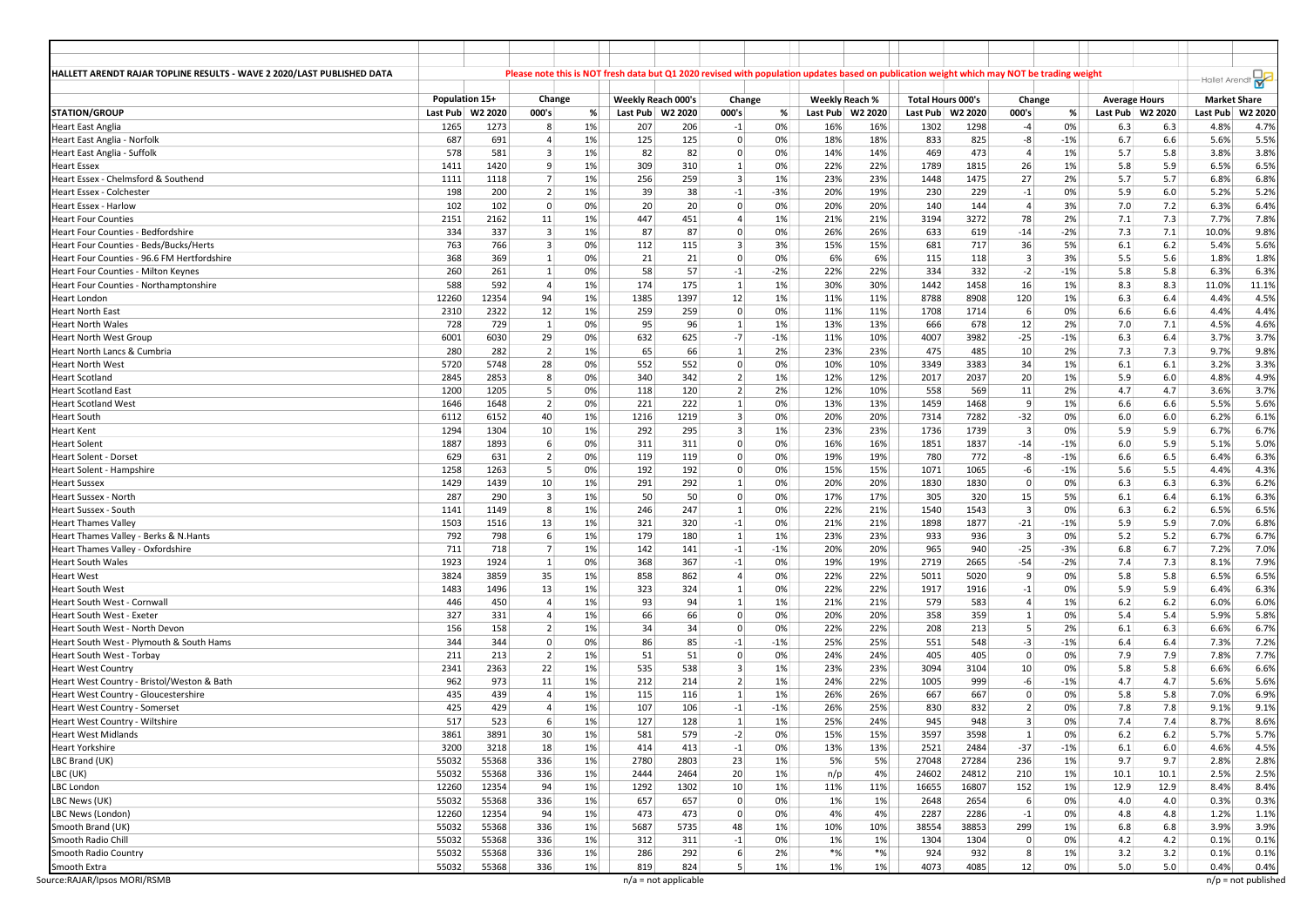| HALLETT ARENDT RAJAR TOPLINE RESULTS - WAVE 2 2020/LAST PUBLISHED DATA |                  |       |                  |       |                           |                |                |       |          |                  | Please note this is NOT fresh data but Q1 2020 revised with population updates based on publication weight which may NOT be trading weight |       |                |       |                      |     | - Hallet Arendt     |         |
|------------------------------------------------------------------------|------------------|-------|------------------|-------|---------------------------|----------------|----------------|-------|----------|------------------|--------------------------------------------------------------------------------------------------------------------------------------------|-------|----------------|-------|----------------------|-----|---------------------|---------|
|                                                                        | Population 15+   |       | Change           |       | <b>Weekly Reach 000's</b> |                | Change         |       |          | Weekly Reach %   | <b>Total Hours 000's</b>                                                                                                                   |       | Change         |       | <b>Average Hours</b> |     | <b>Market Share</b> |         |
| <b>STATION/GROUP</b>                                                   | Last Pub W2 2020 |       | 000's            | %     | Last Pub                  | W2 2020        | 000's          | %     |          | Last Pub W2 2020 | Last Pub W2 2020                                                                                                                           |       | 000's          | %     | Last Pub W2 2020     |     | Last Pub            | W2 2020 |
| Smooth Radio Network (UK)                                              | 55032            | 55368 | 336              | 1%    | 4762                      | 4798           | 36             | 1%    | 9%       | 9%               | 33079                                                                                                                                      | 33312 | 233            | 1%    | 6.9                  | 6.9 | 3.4%                | 3.4%    |
| Smooth Radio Devon                                                     | 1060             | 1069  | 9                | 1%    | 30                        | 30             | $\Omega$       | 0%    | 3%       | 3%               | 241                                                                                                                                        | 243   | $\vert$ 2      | 1%    | 8.0                  | 8.1 | 1.1%                | 1.1%    |
| Smooth Radio East Anglia                                               | 1265             | 1273  | 8                | 1%    | 57                        | 57             | $\Omega$       | 0%    | 5%       | 4%               | 420                                                                                                                                        | 419   | $-1$           | 0%    | 7.4                  | 7.4 | 1.5%                | 1.5%    |
| Smooth Radio East Midlands                                             | 3160             | 3181  | 21               | $1\%$ | 466                       | 465            | $-1$           | 0%    | 15%      | 15%              | 3534                                                                                                                                       | 3513  | $-21$          | $-1%$ | 7.6                  | 7.6 | 5.8%                | 5.8%    |
| <b>Smooth Radio Essex</b>                                              | 1411             | 1420  | 9                | $1\%$ | 31                        | 31             | $\Omega$       | 0%    | 2%       | 2%               | 174                                                                                                                                        | 171   | $-3$           | $-2%$ | 5.6                  | 5.5 | 0.6%                | 0.6%    |
| Smooth Radio Kent                                                      | 1294             | 1304  | 10 <sup>1</sup>  | 1%    | 53                        | 53             | $\Omega$       | 0%    | 4%       | 4%               | 457                                                                                                                                        | 452   | $-5$           | $-1%$ | 8.6                  | 8.5 | 1.8%                | 1.7%    |
| Smooth Radio Lake District                                             | 52               | 52    | $\overline{0}$   | 0%    | 8                         | 8              | $\Omega$       | 0%    | 15%      | 15%              | 48                                                                                                                                         | 49    | $\mathbf{1}$   | 2%    | 6.0                  | 6.1 | 4.4%                | 4.4%    |
| Smooth Radio London                                                    | 12260            | 12354 | 94               | 1%    | 803                       | 813            | 10             | 1%    | 7%       | 7%               | 4689                                                                                                                                       | 4727  | 38             | 1%    | 5.8                  | 5.8 | 2.4%                | 2.4%    |
| Smooth Radio North East                                                | 2310             | 2322  | 12               | 1%    | 503                       | 503            | $\Omega$       | 0%    | 22%      | 22%              | 3903                                                                                                                                       | 3864  | $-39$          | $-1%$ | 7.8                  | 7.7 | 10.1%               | 9.9%    |
| Smooth Radio North West                                                | 5720             | 5748  | 28               | 0%    | 1019                      | 1032           | 13             | 1%    | 18%      | 18%              | 8303                                                                                                                                       | 8438  | 135            | 2%    | 8.1                  | 8.2 | 8.0%                | 8.1%    |
| Smooth Radio North West and Wales                                      | 1038             | 1040  | $\overline{2}$   | 0%    | 69                        | 69             | $\Omega$       | 0%    | 7%       | 7%               | 433                                                                                                                                        | 452   | 19             | 4%    | 6.3                  | 6.6 | 2.0%                | 2.0%    |
| Smooth Radio Scotland                                                  | 1855             | 1859  | $\overline{4}$   | $0\%$ | 305                       | 310            | 5              | 2%    | 16%      | 17%              | 1928                                                                                                                                       | 1950  | 22             | 1%    | 6.3                  | 6.3 | 6.5%                | 6.6%    |
| Smooth Radio Solent                                                    | 1887             | 1893  | $6 \overline{6}$ | 0%    | 73                        | 73             | $\Omega$       | 0%    | 4%       | 4%               | 596                                                                                                                                        | 595   | $-1$           | 0%    | 8.2                  | 8.2 | 1.6%                | 1.6%    |
| Smooth Radio South Wales                                               | 1058             | 1057  | $-1$             | 0%    | 62                        | 62             | $\Omega$       | 0%    | 6%       | 6%               | 350                                                                                                                                        | 351   | 1              | 0%    | 5.6                  | 5.7 | 1.9%                | 1.9%    |
| Smooth Radio Sussex                                                    | 1466             | 1477  | 11               | 1%    | 57                        | 58             | $\mathbf{1}$   | 2%    | 4%       | 4%               | 274                                                                                                                                        | 278   | $\overline{4}$ | 1%    | 4.8                  | 4.8 | 0.9%                | 0.9%    |
| Smooth Radio Thames Valley                                             | 1503             | 1516  | 13               | $1\%$ | 30 <sup>2</sup>           | 30             | $\Omega$       | 0%    | 2%       | 2%               | 129                                                                                                                                        | 129   | $\Omega$       | 0%    | 4.3                  | 4.3 | 0.5%                | 0.5%    |
| Smooth Radio Three Counties                                            | 1563             | 1571  | 8                | $1\%$ | 30                        | 31             | 1              | 3%    | 3%       | 2%               | 199                                                                                                                                        | 209   | 10             | 5%    | 6.6                  | 6.7 | 0.7%                | 0.7%    |
| Smooth Radio West Country                                              | 2341             | 2363  | 22               | 1%    | 101                       | 102            | $\mathbf{1}$   | 1%    | 4%       | 4%               | 813                                                                                                                                        | 819   | 6              | 1%    | 8.0                  | 8.0 | 1.7%                | 1.7%    |
| Smooth Radio West Midlands                                             | 3861             | 3891  | 30               | 1%    | 454                       | 458            | $\Delta$       | 1%    | 12%      | 12%              | 3133                                                                                                                                       | 3160  | 27             | 1%    | 6.9                  | 6.9 | 5.0%                | 5.0%    |
| Radio X Network (UK)                                                   | 55032            | 55368 | 336              | 1%    | 1651                      | 1657           | 6              | 0%    | 3%       | 3%               | 13428                                                                                                                                      | 13424 | $-4$           | 0%    | 8.1                  | 8.1 | 1.4%                | 1.4%    |
| Radio X London                                                         | 12260            | 12354 | 94               | 1%    | 397                       | 401            | 4              | 1%    | 3%       | 3%               | 2914                                                                                                                                       | 2926  | 12             | 0%    | 7.3                  | 7.3 | 1.5%                | 1.5%    |
| Radio X Manchester                                                     | 2995             | 3010  | 15               | 1%    | 192                       | 194            | 2 <sup>1</sup> | 1%    | 6%       | 6%               | 1330                                                                                                                                       | 1338  | 8              | 1%    | 6.9                  | 6.9 | 2.7%                | 2.7%    |
| Sunrise Radio National                                                 | 55032            | 55368 | 336              | $1\%$ | 372                       | 375            | $\overline{3}$ | 1%    | 1%       | 1%               | 1667                                                                                                                                       | 1667  | $\Omega$       | 0%    | 4.5                  | 4.4 | 0.2%                | 0.2%    |
| Sunrise Radio London                                                   | 12260            | 12355 | 95               | 1%    | 192                       | 190            | $-2$           | $-1%$ | 2%       | 2%               | 765                                                                                                                                        | 755   | $-10$          | $-1%$ | 4.0                  | 4.0 | 0.4%                | 0.4%    |
| <b>Total Wireless Group</b>                                            | 55032            | 55368 | 336              | 1%    | 5016                      | 5041           | 25             | 0%    | 9%       | 9%               | 35701                                                                                                                                      | 35785 | 84             | 0%    | 7.1                  | 7.1 | 3.6%                | 3.6%    |
| Scottish Sun 80s                                                       | 4595             | 4598  | $\overline{3}$   | 0%    | 23                        | 22             | $-1$           | $-4%$ | $*$ %    | $*$ %            | 46                                                                                                                                         | 47    | $\mathbf{1}$   | 2%    | 2.0                  | 2.1 | 0.1%                | 0.1%    |
| <b>Scottish Sun Greatest Hits</b>                                      | 4595             | 4598  | $\overline{3}$   | 0%    | 11                        | 11             | $\Omega$       | 0%    | $*_{\%}$ | $*%$             | 20                                                                                                                                         | 20    | $\Omega$       | 0%    | 1.8                  | 1.8 | $*$ %               |         |
| Scottish Sun Hits                                                      | 4595             | 4598  | $\overline{3}$   | 0%    | $\overline{4}$            | $\overline{4}$ | $\Omega$       | 0%    | $*$ %    | $*%$             | $\overline{a}$                                                                                                                             | .5    | 1              | 25%   | 1.0                  | 1.3 | $*$ %               |         |
| talkRADIO                                                              | 55032            | 55368 | 336              | $1\%$ | 424                       | 429            | 5              | 1%    | 1%       | 1%               | 2693                                                                                                                                       | 2734  | 41             | 2%    | 6.4                  | 6.4 | 0.3%                | 0.3%    |
| talkSPORT                                                              | 55032            | 55368 | 336              | $1\%$ | 2985                      | 3013           | 28             | 1%    | 5%       | 5%               | 19461                                                                                                                                      | 19529 | 68             | 0%    | 6.5                  | 6.5 | 2.0%                | 2.0%    |
| talkSPORT2                                                             | 55032            | 55368 | 336              | $1\%$ | 489                       | 494            | 5              | 1%    | 1%       | 1%               | 1601                                                                                                                                       | 1611  | 10             | 1%    | 3.3                  | 3.3 | 0.2%                | 0.2%    |
| U105 (Greater Belfast)                                                 | 908              | 916   | 8                | 1%    | 200                       | 203            | $\overline{3}$ | 2%    | 22%      | 22%              | 1595                                                                                                                                       | 1608  | 13             | 1%    | 8.0                  | 7.9 | 9.7%                | 9.7%    |
| U105 (Outside Belfast)                                                 | 608              | 612   | $\overline{4}$   | 1%    | 27                        | 27             | $\Omega$       | 0%    | 5%       | 4%               | 173                                                                                                                                        | 169   | $-4$           | $-2%$ | 6.4                  | 6.3 | 1.8%                | 1.7%    |
| <b>Virgin Anthems</b>                                                  | 55032            | 55368 | 336              | 1%    | 150                       | 149            | $-1$           | $-1%$ | $*$ %    | $*$ %            | 733                                                                                                                                        | 724   | -9             | $-1%$ | 4.9                  | 4.9 | 0.1%                | 0.1%    |
| Virgin Chilled                                                         | 55032            | 55368 | 336              | 1%    | 124                       | 123            | $-1$           | $-1%$ | $*_{\%}$ | $*%$             | 397                                                                                                                                        | 393   | $-4$           | $-1%$ | 3.2                  | 3.2 | $*$ %               |         |
| Virgin Radio                                                           | 55032            | 55368 | 336              | 1%    | 1496                      | 1493           | $-3$           | 0%    | 3%       | 3%               | 8924                                                                                                                                       | 8927  | $\overline{3}$ | 0%    | 6.0                  | 6.0 | 0.9%                | 0.9%    |
| Virgin Radio Groove                                                    | 55032            | 55368 | 336              | 1%    | 16                        | 17             | $\mathbf{1}$   | 6%    | $*$ %    | $*%$             | 18                                                                                                                                         | 19    |                | 6%    | 1.1                  | 1.1 | $*$ %               |         |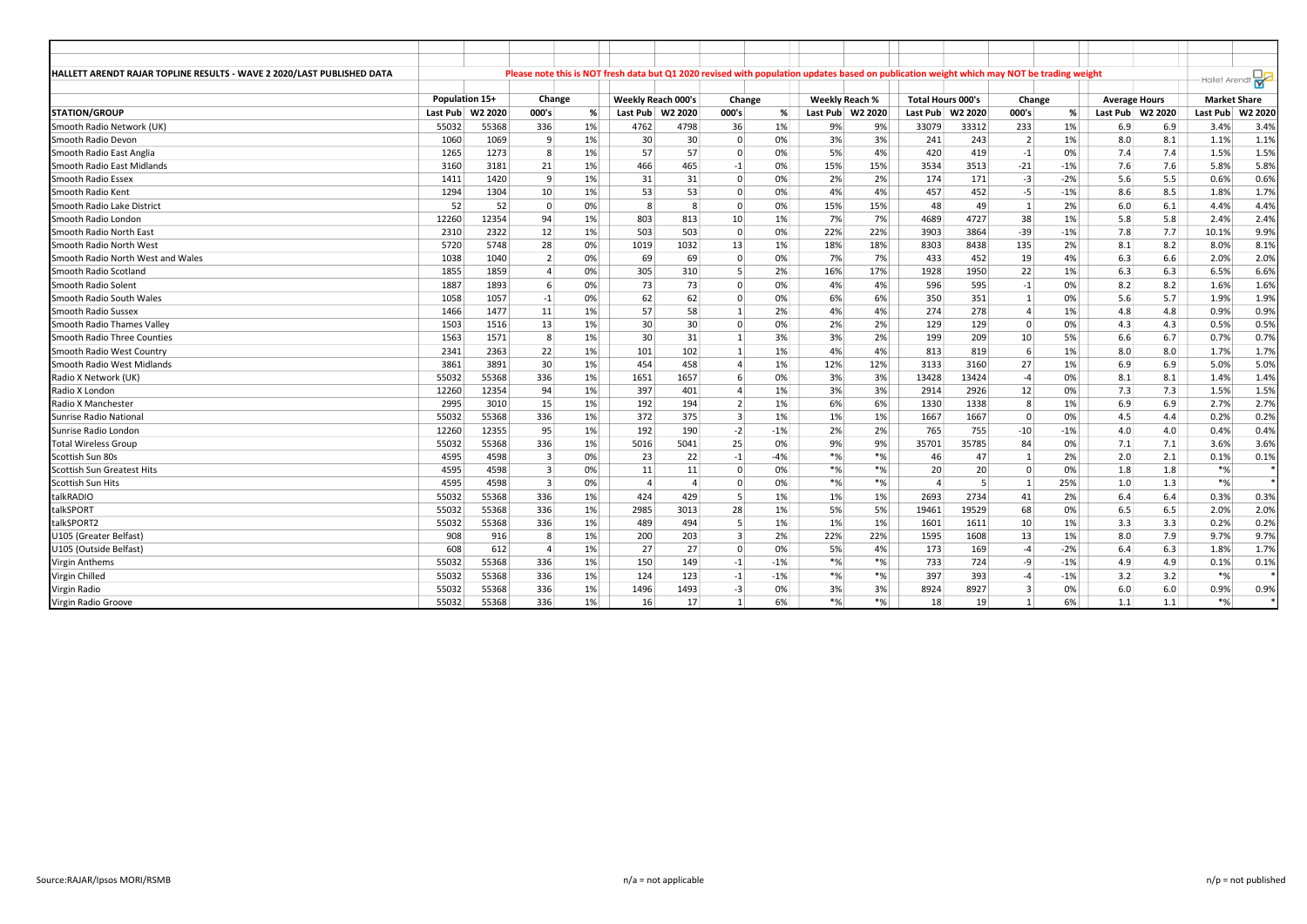| HALLETT ARENDT RAJAR TOPLINE RESULTS - WAVE 2 2020/LAST PUBLISHED DATA           |       |                                    |                 |    |                           |                        |                         |       | Please note this is NOT fresh data but Q1 2020 revised with population updates based on publication weight which may NOT be trading weight |       |                                                |                |                         |        |                                          |      | Hallet Arend <sup>®</sup>       | $\frac{1}{N}$         |
|----------------------------------------------------------------------------------|-------|------------------------------------|-----------------|----|---------------------------|------------------------|-------------------------|-------|--------------------------------------------------------------------------------------------------------------------------------------------|-------|------------------------------------------------|----------------|-------------------------|--------|------------------------------------------|------|---------------------------------|-----------------------|
|                                                                                  |       |                                    |                 |    |                           |                        |                         |       |                                                                                                                                            |       |                                                |                |                         |        |                                          |      |                                 |                       |
| <b>STATION/GROUP</b>                                                             |       | Population 15+<br>Last Pub W2 2020 | Change<br>000's | %  | <b>Weekly Reach 000's</b> | Last Pub W2 2020       | Change<br>000's         | %     | Weekly Reach %<br>W2 2020<br>Last Pub                                                                                                      |       | <b>Total Hours 000's</b><br>Last Pub   W2 2020 |                | Change<br>000's         | %      | <b>Average Hours</b><br>Last Pub W2 2020 |      | <b>Market Share</b><br>Last Pub | W2 2020               |
| <b>Total Capital Mid Counties</b>                                                | 1076  | 1090                               | 14              | 1% | 96                        | 99                     | $\overline{\mathbf{3}}$ | 3%    | 9%                                                                                                                                         | 9%    | 385                                            | 387            | $\overline{2}$          | 1%     | 4.0                                      | 3.9  | 2.0%                            | 2.0%                  |
| Capital Mid Counties - Coventry (96.2FM Touchradio - Coventry)                   | 335   | 340                                | 5               | 1% | 26                        | 26                     | 0                       | 0%    | 6%                                                                                                                                         | 8%    | 62                                             | 63             | $\vert$ 1               | 2%     | 2.4                                      | 2.4  | 1.2%                            | 1.2%                  |
| Capital Mid Counties - North Oxfordshire (107.6 Banbury Sound)                   | 87    | 88                                 | 1               | 1% | 9                         | -9                     | $\mathbf 0$             | 0%    | 10%                                                                                                                                        | 10%   | 37                                             | 37             | $\Omega$                | 0%     | 4.1                                      | 4.1  | 2.0%                            | 2.0%                  |
| Capital Mid Counties - Rugby (Rugby FM)                                          | 81    | 82                                 | 1               | 1% | 16                        | 16                     | $\mathbf 0$             | 0%    | 20%<br>20%                                                                                                                                 |       | 94                                             | 93             | $-1$                    | $-1%$  | 5.9                                      | 5.8  | 6.7%                            | 6.6%                  |
| Capital Mid Counties - South East Staffs (Touch FM Staffs)                       | 262   | 264                                | $\overline{2}$  | 1% | 21                        | 21                     | $\mathbf 0$             | 0%    | 8%                                                                                                                                         | 8%    | 85                                             | 84             | $-1$                    | $-1%$  | 4.0                                      | 4.0  | 1.8%                            | 1.8%                  |
| Capital Mid Counties - Warwickshire (102FM Touchradio - Warks, Worcs, Cotswolds) | 311   | 315                                | $\overline{4}$  | 1% | 24                        | 26                     | 2                       | 8%    | 8%                                                                                                                                         | 8%    | 106                                            | 110            | $\overline{4}$          | 4%     | 4.4                                      | 4.2  | 1.8%                            | 1.9%                  |
| Central FM                                                                       | 218   | 218                                | $\overline{0}$  | 0% | 47                        | 47                     | $\mathbf 0$             | 0%    | 22%<br>22%                                                                                                                                 |       | 376                                            | 375            | $-1$                    | 0%     | 8.0                                      | 8.0  | 9.9%                            | 10.0%                 |
| Chris Country Radio                                                              | 12260 | 12354                              | 94              | 1% | 39                        | 39                     | 0                       | 0%    | $^{\ast}\%$                                                                                                                                | 0%    | 155                                            | 152            | $-3$                    | $-2%$  | 4.0                                      | 3.9  | 0.1%                            | 0.1%                  |
| Communicorp UK                                                                   | 19145 | 19237                              | 92              | 0% | 3177                      | 3193                   | 16                      | 1%    | 17%<br>17%                                                                                                                                 |       | 23258                                          | 23368          | 110                     | 0%     | 7.3                                      | 7.3  | 7.0%                            | 7.0%                  |
| Capital Scotland                                                                 | 2879  | 2887                               | 8               | 0% | 379                       | 380                    | $\mathbf{1}$            | 0%    | 13%<br>13%                                                                                                                                 |       | 1732                                           | 1730           | $-2$                    | 0%     | 4.6                                      | 4.6  | 4.1%                            | 4.1%                  |
| Capital South Wales                                                              | 1058  | 1057                               | $-1$            | 0% | 181                       | 181                    | $\overline{0}$          | 0%    | 17%<br>17%                                                                                                                                 |       | 1204                                           | 1198           | $-6$                    | 0%     | 6.7                                      | 6.6  | 6.5%                            | 6.4%                  |
| Heart Four Counties - 96.6 FM Hertfordshire                                      | 368   | 369                                | $\mathbf{1}$    | 0% | 21                        | 21                     | $\mathbf 0$             | 0%    | 6%                                                                                                                                         | 6%    | 115                                            | 118            | $\overline{\mathbf{3}}$ | 3%     | 5.5                                      | 5.6  | 1.8%                            | 1.8%                  |
| Heart North Wales                                                                | 728   | 729                                | $\mathbf{1}$    | 0% | 95                        | 96                     | $\mathbf{1}$            | 1%    | 13%<br>13%                                                                                                                                 |       | 666                                            | 678            | 12                      | 2%     | 7.0                                      | 7.1  | 4.5%                            | 4.6%                  |
| Heart Yorkshire                                                                  | 3200  | 3218                               | 18              | 1% | 414                       | 413                    | $-1$                    | 0%    | 13%<br>13%                                                                                                                                 |       | 2521                                           | 2484           | $-37$                   | $-1%$  | 6.1                                      | 6.0  | 4.6%                            | 4.5%                  |
| Smooth Radio East Midlands                                                       | 3160  | 3181                               | 21              | 1% | 466                       | 465                    | $-1$                    | 0%    | 15%<br>15%                                                                                                                                 |       | 3534                                           | 3513           | $-21$                   | $-1%$  | 7.6                                      | 7.6  | 5.8%                            | 5.8%                  |
| Smooth Radio North East                                                          | 2310  | 2322                               | 12              | 1% | 503                       | 503                    | $\mathbf 0$             | 0%    | 22%<br>22%                                                                                                                                 |       | 3903                                           | 3864           | $-39$                   | $-1%$  | 7.8                                      | 7.7  | 10.1%                           | 9.9%                  |
| Smooth Radio North West                                                          | 5720  | 5748                               | 28              | 0% | 1019                      | 1032                   | 13                      | 1%    | 18%                                                                                                                                        | 18%   | 8303                                           | 8438           | 135                     | 2%     | 8.1                                      | 8.2  | 8.0%                            | 8.1%                  |
| <b>XS Manchester</b>                                                             | 2995  | 3010                               | 15              | 1% | 132                       | 135                    | $\overline{3}$          | 2%    | 4%                                                                                                                                         | 4%    | 1280                                           | 1321           | 41                      | 3%     | 9.7                                      | 9.8  | 2.6%                            | 2.6%                  |
| Total Dee Radio Group                                                            | 1971  | 1980                               | 9               | 0% | 56                        | 57                     | $\mathbf{1}$            | 2%    | 3%                                                                                                                                         | 3%    | 297                                            | 301            | $\overline{4}$          | 1%     | 5.3                                      | 5.3  | 0.9%                            | 0.9%                  |
| Cheshire's Silk 106.9                                                            | 186   | 188                                | $\vert$ 2       | 1% | 16                        | 16                     | $\overline{0}$          | 0%    | 8%                                                                                                                                         | 9%    | 85                                             | 87             | $\overline{2}$          | 2%     | 5.3                                      | 5.4  | 2.6%                            | 2.5%                  |
| Chester's Dee 106.3 (Dee on DAB)                                                 | 197   | 197                                | $\overline{0}$  | 0% | 30                        | 31                     | 1                       | 3%    | 15%                                                                                                                                        | 16%   | 188                                            | 192            | 4                       | 2%     | 6.3                                      | 6.2  | 4.6%                            | 4.6%                  |
| Love 80's Liverpool                                                              | 1015  | 1018                               | 3               | 0% | $\overline{7}$            | $\overline{7}$         | $\mathbf 0$             | 0%    | $*%$                                                                                                                                       | $*%$  | 19                                             | 18             | $-1$                    | -5%    | 2.7                                      | 2.6  | 0.1%                            | 0.1%                  |
| Love 80's Manchester                                                             | 572   | 577                                | 5               | 1% | $\overline{\mathbf{3}}$   | $\vert$ 3              | $\mathbf 0$             | 0%    | $*%$                                                                                                                                       | $*%$  | $\overline{4}$                                 | $\overline{4}$ | $\mathbf 0$             | 0%     | 1.3                                      | 1.3  | 0.1%                            | 0.1%                  |
| <b>Total Essex Radio</b>                                                         | 1323  | 1331                               | 8               | 1% | 100                       | 100                    | $\mathbf 0$             | 0%    | 8%                                                                                                                                         | 8%    | 670                                            | 658            | $-12$                   | $-2%$  | 6.7                                      | 6.6  | 2.6%                            | 2.5%                  |
| Radio Essex                                                                      | 737   | 741                                | $\overline{4}$  | 1% | 57                        | 57                     | $\mathbf 0$             | 0%    | 8%                                                                                                                                         | 8%    | 339                                            | 329            | $-10$                   | $-3%$  | 5.9                                      | 5.8  | 2.4%                            | 2.3%                  |
| Radio Essex DAB                                                                  | 1324  | 1332                               | 8               | 1% | 53                        | 53                     | $\overline{0}$          | 0%    | 4%                                                                                                                                         | 4%    | 222                                            | 222            | 0                       | 0%     | 4.2                                      | 4.2  | 0.8%                            | 0.8%                  |
| <b>Total Radio Exe</b>                                                           | 733   | 741                                | 8               | 1% | 32                        | 32                     | 0                       | 0%    | 4%                                                                                                                                         | 4%    | 211                                            | 211            | 0                       | 0%     | 6.6                                      | 6.6  | 1.4%                            | 1.4%                  |
| Radio Exe (DAB)                                                                  | 733   | 741                                | 8               | 1% | 14                        | 14                     | 0                       | 0%    | 2%                                                                                                                                         | 2%    | 86                                             | 86             | $\Omega$                | 0%     | 6.1                                      | 6.1  | 0.6%                            | 0.6%                  |
| Radio Exe (FM)                                                                   | 213   | 215                                | $\overline{2}$  | 1% | 20                        | 20                     | $\mathbf 0$             | 0%    | 9%                                                                                                                                         | 9%    | 125                                            | 125            | $\mathbf 0$             | 0%     | 6.3                                      | 6.3  | 3.5%                            | 3.5%                  |
| 3FM                                                                              | 69    | 69                                 | $\vert$ 0       | 0% | 29                        | 30                     | 1                       | 3%    | 40%                                                                                                                                        | 43%   | 222                                            | 241            | 19                      | 9%     | 7.7                                      | 8.0  | 16.6%                           | 17.8%                 |
| Fosse 107                                                                        | 354   | 358                                | $\overline{4}$  | 1% | 13                        | 13                     | $\mathbf 0$             | 0%    | 4%                                                                                                                                         | 4%    | 136                                            | 118            | $-18$                   | $-13%$ | 10.5                                     | 9.1  | 2.2%                            | 1.9%                  |
| Fun Kids (London)                                                                | 12260 | 12354                              | 94              | 1% | 61                        | 61                     | $\mathbf 0$             | 0%    | $*_{\%}$                                                                                                                                   | $*$ % | 183                                            | 183            | $\mathbf 0$             | 0%     | 3.0                                      | 3.0  | 0.1%                            | 0.1%                  |
| <b>IOW Radio</b>                                                                 | 121   | 122                                | $\mathbf{1}$    | 1% | 43                        | 45                     | $\overline{2}$          | 5%    | 36%<br>37%                                                                                                                                 |       | 326                                            | 346            | 20 <sup>1</sup>         | 6%     | 7.6                                      | 7.7  | 12.6%                           | 13.1%                 |
| Ipswich 102                                                                      | 297   | 298                                | 1               | 0% | 31                        | 32                     | 1                       | 3%    | 10%                                                                                                                                        | 11%   | 157                                            | 151            | $-6$                    | $-4%$  | 5.1                                      | 4.7  | 2.6%                            | 2.5%                  |
| <b>Total JACK</b>                                                                | 55032 | 55368                              | 336             | 1% | 347                       | 349                    | 2                       | 1%    | 1%                                                                                                                                         | 1%    | 1532                                           | 1505           | $-27$                   | $-2%$  | 4.4                                      | 4.3  | 0.2%                            | 0.2%                  |
| JACK Radio                                                                       | 55032 | 55368                              | 336             | 1% | 123                       | 126                    | $\overline{3}$          | 2%    | $*%$                                                                                                                                       | $*%$  | 342                                            | 336            | $-6$                    | $-2%$  | 2.8                                      | 2.7  | $*%$                            |                       |
| <b>JACK Local</b>                                                                | 525   | 530                                | - 5             | 1% | 88                        | 88                     | $\mathbf 0$             | 0%    | 17%                                                                                                                                        | 17%   | 461                                            | 445            | $-16$                   | $-3%$  | 5.2                                      | 5.1  | 4.9%                            | 4.7%                  |
| JACK 2 Hits Oxfordshire                                                          | 525   | 530                                | 5               | 1% | 31                        | 31                     | $\mathbf 0$             | 0%    | 6%                                                                                                                                         | 6%    | 100                                            | 99             | $-1$                    | $-1%$  | 3.2                                      | 3.2  | 1.1%                            | 1.0%                  |
| 106 JACKfm (Oxford)                                                              | 525   | 530                                | 5               | 1% | 65                        | 65                     | $\mathbf 0$             | 0%    | 12%                                                                                                                                        | 12%   | 348                                            | 334            | $-14$                   | $-4%$  | 5.4                                      | 5.1  | 3.7%                            | 3.5%                  |
| JACK <sub>3</sub>                                                                | 525   | 530                                | 5               | 1% | 3                         | -3                     | 0                       | 0%    | $*%$                                                                                                                                       | $*%$  | 13                                             | 12             | $-1$                    | $-8%$  | 4.3                                      | 4.0  | 0.1%                            | 0.1%                  |
| <b>Union JACK</b>                                                                | 55032 | 55368                              | 336             | 1% | 146                       | 145                    | $-1$                    | $-1%$ | $*$ %                                                                                                                                      | $*%$  | 777                                            | 764            | $-13$                   | $-2%$  | 5.3                                      | 5.3  | 0.1%                            | 0.1%                  |
| Kingdom FM                                                                       | 293   | 293                                | $\overline{0}$  | 0% | 56                        | 56                     | $\mathbf 0$             | 0%    | 19%<br>19%                                                                                                                                 |       | 338                                            | 323            | $-15$                   | $-4%$  | 6.0                                      | 5.8  | 8.2%                            | 7.8%                  |
| <b>KMFM</b>                                                                      | 1344  | 1353                               | 9               | 1% | 198                       | 200                    | 2                       | 1%    | 15%                                                                                                                                        | 15%   | 998                                            | 1025           | 27                      | 3%     | 5.0                                      | 5.1  | 3.6%                            | 3.7%                  |
| Love Sport London                                                                | 12260 | 12355                              | 95              | 1% | 30                        | 30                     | $\mathbf 0$             | 0%    | $^{\ast}\%$                                                                                                                                | $*%$  | 67                                             | 66             | $-1$                    | $-1%$  | 2.2                                      | 2.2  | $*%$                            |                       |
| <b>Total Lyca</b>                                                                | 12260 | 12354                              | 94              | 1% | 150                       | 150                    | $\Omega$                | 0%    | 1%                                                                                                                                         | 1%    | 829                                            | 839            | 10                      | 1%     | 5.5                                      | 5.6  | 0.4%                            | 0.4%                  |
| 1035 Dilse Radio                                                                 | 12260 | 12354                              | 94              | 1% | 42                        | 42                     | 0                       | 0%    | 0%                                                                                                                                         | 0%    | 218                                            | 214            | $-4$                    | $-2%$  | 5.2                                      | 5.1  | 0.1%                            | 0.1%                  |
| 1458 Lyca Radic                                                                  | 12260 | 12354                              | 94              | 1% | 92                        | 93                     | $\mathbf{1}$            | 1%    | 1%                                                                                                                                         | 1%    | 388                                            | 395            | $\overline{7}$          | 2%     | 4.2                                      | 4.2  | 0.2%                            | 0.2%                  |
| Time FM 107.5                                                                    | 478   | 482                                | $\vert$ 4       | 1% | 30                        | 30                     | $\overline{0}$          | 0%    | 6%                                                                                                                                         | 6%    | 417                                            | 440            | 23                      | 6%     | 13.9                                     | 14.7 | 5.7%                            | 5.9%                  |
| Radio Mansfield 103.2                                                            | 164   | 165                                | $\vert$ 1       | 1% | 29                        | 29                     | $\overline{0}$          | 0%    | 19%<br>18%                                                                                                                                 |       | 202                                            | 201            | $-1$                    | 0%     | 7.0                                      | 6.9  | 6.2%                            | 6.2%                  |
| Manx Radio                                                                       | 69    | 69                                 | $\overline{0}$  | 0% | 30                        | 29                     | $-1$                    | $-3%$ | 44%<br>42%                                                                                                                                 |       | 278                                            | 282            | $\overline{4}$          | 1%     | 9.3                                      | 9.7  | 20.7%                           | 20.8%                 |
| Mi-Soul                                                                          | 12260 | 12354                              | 94              | 1% | 49                        | 50                     | $1\vert$                | 2%    | $*%$                                                                                                                                       | $*%$  | 206                                            | 211            | 5                       | 2%     | 4.2                                      | 4.2  | 0.1%                            | 0.1%                  |
| More Radio                                                                       | 515   | 518                                | $\vert$ 3       | 1% | 71                        | 72                     | $\mathbf{1}$            | 1%    | 14%                                                                                                                                        | 14%   | 587                                            | 613            | 26                      | 4%     | 8.3                                      | 8.5  | 5.4%                            | 5.6%                  |
| Nation Broadcasting Group                                                        | 19647 | 19757                              | 110             | 1% | 661                       | 662                    | $1\vert$                | 0%    | 3%                                                                                                                                         | 3%    | 4316                                           | 4323           | 7                       | 0%     | 6.5                                      | 6.5  | 1.3%                            | 1.3%                  |
| The Breeze (Solent)                                                              | 1209  | 1213                               | $\overline{4}$  | 0% | 62                        | 62                     | $\overline{0}$          | 0%    | 5%                                                                                                                                         | 5%    | 430                                            | 432            | 2                       | 0%     | 6.9                                      | 7.0  | 1.8%                            | 1.8%                  |
| 106.3 Bridge FM                                                                  | 132   | 132                                | $\overline{0}$  | 0% | 23                        | 23                     | $\overline{0}$          | 0%    | 17%<br>17%                                                                                                                                 |       | 128                                            | 128            | $\mathbf{0}$            | 0%     | 5.6                                      | 5.6  | 5.0%                            | 5.1%                  |
| Radio Carmarthenshire                                                            | 138   | 139                                | $\vert$ 1       | 1% | 25                        | 25                     | $\overline{0}$          | 0%    | 18%<br>18%                                                                                                                                 |       | 160                                            | 155            | $-5$                    | $-3%$  | 6.4                                      | 6.2  | 6.4%                            | 6.2%                  |
| Dragon Radio Wales                                                               | 2622  | 2623                               | $\mathbf{1}$    | 0% | 61                        | 61                     | $\mathbf{0}$            | 0%    | 2%                                                                                                                                         | 2%    | 308                                            | 317            | $\overline{9}$          | 3%     | 5.0                                      | 5.2  | 0.6%                            | 0.6%                  |
| Source:RAJAR/Ipsos MORI/RSMB                                                     |       |                                    |                 |    |                           | $n/a$ = not applicable |                         |       |                                                                                                                                            |       |                                                |                |                         |        |                                          |      |                                 | $n/p$ = not published |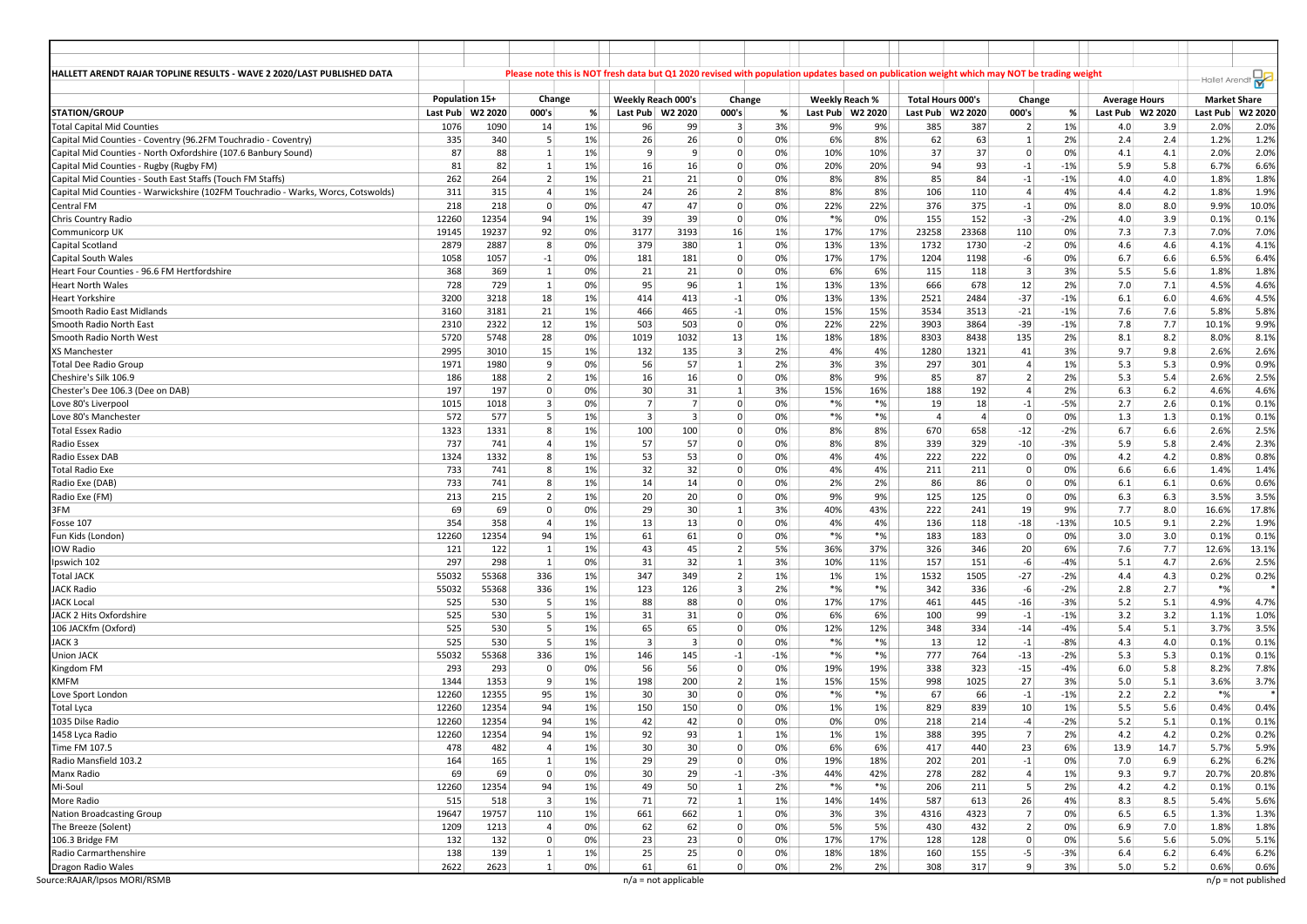| HALLETT ARENDT RAJAR TOPLINE RESULTS - WAVE 2 2020/LAST PUBLISHED DATA |                |              |                         |       | Please note this is NOT fresh data but Q1 2020 revised with population updates based on publication weight which may NOT be trading weight |                |                |       |          |                |                          |                |                         |        |                      |      |                                      |         |
|------------------------------------------------------------------------|----------------|--------------|-------------------------|-------|--------------------------------------------------------------------------------------------------------------------------------------------|----------------|----------------|-------|----------|----------------|--------------------------|----------------|-------------------------|--------|----------------------|------|--------------------------------------|---------|
|                                                                        | Population 15+ |              | Change                  |       | Weekly Reach 000's                                                                                                                         |                | Change         |       |          | Weekly Reach % | <b>Total Hours 000's</b> |                | Change                  |        | <b>Average Hours</b> |      | Hallet Arendt<br><b>Market Share</b> |         |
| <b>STATION/GROUP</b>                                                   | Last Pub       | W2 2020      | 000's                   | %     | Last Pub W2 2020                                                                                                                           |                | 000's          | %     | Last Pub | W2 2020        | Last Pub                 | W2 2020        | 000's                   | %      | Last Pub   W2 2020   |      | Last Pub                             | W2 2020 |
| <b>KCFM</b>                                                            | 464            | 465          | -1                      | 0%    | 59                                                                                                                                         | 58             | $-1$           | $-2%$ | 13%      | 12%            | 428                      | 419            | -9                      | $-2%$  | 7.3                  | 7.2  | 5.3%                                 | 5.2%    |
| Nation Radio London                                                    | 12260          | 12354        | 94                      | 1%    | $\overline{3}$                                                                                                                             | $\overline{3}$ | 0              | 0%    | $*_{\%}$ | $*%$           | $\overline{2}$           | $\overline{2}$ | $\overline{0}$          | 0%     | 0.7                  | 0.7  | $*$ %                                |         |
|                                                                        | 1855           | 1859         | $\overline{4}$          | 0%    | 36                                                                                                                                         | 36             | 0              |       | 2%       |                | 316                      | 314            |                         | $-1%$  | 8.8                  | 8.7  |                                      |         |
| Nation Radio Scotland                                                  |                |              |                         |       |                                                                                                                                            |                |                | 0%    |          | 2%             |                          |                | $-2$                    |        |                      |      | 1.1%                                 | 1.1%    |
| <b>Nation Radio Wales</b>                                              | 1760           | 1765         | 5                       | 0%    | 171                                                                                                                                        | 170            | $-1$           | $-1%$ | 10%      | 10%            | 995                      | 993            | $-2$                    | 0%     | 5.8                  | 5.8  | 3.2%                                 | 3.2%    |
| 102.5 Radio Pembrokeshire                                              | 102            | 102          | $\mathbf 0$             | 0%    | 32                                                                                                                                         | 31             | $-1$           | $-3%$ | 31%      | 30%            | 197                      | 190            | $-7$                    | $-4%$  | 6.2                  | 6.1  | 9.2%                                 | 9.0%    |
| Sam FM South Coast                                                     | 2183           | 2193         | 10                      | 0%    | 168                                                                                                                                        | 167            | $-1$           | $-1%$ | 8%       | 8%             | 836                      | 833            | $-3$                    | 0%     | 5.0                  | 5.0  | 1.9%                                 | 1.9%    |
| Sun FM Radio                                                           | 270            | 269          | $-1$                    | 0%    | 54                                                                                                                                         | 54             | $\Omega$       | 0%    | 20%      | 20%            | 477                      | 475            | $-2$                    | 0%     | 8.8                  | 8.8  | 10.2%                                | 10.2%   |
| Swansea Bay Radio                                                      | 480            | 481          | $\vert$ 1               | 0%    | 23                                                                                                                                         | 23             | $\overline{0}$ | 0%    | 5%       | 5%             | 118                      | 116            | $-2$                    | $-2%$  | 5.1                  | 5.0  | 1.4%                                 | 1.3%    |
| Original 106 (Aberdeen)                                                | 347            | 344          | $-3$                    | $-1%$ | 81                                                                                                                                         | 79             | $-2$           | $-2%$ | 23%      | 23%            | 990                      | 974            | $-16$                   | $-2%$  | 12.2                 | 12.3 | 14.2%                                | 14.1%   |
| <b>Total Panjab Radio</b>                                              | 12260          | 12354        | 94                      | 1%    | 108                                                                                                                                        | 107            | $-1$           | $-1%$ | 1%       | 1%             | 511                      | 508            | $-3$                    | $-1%$  | 4.7                  | 4.7  | 0.3%                                 | 0.3%    |
| Asian FX                                                               | 12260          | 12354        | 94                      | 1%    | 36                                                                                                                                         | 36             | $\mathbf 0$    | 0%    | $*$ %    | $*%$           | 73                       | 74             | $\mathbf{1}$            | 1%     | 2.0                  | 2.1  | $*%$                                 |         |
| Panjab Radio                                                           | 12260          | 12354        | 94                      | 1%    | 75                                                                                                                                         | 75             | $\overline{0}$ | 0%    | 1%       | 1%             | 438                      | 434            | $-4$                    | $-1%$  | 5.8                  | 5.8  | 0.2%                                 | 0.2%    |
| Radio Plymouth                                                         | 261            | 261          | $\mathbf 0$             | 0%    | 35                                                                                                                                         | 36             | 1              | 3%    | 13%      | 14%            | 245                      | 257            | 12                      | 5%     | 7.0                  | 7.1  | 4.3%                                 | 4.5%    |
| Premier Christian Radio                                                | 12260          | 12354        | 94                      | 1%    | 121                                                                                                                                        | 122            | $\mathbf{1}$   | 1%    | 1%       | 1%             | 425                      | 428            | $\overline{\mathbf{3}}$ | 1%     | 3.5                  | 3.5  | 0.2%                                 | 0.2%    |
| Q Radio                                                                | 1208           | 1218         | 10                      | 1%    | 299                                                                                                                                        | 301            | 2              | 1%    | 25%      | 25%            | 2206                     | 2217           | 11                      | 0%     | 7.4                  | 7.4  | 10.5%                                | 10.4%   |
| Revolution 96.2                                                        | 490            | 494          | $\overline{4}$          | 1%    | 22                                                                                                                                         | 22             | $\overline{0}$ | 0%    | 4%       | 4%             | 121                      | 123            | $\overline{2}$          | 2%     | 5.5                  | 5.6  | 1.6%                                 | 1.6%    |
| <b>Tindle Radio Group</b>                                              | 142            | 143          | $\mathbf{1}$            | 1%    | 84                                                                                                                                         | 84             | $\mathbf 0$    | 0%    | 59%      | 59%            | 920                      | 861            | $-59$                   | $-6%$  | 11.0                 | 10.3 | 36.1%                                | 34.4%   |
| Channel 103 FM                                                         | 90             | 91           | 1                       | 1%    | 54                                                                                                                                         | 55             | 1              | 2%    | 60%      | 60%            | 541                      | 520            | $-21$                   | $-4%$  | 10.0                 | 9.5  | 33.7%                                | 32.6%   |
| Island FM 104.7                                                        | 52             | 52           | $\mathbf 0$             | 0%    | 30 <sup>°</sup>                                                                                                                            | 29             |                | $-3%$ | 58%      | 56%            | 378                      | 342            | $-36$                   | $-10%$ |                      |      |                                      |         |
|                                                                        |                |              | $\overline{2}$          |       |                                                                                                                                            |                | $-1$           |       |          |                |                          |                |                         |        | 12.6                 | 11.8 | 40.4%                                | 37.6%   |
| The Voice                                                              | 156            | 158          |                         | 1%    | 12                                                                                                                                         | 12             | $\Omega$       | 0%    | 8%       | 8%             | 92                       | 91             | $\mathbf{-1}$           | $-1%$  | 7.7                  | 7.6  | 2.9%                                 | 2.9%    |
| Wave FM                                                                | 234            | 234          | $\Omega$                | 0%    | 18                                                                                                                                         | 18             | $\overline{0}$ | 0%    | 8%       | 8%             | 86                       | 87             | $\overline{1}$          | 1%     | 4.8                  | 4.8  | 2.5%                                 | 2.5%    |
| <b>BBC Local Radio in England</b>                                      | 44617          | 44924        | 307                     | 1%    | 5785                                                                                                                                       | 5840           | 55             | 1%    | 13%      | 13%            | 46546                    | 47311          | 765                     | 2%     | 8.0                  | 8.1  | 5.8%                                 | 5.9%    |
| <b>BBC Radio Berkshire</b>                                             | 850            | 856          | 6                       | 1%    | 93                                                                                                                                         | 93             | $\Omega$       | 0%    | 11%      | 11%            | 840                      | 839            | $-1$                    | 0%     | 9.0                  | 9.0  | 5.6%                                 | 5.5%    |
| <b>BBC Radio Bristol</b>                                               | 935            | 945          | 10                      | 1%    | 111                                                                                                                                        | 112            | $\mathbf{1}$   | 1%    | 12%      | 12%            | 787                      | 792            | 5                       | 1%     | 7.1                  | 7.1  | 4.6%                                 | 4.6%    |
| <b>BBC Radio Cambridgeshire</b>                                        | 760            | 765          | 5                       | 1%    | 88                                                                                                                                         | 89             | 1              | 1%    | 12%      | 12%            | 854                      | 859            | 5                       | 1%     | 9.7                  | 9.7  | 5.2%                                 | 5.2%    |
| <b>BBC Radio Cornwall</b>                                              | 477            | 481          | $\overline{4}$          | 1%    | 96                                                                                                                                         | 97             | 1              | 1%    | 20%      | 20%            | 809                      | 819            | 10                      | 1%     | 8.4                  | 8.4  | 8.2%                                 | 8.2%    |
| <b>BBC Coventry and Warwickshire</b>                                   | 745            | 755          | 10                      | 1%    | 85                                                                                                                                         | 83             | $-2$           | $-2%$ | 11%      | 11%            | 381                      | 383            | $\overline{2}$          | 1%     | 4.5                  | 4.6  | 3.0%                                 | 3.0%    |
| <b>BBC Radio Cumbria</b>                                               | 401            | 402          | $\vert$ 1               | 0%    | 96                                                                                                                                         | 97             | 1              | 1%    | 24%      | 24%            | 729                      | 748            | 19                      | 3%     | 7.6                  | 7.7  | 9.4%                                 | 10.0%   |
| <b>BBC Radio Derby</b>                                                 | 670            | 675          | 5                       | 1%    | 108                                                                                                                                        | 110            | $\overline{2}$ | 2%    | 16%      | 16%            | 958                      | 966            | 8                       | 1%     | 8.9                  | 8.8  | 8.3%                                 | 8.4%    |
| <b>BBC Radio Devon</b>                                                 | 1006           | 1015         | 9                       | 1%    | 172                                                                                                                                        | 174            | 2 <sup>1</sup> | 1%    | 17%      | 17%            | 1724                     | 1746           | 22                      | 1%     | 10.0                 | 10.0 | 8.5%                                 | 8.6%    |
| <b>BBC</b> Essex                                                       | 1347           | 1356         | 9                       | 1%    | 173                                                                                                                                        | 176            | $\overline{3}$ | 2%    | 13%      | 13%            | 1592                     | 1603           | 11                      | 1%     | 9.2                  | 9.1  | 6.0%                                 | 6.0%    |
| <b>BBC Radio Gloucestershire</b>                                       | 511            | 516          | 5                       | 1%    | 83                                                                                                                                         | 84             | 1              | 1%    | 16%      | 16%            | 1019                     | 1046           | 27                      | 3%     | 12.3                 | 12.5 | 9.3%                                 | 9.4%    |
| <b>BBC Hereford &amp; Worcester</b>                                    | 522            | 526          | $\overline{4}$          | 1%    | 91                                                                                                                                         | 94             | $\overline{3}$ | 3%    | 17%      | 18%            | 696                      | 723            | 27                      | 4%     | 7.6                  | 7.7  | 7.5%                                 | 7.6%    |
| <b>BBC Radio Humberside</b>                                            | 766            | 768          | $\overline{2}$          | 0%    | 152                                                                                                                                        | 153            | 1              | 1%    | 20%      | 20%            | 1231                     | 1234           | $\overline{\mathbf{3}}$ | 0%     | 8.1                  | 8.1  | 9.1%                                 | 9.1%    |
| <b>BBC Radio Kent</b>                                                  | 1526           | 1537         | 11                      | 1%    | 215                                                                                                                                        | 216            | 1              | 0%    | 14%      | 14%            | 1146                     | 1140           | $-6$                    | $-1%$  | 5.3                  | 5.3  | 3.6%                                 | 3.6%    |
| <b>BBC Radio Lancashire</b>                                            |                |              | $\overline{7}$          | 1%    | 148                                                                                                                                        | 151            | $\overline{3}$ | 2%    | 12%      |                |                          | 1243           | 25                      | 2%     | 8.2                  |      |                                      | 5.8%    |
|                                                                        | 1198<br>1668   | 1205<br>1678 | 10                      | 1%    | 196                                                                                                                                        | 198            | 2              | 1%    | 12%      | 13%<br>12%     | 1218<br>1173             |                | $\overline{7}$          | 1%     | 6.0                  | 8.2  | 5.7%                                 | 4.1%    |
| <b>BBC Radio Leeds</b>                                                 |                |              |                         |       |                                                                                                                                            |                |                |       |          |                |                          | 1180           |                         |        |                      | 6.0  | 4.1%                                 |         |
| <b>BBC Radio Leicester</b>                                             | 882            | 890          | 8                       | 1%    | 150                                                                                                                                        | 151            | $\mathbf{1}$   | 1%    | 17%      | 17%            | 1184                     | 1180           | $-4$                    | 0%     | 7.9                  | 7.8  | 7.6%                                 | 7.6%    |
| <b>BBC Radio Lincolnshire</b>                                          | 570            | 573          | $\overline{\mathbf{3}}$ | 1%    | 97                                                                                                                                         | 97             | $\overline{0}$ | 0%    | 17%      | 17%            | 1103                     | 1131           | 28                      | 3%     | 11.4                 | 11.7 | 8.9%                                 | 9.1%    |
| <b>BBC Radio London</b>                                                | 12260          | 12354        | 94                      | 1%    | 399                                                                                                                                        | 402            | 3              | 1%    | 3%       | 3%             | 2188                     | 2178           | $-10$                   | 0%     | 5.5                  | 5.4  | 1.1%                                 | 1.1%    |
| <b>BBC Radio Manchester</b>                                            | 2273           | 2285         | 12                      | 1%    | 203                                                                                                                                        | 206            | 3              | 1%    | 9%       | 9%             | 1242                     | 1264           | 22                      | 2%     | 6.1                  | 6.1  | 3.3%                                 | 3.4%    |
| <b>BBC Radio Merseyside</b>                                            | 1701           | 1707         | 6                       | 0%    | 268                                                                                                                                        | 269            | 1              | 0%    | 16%      | 16%            | 2917                     | 2890           | $-27$                   | $-1%$  | 10.9                 | 10.7 | 8.8%                                 | 8.7%    |
| <b>BBC Radio Newcastle</b>                                             | 1467           | 1477         | 10                      | 1%    | 218                                                                                                                                        | 222            | $\overline{4}$ | 2%    | 15%      | 15%            | 1590                     | 1589           | $\mathbf{-1}$           | 0%     | 7.3                  | 7.2  | 7.0%                                 | 7.0%    |
| <b>BBC Radio Norfolk</b>                                               | 806            | 810          | $\overline{4}$          | 0%    | 163                                                                                                                                        | 165            | $\overline{2}$ | 1%    | 20%      | 20%            | 1865                     | 1921           | 56                      | 3%     | 11.4                 | 11.6 | 10.6%                                | 10.8%   |
| <b>BBC Radio Northampton</b>                                           | 512            | 515          | $\overline{3}$          | 1%    | 87                                                                                                                                         | 88             | $\mathbf{1}$   | 1%    | 17%      | 17%            | 1001                     | 1007           | 6                       | 1%     | 11.5                 | 11.4 | 8.5%                                 | 8.5%    |
| <b>BBC Radio Nottingham</b>                                            | 832            | 837          | 5                       | 1%    | 169                                                                                                                                        | 170            | 1              | 1%    | 20%      | 20%            | 1545                     | 1543           | $-2$                    | 0%     | 9.1                  | 9.1  | 9.1%                                 | 9.2%    |
| <b>BBC Radio Oxford</b>                                                | 537            | 541          | $\overline{4}$          | 1%    | 73                                                                                                                                         | 73             | $\overline{0}$ | 0%    | 14%      | 13%            | 635                      | 636            | $\mathbf{1}$            | 0%     | 8.7                  | 8.7  | 6.6%                                 | 6.6%    |
| <b>BBC Radio Sheffield</b>                                             | 1329           | 1337         | 8                       | 1%    | 173                                                                                                                                        | 174            | $\vert$ 1      | 1%    | 13%      | 13%            | 1161                     | 1162           | 1                       | 0%     | 6.7                  | 6.7  | 5.2%                                 | 5.1%    |
| <b>BBC Radio Shropshire</b>                                            | 418            | 422          | $\overline{4}$          | 1%    | 100                                                                                                                                        | 101            | $1\vert$       | 1%    | 24%      | 24%            | 985                      | 1003           | 18                      | 2%     | 9.9                  | 9.9  | 11.6%                                | 11.6%   |
| <b>Total BBC Radio Solent</b>                                          | 1827           | 1834         | 7                       | 0%    | 205                                                                                                                                        | 207            | 2              | 1%    | 11%      | 11%            | 1968                     | 1982           | 14                      | 1%     | 9.6                  | 9.6  | 5.4%                                 | 5.4%    |
| <b>BBC Somerset</b>                                                    | 466            | 470          | $\overline{4}$          | 1%    | 46                                                                                                                                         | 47             | $\mathbf{1}$   | 2%    | 10%      | 10%            | 425                      | 443            | 18                      | 4%     | 9.2                  | 9.4  | 4.3%                                 | 4.5%    |
| <b>BBC Radio Stoke</b>                                                 | 626            | 629          | $\overline{\mathbf{3}}$ | 0%    | 127                                                                                                                                        | 126            | $-1$           | $-1%$ | 20%      | 20%            | 964                      | 949            | $-15$                   | $-2%$  | 7.6                  | 7.5  | 7.8%                                 | 7.6%    |
| <b>BBC Radio Suffolk</b>                                               |                |              | $\overline{\mathbf{3}}$ |       |                                                                                                                                            |                | $\overline{0}$ |       | 18%      |                |                          | 975            | 10                      | 1%     |                      |      |                                      |         |
|                                                                        | 552            | 555          |                         | 1%    | 98                                                                                                                                         | 98             |                | $0\%$ |          | 18%            | 965                      |                |                         |        | 9.8                  | 9.9  | 8.3%                                 | 8.4%    |
| <b>BBC Sussex and BBC Surrey</b>                                       | 2647           | 2663         | 16                      | 1%    | 237                                                                                                                                        | 240            | 3 <sup>1</sup> | 1%    | 9%       | 9%             | 2245                     | 2294           | 49                      | 2%     | 9.5                  | 9.6  | 4.2%                                 | 4.3%    |
| <b>BBC Radio Tees</b>                                                  | 796            | 796          | $\overline{0}$          | $0\%$ | 111                                                                                                                                        | 112            | $1\vert$       | 1%    | 14%      | 14%            | 773                      | 774            | $\vert$ 1               | 0%     | 7.0                  | 6.9  | 5.2%                                 | 5.2%    |
| <b>BBC Three Counties Radio</b>                                        | 1406           | 1414         | 8                       | 1%    | 132                                                                                                                                        | 134            | 2              | 2%    | 9%       | 9%             | 1171                     | 1196           | 25                      | 2%     | 8.9                  | 8.9  | 4.6%                                 | 4.7%    |
| <b>BBC WM 95.6</b>                                                     | 2428           | 2441         | 13                      | 1%    | 166                                                                                                                                        | 169            | 3 <sup>1</sup> | 2%    | 7%       | 7%             | 1245                     | 1263           | 18                      | 1%     | 7.5                  | 7.5  | 3.3%                                 | 3.4%    |